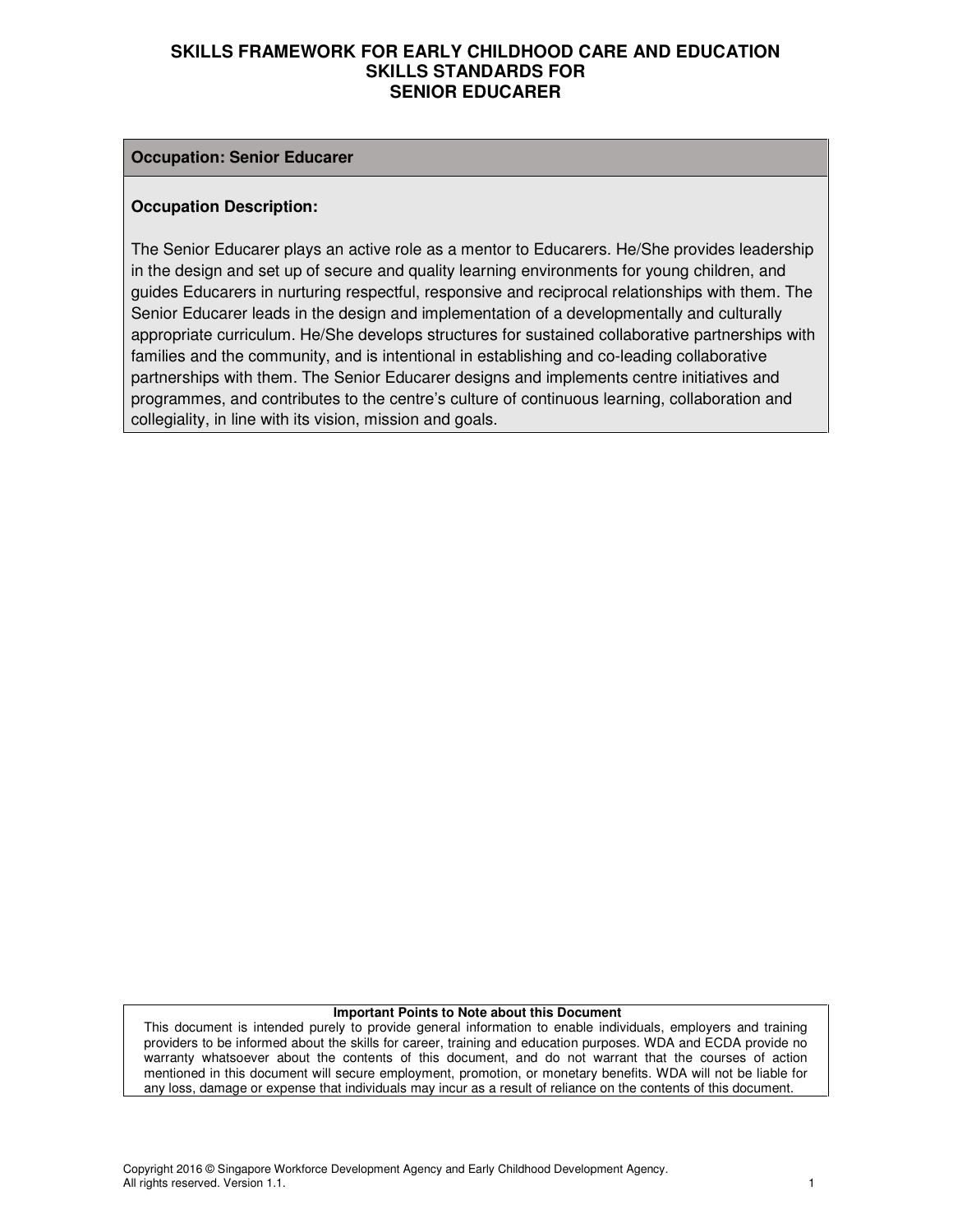The skills expected of the Senior Educarer are summarised below:

| <b>Skill Category*</b>                                | <b>Skill</b>                                    |                                                                                                                                         |  |  |
|-------------------------------------------------------|-------------------------------------------------|-----------------------------------------------------------------------------------------------------------------------------------------|--|--|
|                                                       | <b>Child Development</b><br>ECC-DCH-5001-1.1    | Integrate Understanding of How Children (birth to<br>age 3) Learn and Develop, within the Curriculum                                    |  |  |
|                                                       | <b>Curriculum and Pedagogy</b>                  |                                                                                                                                         |  |  |
|                                                       | ECC-DCH-5002-1.1                                | Customise Developmentally Appropriate Teaching,<br>Learning and Care-giving Approaches Aligned to<br><b>Curriculum Frameworks</b>       |  |  |
|                                                       | ECC-DCH-5003-1.1                                | Customise Strategies to Observe and Document<br>Children's Learning (Senior Educarer)                                                   |  |  |
|                                                       | ECC-DCH-5004-1.1                                | Engage Children Meaningfully through the Co-<br>design of Centre's Curriculum and Use of<br>Appropriate Pedagogy (Senior Educarer)      |  |  |
|                                                       | ECC-DCH-5005-1.1                                | Evaluate Differentiated Teaching and Learning<br>Strategies to Meet the Diverse Needs of Children                                       |  |  |
| Developing the<br><b>Child</b><br><b>Holistically</b> | ECC-DCH-5006-1.1                                | Lead in Integrating Respectfulness, Responsiveness<br>and Reciprocity within the Curriculum                                             |  |  |
|                                                       | <b>Learning Environment</b><br>ECC-DCH-5007-1.1 | Design Quality Learning Environments (Senior<br>Educarer)                                                                               |  |  |
|                                                       | <b>Interactions and Relationships</b>           |                                                                                                                                         |  |  |
|                                                       | ECC-DCH-5008-1.1                                | Model Respectful, Responsive and Reciprocal<br>Interactions and Relationships with Each Child<br>within a Group Setting                 |  |  |
|                                                       | ECC-DCH-5009-1.1                                | Lead in the Development of Secure Attachments in<br>Children through Warm, Consistent and Nurturing<br>Care-giving                      |  |  |
|                                                       | <b>Health, Safety and Nutrition</b>             |                                                                                                                                         |  |  |
|                                                       | ECC-DCH-5010-1.1                                | Advocate Appropriate Course of Action for the<br>Protection of Children (Senior Educarer)                                               |  |  |
|                                                       | ECC-DCH-5011-1.1                                | Advocate for a Safe and Healthy Environment within<br>the Centre (Senior Educarer)                                                      |  |  |
|                                                       | <b>Family and Community Partnerships</b>        |                                                                                                                                         |  |  |
| Collaborating<br>with Families                        | ECC-CFC-5001-1.1                                | Develop Strategies to Establish Partnerships and<br><b>Collaborations with Families and Community</b><br>Stakeholders (Senior Educarer) |  |  |
| and Community                                         | ECC-CFC-5002-1.1                                | Lead in Implementing Collaborative Efforts amongst<br>Families and Community Stakeholders (Senior<br>Educarer)                          |  |  |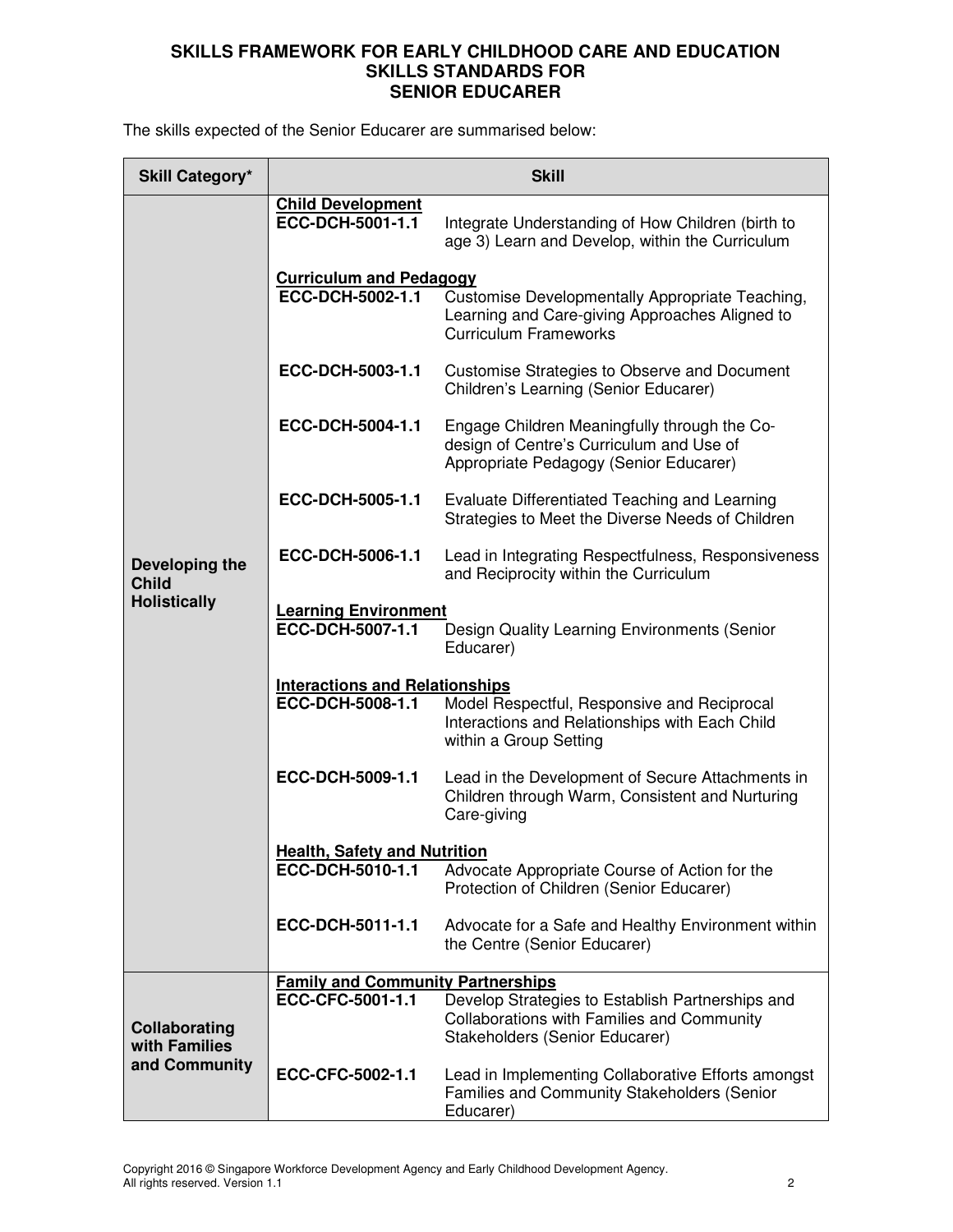| <b>Skill Category*</b>                                    | <b>Skill</b>                                      |                                                                                                                                                                                      |  |
|-----------------------------------------------------------|---------------------------------------------------|--------------------------------------------------------------------------------------------------------------------------------------------------------------------------------------|--|
|                                                           | <b>Professional Mastery</b><br>ECC-BPC-5001-1.1   | Mentor Educarers to Enhance Their Daily Practice                                                                                                                                     |  |
|                                                           | ECC-BPC-5002-1.1                                  | Contribute to Fostering a Culture of Continuous<br>Learning (Senior Educarer)                                                                                                        |  |
| <b>Building</b><br><b>Professional</b><br><b>Capacity</b> | <b>LPM-DEV-301C-0</b>                             | Develop and Motivate Team Members through<br><b>Capability Development</b>                                                                                                           |  |
|                                                           | <b>BM-SPI-304E-1</b>                              | Display Critical Thinking and Analytical Skills                                                                                                                                      |  |
|                                                           | <b>Professional Values and Ethics</b>             |                                                                                                                                                                                      |  |
|                                                           | ECC-BPC-5003-1.1                                  | Advocate for Ethical Behaviour and Professionalism<br>among Colleagues (Senior Educarer)                                                                                             |  |
|                                                           | <b>Teamwork and Collaboration</b>                 |                                                                                                                                                                                      |  |
|                                                           | ECC-BOC-5001-1.1                                  | Foster a Culture of Collaboration (Senior Educarer)                                                                                                                                  |  |
|                                                           | <b>ES-IP-302G-1</b>                               | <b>Facilitate Effective Work Teams</b>                                                                                                                                               |  |
|                                                           | ES-IP-301G-1                                      |                                                                                                                                                                                      |  |
|                                                           | <b>ES-PMD-303G-1</b>                              | Facilitate Effective Communication and Engagement<br>at the Workplace                                                                                                                |  |
| <b>Building</b><br>Organisational<br><b>Capacity</b>      |                                                   | Apply Emotional Competence to Manage Self and<br>Team at the Workplace                                                                                                               |  |
|                                                           | <b>ES-ACE-302G-1</b>                              | Solve Problems and Make Decisions at Supervisory<br>Level                                                                                                                            |  |
|                                                           | <b>Visioning and Planning</b><br>ECC-BOC-5002-1.1 | Collaborate with the Centre Leader, Lead Teacher<br>and Centre Staff to Align Short-term and Long-term<br>Goals to the Vision, Mission and Values of the<br>Centre (Senior Educarer) |  |

\* The definition of the ECCE Skill Category can be found in Annex 1.

The required performance needed to demonstrate achievement of each skill is further developed in terms of the 5 domains (Knowledge and Analysis, Application and Adaptation, Innovation and Value Creation, Social Intelligence and Ethics, and Learning to Learn), and the critical circumstances and contexts that the skill may be demonstrated (Range of Application). The detailed definitions of the 5 domains can be found in Annex 1.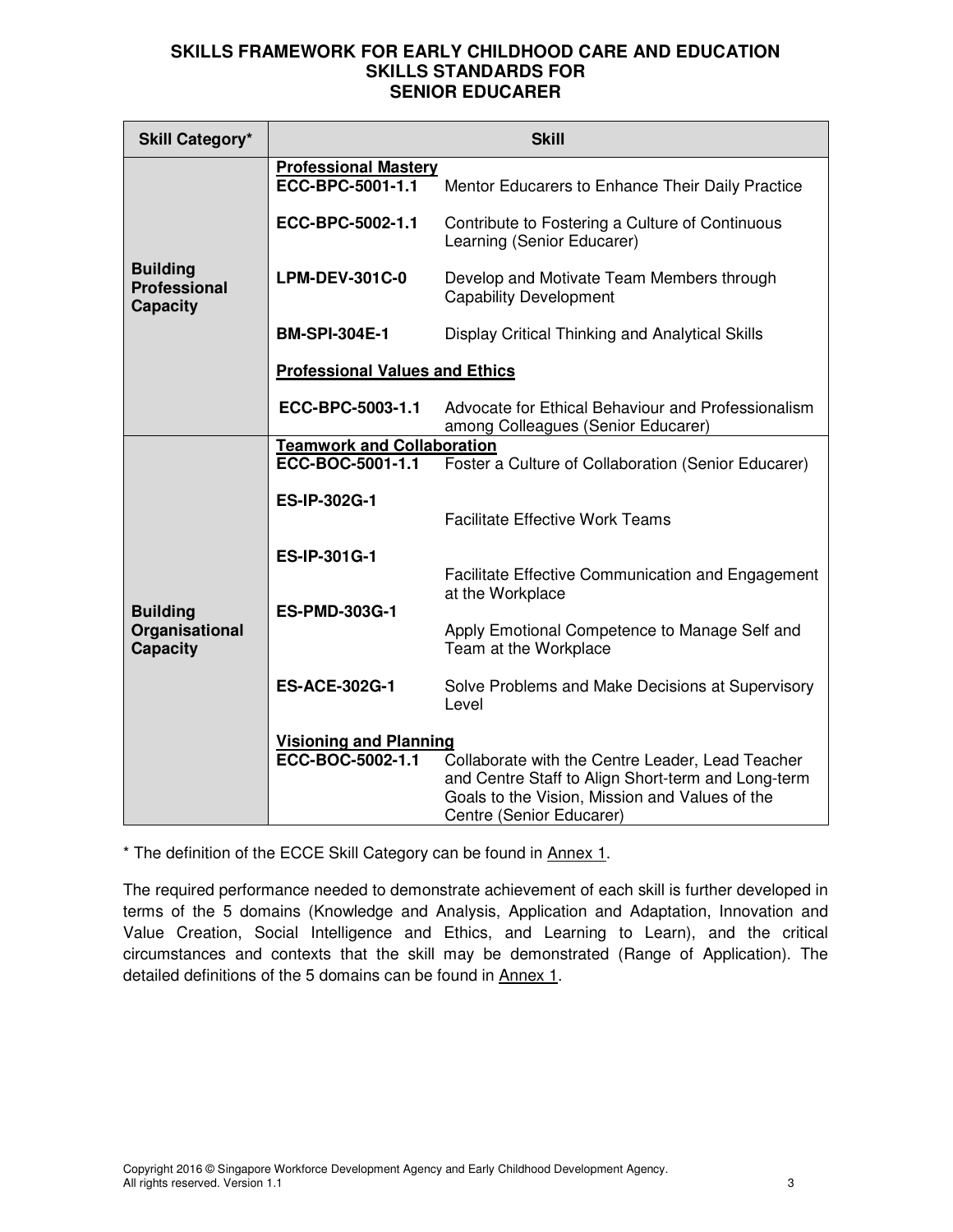|                                                         | ECC-DCH-5001-1.1                                                           | <b>Skill Category</b>                                              | Developing the Child<br>Holistically                                                                                                                   |  |
|---------------------------------------------------------|----------------------------------------------------------------------------|--------------------------------------------------------------------|--------------------------------------------------------------------------------------------------------------------------------------------------------|--|
| <b>Skill Code</b>                                       |                                                                            | <b>Skill Sub-Category</b><br>(where applicable)                    | <b>Child Development</b>                                                                                                                               |  |
| <b>Skill</b>                                            | Integrate Understanding of How Children (birth to age 3) Learn and         |                                                                    |                                                                                                                                                        |  |
|                                                         | Develop, within the Curriculum                                             |                                                                    |                                                                                                                                                        |  |
| <b>Skill Description</b>                                | This skill describes the ability to analyse classroom or centre curriculum |                                                                    |                                                                                                                                                        |  |
|                                                         | to ensure relevance to developmental theory and current research. It       |                                                                    |                                                                                                                                                        |  |
|                                                         |                                                                            |                                                                    | involves utilising understanding of contemporary theories and literature to                                                                            |  |
|                                                         |                                                                            |                                                                    | support colleagues in planning for individual children and the group,                                                                                  |  |
|                                                         |                                                                            |                                                                    | engaging families in deepening their understanding of child development,<br>as well as reflecting on the effectiveness of integrating understanding of |  |
|                                                         |                                                                            |                                                                    | how children (birth to age 3) learn and develop, within the curriculum.                                                                                |  |
| Knowledge and                                           | The ability to understand:                                                 |                                                                    |                                                                                                                                                        |  |
| <b>Analysis</b>                                         |                                                                            |                                                                    | Current research and key trends on children's growth, well-being,                                                                                      |  |
| It refers to gathering,                                 | learning and development                                                   |                                                                    |                                                                                                                                                        |  |
| cognitive processing,<br>integration and inspection     |                                                                            |                                                                    | Strategies to analyse and apply in-depth understanding of children's                                                                                   |  |
| of facts and information                                |                                                                            | growth, well-being, learning and development to curriculum         |                                                                                                                                                        |  |
| required to perform the<br>work tasks and activities.   |                                                                            |                                                                    |                                                                                                                                                        |  |
| <b>Application and</b>                                  | The ability to:                                                            |                                                                    |                                                                                                                                                        |  |
| <b>Adaptation</b><br>It refers to the ability to        |                                                                            |                                                                    | Utilise understanding of contemporary theories and literature to                                                                                       |  |
| perform the work tasks                                  | support colleagues in planning for individual children and the group       |                                                                    |                                                                                                                                                        |  |
| and activities required of<br>the occupation, and the   | • Analyse classroom or centre curriculum to ensure relevance to            |                                                                    |                                                                                                                                                        |  |
| ability to react to and                                 | developmental theory and current research                                  |                                                                    |                                                                                                                                                        |  |
| manage the changes at<br>work.                          |                                                                            |                                                                    |                                                                                                                                                        |  |
| Innovation and                                          | N/A                                                                        |                                                                    |                                                                                                                                                        |  |
| <b>Value Creation</b>                                   |                                                                            |                                                                    |                                                                                                                                                        |  |
| It refers to the ability to<br>generate purposive ideas |                                                                            |                                                                    |                                                                                                                                                        |  |
| to improve work                                         |                                                                            |                                                                    |                                                                                                                                                        |  |
| performance and/or<br>enhance business values           |                                                                            |                                                                    |                                                                                                                                                        |  |
| that are aligned to<br>organisational goals.            |                                                                            |                                                                    |                                                                                                                                                        |  |
|                                                         |                                                                            |                                                                    |                                                                                                                                                        |  |
| <b>Social Intelligence</b><br>and Ethics                | The ability to:                                                            |                                                                    | Engage families in deepening understanding of child development and                                                                                    |  |
| It refers to the ability to                             |                                                                            | the factors that contribute to each child's development            |                                                                                                                                                        |  |
| use affective factors in<br>leadership, relationship    |                                                                            |                                                                    |                                                                                                                                                        |  |
| and diversity                                           |                                                                            |                                                                    |                                                                                                                                                        |  |
| management guided by<br>professional codes of           |                                                                            |                                                                    |                                                                                                                                                        |  |
| ethics.                                                 |                                                                            |                                                                    |                                                                                                                                                        |  |
| <b>Learning to Learn</b><br>It refers to the ability to | The ability to:                                                            |                                                                    |                                                                                                                                                        |  |
| develop and improve                                     |                                                                            |                                                                    | Reflect on the effectiveness of integrating understanding of how                                                                                       |  |
| one's self within and<br>outside of one's area of       |                                                                            | children (birth to age 3) learn and develop, within the curriculum |                                                                                                                                                        |  |
| work.                                                   |                                                                            |                                                                    |                                                                                                                                                        |  |
| Range of                                                |                                                                            |                                                                    | Engage families in deepening understanding of child development and                                                                                    |  |
| <b>Application</b><br>(where applicable)                | the factors that contribute to each child's development may include, but   |                                                                    |                                                                                                                                                        |  |
| It refers to the critical                               | are not limited to:                                                        |                                                                    |                                                                                                                                                        |  |

Copyright 2016 © Singapore Workforce Development Agency and Early Childhood Development Agency. All rights reserved. Version 1.1 4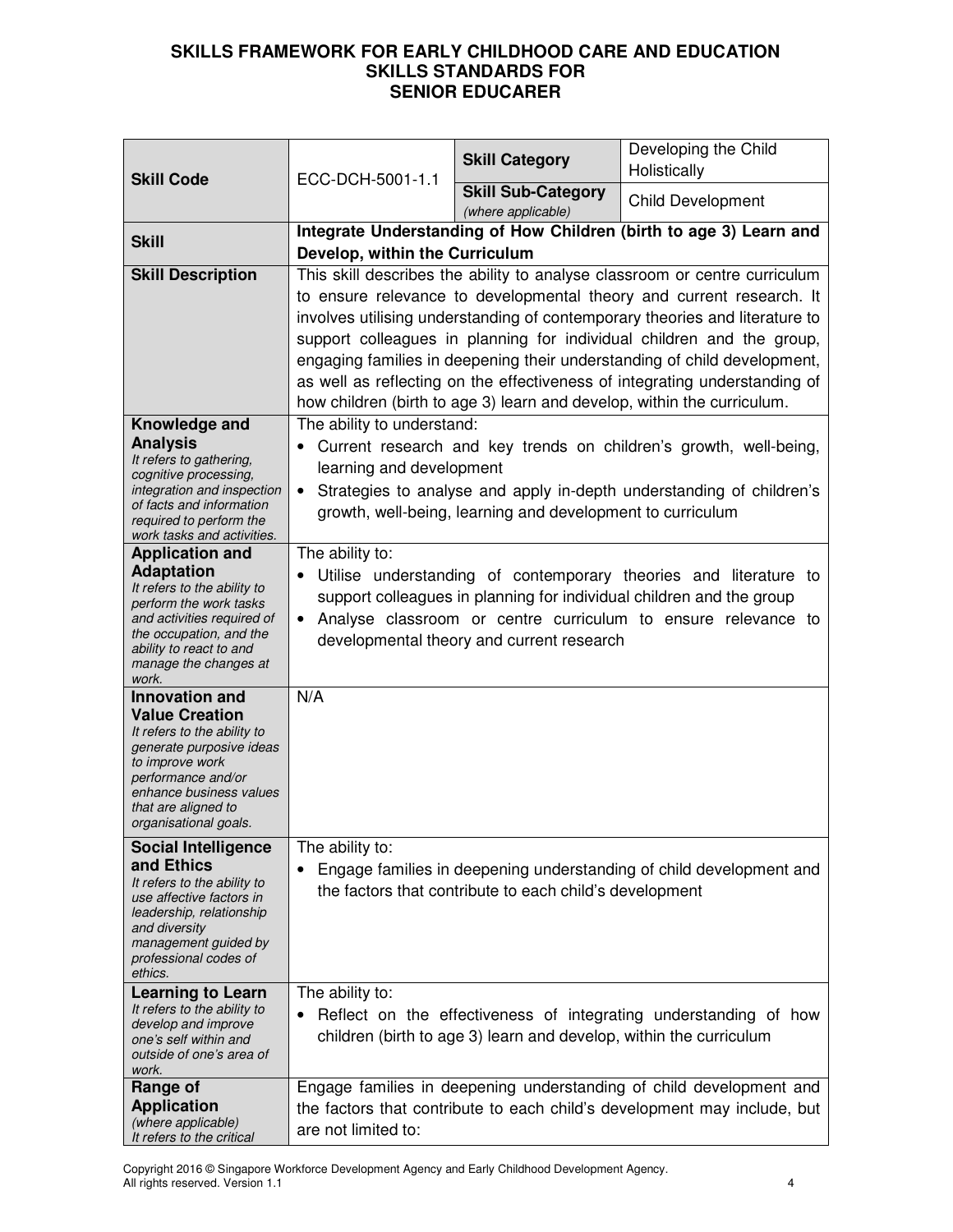| circumstances and<br>contexts that the skill<br>may be demonstrated. | • Sharing observations of children<br>• Informing families of current research and key trends on children's<br>learning and development<br>• Identifying the gaps in parents' understanding of child development<br>• Organising parenting workshops or engagement sessions<br>• Home visits |
|----------------------------------------------------------------------|----------------------------------------------------------------------------------------------------------------------------------------------------------------------------------------------------------------------------------------------------------------------------------------------|
|                                                                      |                                                                                                                                                                                                                                                                                              |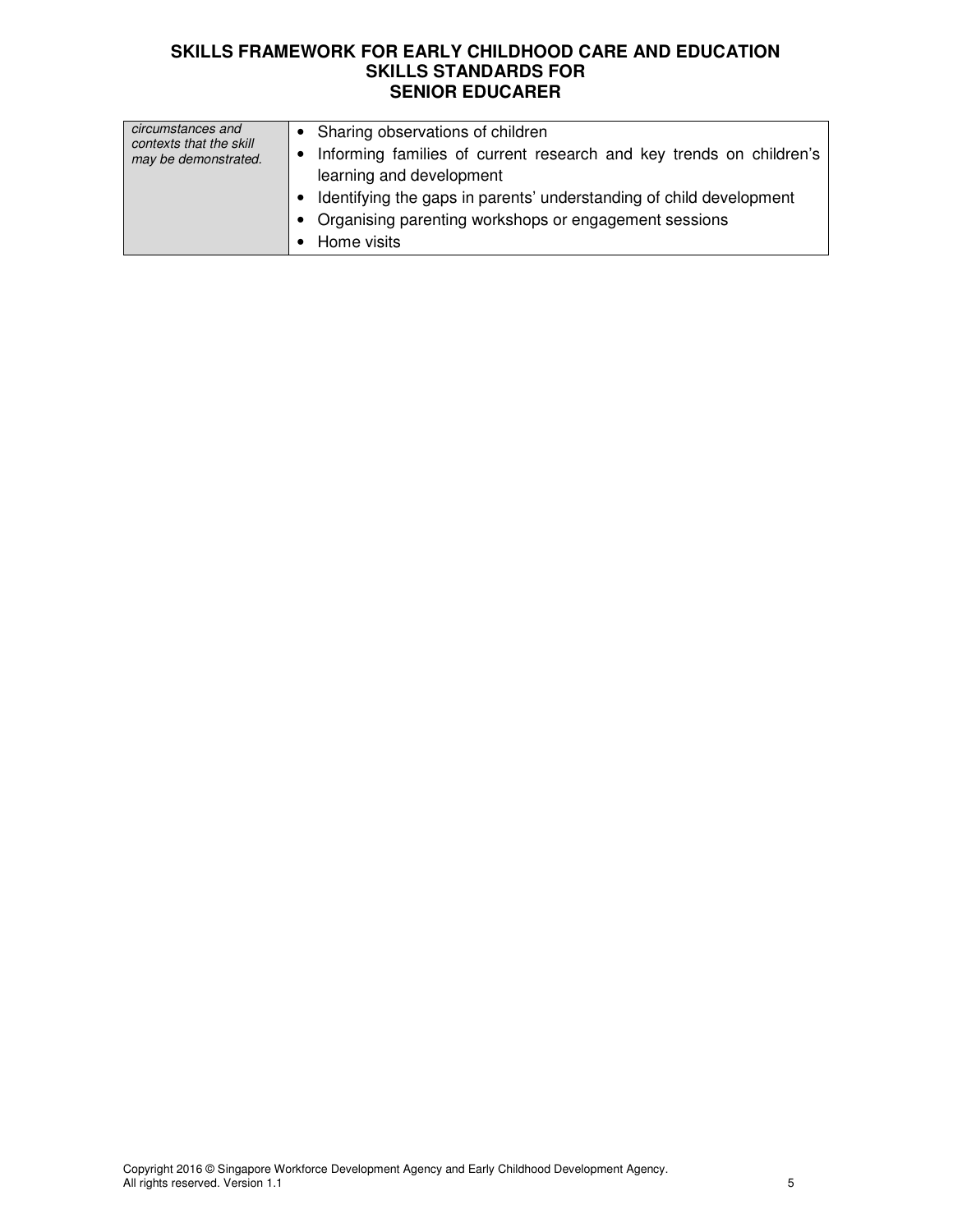| <b>Skill Code</b>                                                                                                                                                                                                             | ECC-DCH-5002-1.1                                                                                                                                                                                                                                                                                                                                                                                                                                                                                                                                                                 | <b>Skill Category</b>                                          | Developing the Child<br>Holistically                         |
|-------------------------------------------------------------------------------------------------------------------------------------------------------------------------------------------------------------------------------|----------------------------------------------------------------------------------------------------------------------------------------------------------------------------------------------------------------------------------------------------------------------------------------------------------------------------------------------------------------------------------------------------------------------------------------------------------------------------------------------------------------------------------------------------------------------------------|----------------------------------------------------------------|--------------------------------------------------------------|
|                                                                                                                                                                                                                               |                                                                                                                                                                                                                                                                                                                                                                                                                                                                                                                                                                                  | <b>Skill Sub-Category</b><br>(where applicable)                | Curriculum and Pedagogy                                      |
| <b>Skill</b>                                                                                                                                                                                                                  |                                                                                                                                                                                                                                                                                                                                                                                                                                                                                                                                                                                  | <b>Care-giving Approaches Aligned to Curriculum Frameworks</b> | Customise Developmentally Appropriate Teaching, Learning and |
| <b>Skill Description</b>                                                                                                                                                                                                      | This skill describes the ability to apply knowledge of child development,<br>pedagogy, current research and the children they teach to plan<br>appropriate learning goals for them individually and collectively, as well<br>as to refine teaching, learning and care-giving approaches, aligned to the<br>relevant Curriculum Frameworks utilised in Singapore. It includes<br>evaluating and customising or refining approaches to foster children's<br>learning, and modelling and helping colleagues improve and refine the<br>curriculum aligned to the needs of the child. |                                                                |                                                              |
| Knowledge and<br><b>Analysis</b><br>It refers to gathering,<br>cognitive processing,<br>integration and inspection<br>of facts and information<br>required to perform the<br>work tasks and activities.                       | The ability to understand:<br>The relevant Curriculum Frameworks utilised in Singapore<br>Strategies to customise teaching, learning and care-giving approaches<br>to cater to the developmental needs of children<br>Current research and key trends in early childhood education<br>pedagogy, and teaching and learning approaches<br>The aspiration of parents and the needs of the children attending the<br>$\bullet$<br>centre                                                                                                                                             |                                                                |                                                              |
| <b>Application and</b><br><b>Adaptation</b><br>It refers to the ability to<br>perform the work tasks<br>and activities required of<br>the occupation, and the<br>ability to react to and<br>manage the changes at<br>work.    | The ability to:<br>Evaluate and customise/refine a range of teaching, learning and care-<br>giving approaches to foster children's learning<br>Apply knowledge of child development, pedagogy, and the children<br>$\bullet$<br>they teach to plan appropriate learning goals for them individually and<br>collectively<br>Apply knowledge of early childhood education pedagogy and current<br>research to support and refine teaching, learning and care-giving<br>approaches                                                                                                  |                                                                |                                                              |
| <b>Innovation and</b><br><b>Value Creation</b><br>It refers to the ability to<br>generate purposive ideas<br>to improve work<br>performance and/or<br>enhance business values<br>that are aligned to<br>organisational goals. | The ability to:<br>Initiate new ways to customise developmentally appropriate teaching,<br>learning and care-giving practices aligned to Curriculum Frameworks                                                                                                                                                                                                                                                                                                                                                                                                                   |                                                                |                                                              |
| <b>Social Intelligence</b><br>and Ethics<br>It refers to the ability to<br>use affective factors in<br>leadership, relationship<br>and diversity<br>management guided by<br>professional codes of<br>ethics.                  | The ability to:<br>Model and help colleagues improve and refine the curriculum, aligned<br>to the needs of the child                                                                                                                                                                                                                                                                                                                                                                                                                                                             |                                                                |                                                              |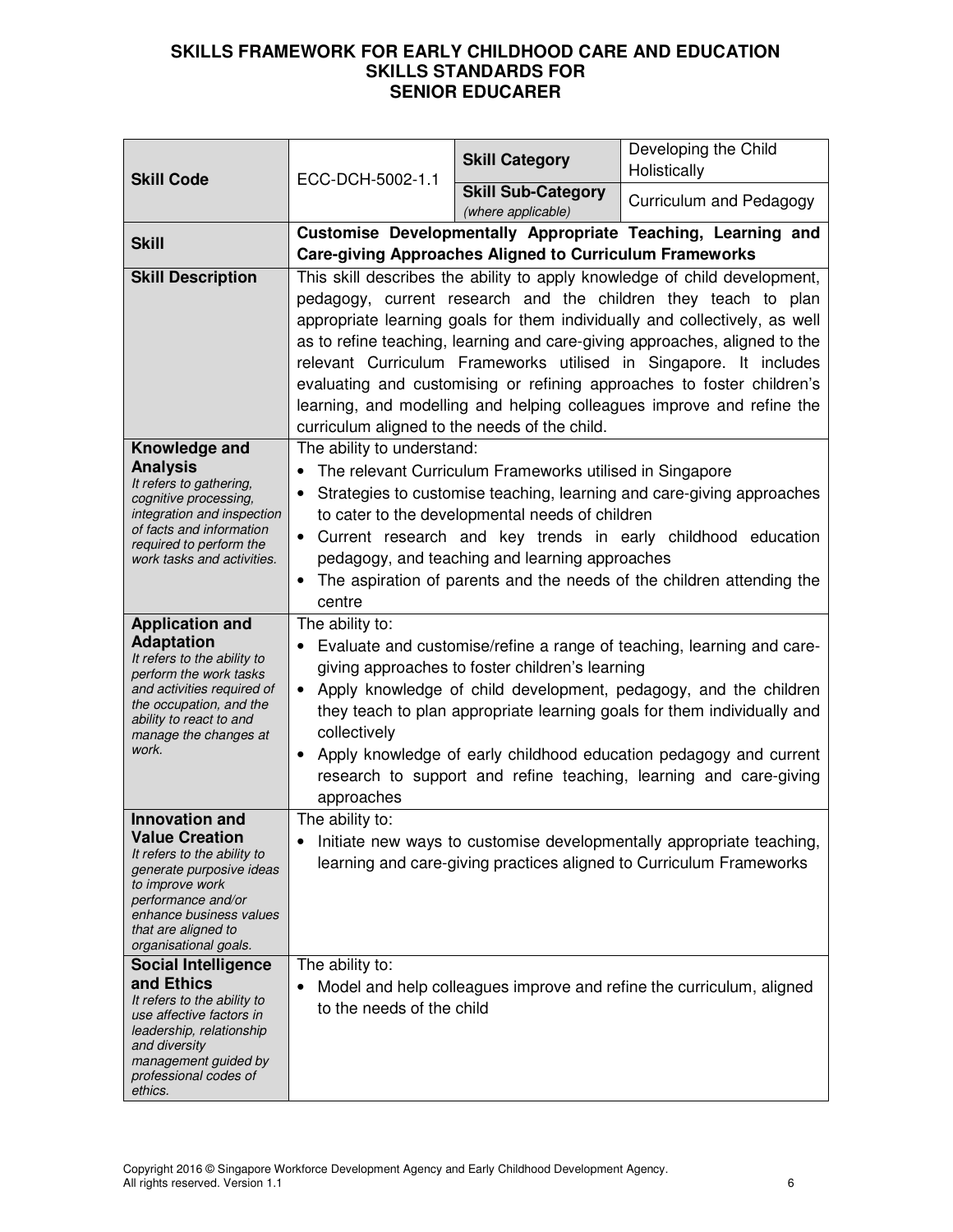| <b>Learning to Learn</b><br>It refers to the ability to<br>develop and improve<br>one's self within and<br>outside of one's area of<br>work.              | The ability to:<br>• Reflect on effectiveness of customised teaching, learning and care-<br>giving practices aligned to Curriculum Frameworks                                                                                                    |
|-----------------------------------------------------------------------------------------------------------------------------------------------------------|--------------------------------------------------------------------------------------------------------------------------------------------------------------------------------------------------------------------------------------------------|
| Range of<br><b>Application</b><br>(where applicable)<br>It refers to the critical<br>circumstances and<br>contexts that the skill<br>may be demonstrated. | Relevant Curriculum Frameworks must include:<br>Nurturing Early Learners: A Curriculum Framework for Kindergartens<br>in Singapore<br>Nurturing Early Learners Framework for Mother Tongue Languages<br><b>Early Years Development Framework</b> |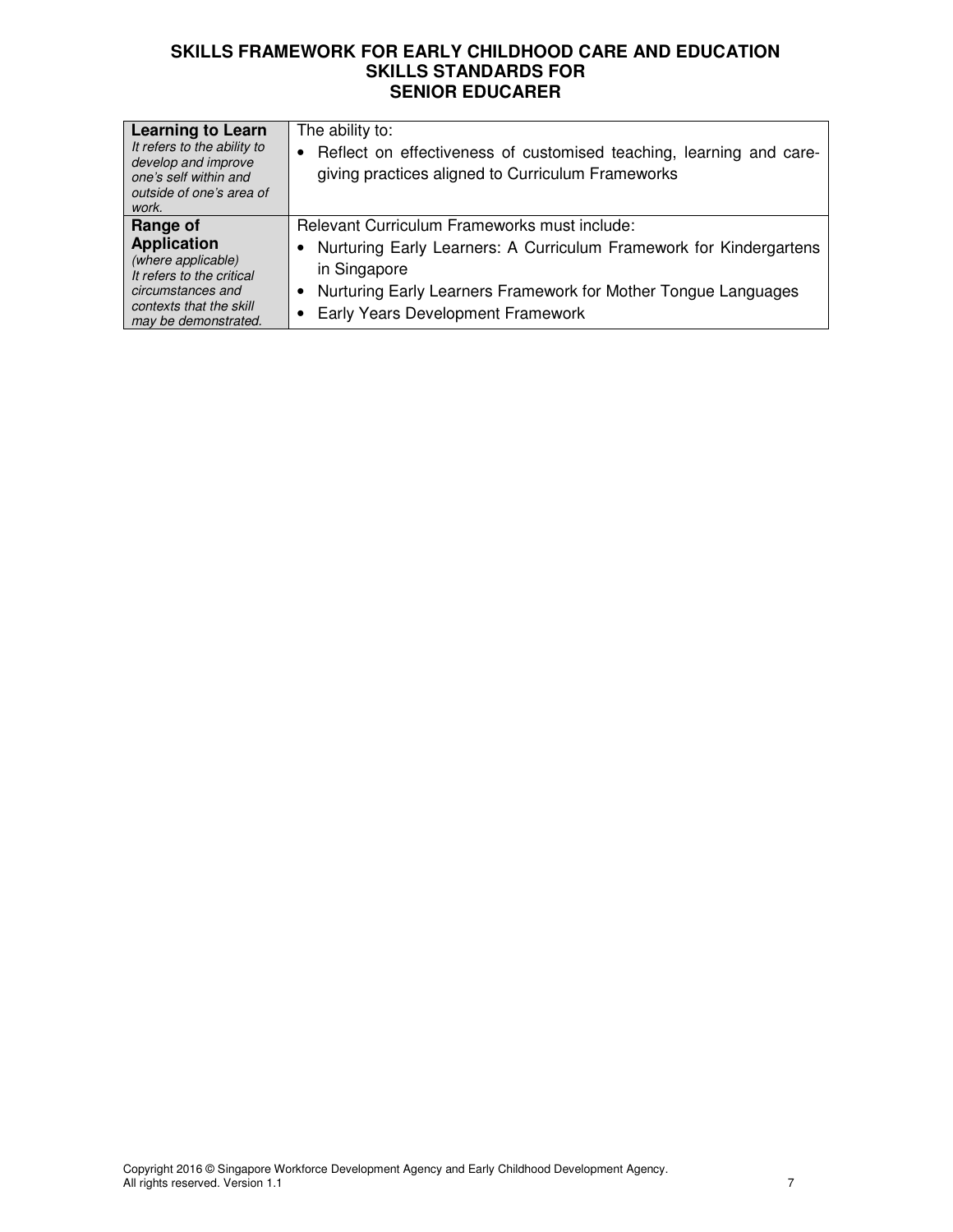| <b>Skill Code</b>                                                                                                                                                                                                                                                                                                                                                                                                                             | ECC-DCH-5003-1.1                                                                                                                                                                                                                                                                                                                                                                                                                                                                                         |    | <b>Skill Category</b>                           |     | Developing the Child<br>Holistically |            |
|-----------------------------------------------------------------------------------------------------------------------------------------------------------------------------------------------------------------------------------------------------------------------------------------------------------------------------------------------------------------------------------------------------------------------------------------------|----------------------------------------------------------------------------------------------------------------------------------------------------------------------------------------------------------------------------------------------------------------------------------------------------------------------------------------------------------------------------------------------------------------------------------------------------------------------------------------------------------|----|-------------------------------------------------|-----|--------------------------------------|------------|
|                                                                                                                                                                                                                                                                                                                                                                                                                                               |                                                                                                                                                                                                                                                                                                                                                                                                                                                                                                          |    | <b>Skill Sub-Category</b><br>(where applicable) |     | Curriculum and Pedagogy              |            |
| <b>Skill</b>                                                                                                                                                                                                                                                                                                                                                                                                                                  | <b>Customise Strategies</b><br>Learning                                                                                                                                                                                                                                                                                                                                                                                                                                                                  | to | <b>Observe</b>                                  | and | <b>Document</b>                      | Children's |
| <b>Skill Description</b>                                                                                                                                                                                                                                                                                                                                                                                                                      | This skill describes the ability to refine and strengthen observation and<br>documentation of children's learning, adapt tools to aid teachers in their<br>self-reflection, plan strategies to promote the effective use of existing<br>teaching and learning resources, and facilitate conversations to design<br>and select new resources. It includes reflecting on the impact of the use<br>of customised tools, and leading discussions on peer observations to<br>review and customise strategies. |    |                                                 |     |                                      |            |
| Knowledge and<br><b>Analysis</b><br>It refers to gathering,<br>cognitive processing,<br>integration and inspection<br>of facts and information<br>required to perform the<br>work tasks and activities.                                                                                                                                                                                                                                       | The ability to understand:<br>Factors to consider in selection of tools to guide observation and<br>documentation of the children's learning<br>How to promote peer observation<br>Current research and key trends in observation and documentation<br>strategies                                                                                                                                                                                                                                        |    |                                                 |     |                                      |            |
| <b>Application and</b><br><b>Adaptation</b><br>It refers to the ability to<br>perform the work tasks<br>and activities required of<br>the occupation, and the<br>ability to react to and<br>manage the changes at<br>work.                                                                                                                                                                                                                    | The ability to:<br>Refine and strengthen observation and documentation of children's<br>learning<br>Adapt tools to aid teachers in their reflection of own practices<br>Plan strategies to promote the effective use of existing teaching and<br>٠<br>learning resources<br>Facilitate conversations to design and select new teaching and<br>learning resources                                                                                                                                         |    |                                                 |     |                                      |            |
| <b>Innovation and</b><br><b>Value Creation</b><br>It refers to the ability to<br>generate purposive ideas<br>to improve work<br>performance and/or<br>enhance business values<br>that are aligned to<br>organisational goals.<br><b>Social Intelligence</b><br>and Ethics<br>It refers to the ability to<br>use affective factors in<br>leadership, relationship<br>and diversity<br>management guided by<br>professional codes of<br>ethics. | N/A<br>The ability to:<br>Lead discussions on peer observations, and to review and customise<br>strategies to observe and document children's learning                                                                                                                                                                                                                                                                                                                                                   |    |                                                 |     |                                      |            |
| <b>Learning to Learn</b><br>It refers to the ability to<br>develop and improve<br>one's self within and<br>outside of one's area of<br>work.                                                                                                                                                                                                                                                                                                  | The ability to:<br>Reflect on the impact of the use of customised tools for observation<br>and documentation of children's learning                                                                                                                                                                                                                                                                                                                                                                      |    |                                                 |     |                                      |            |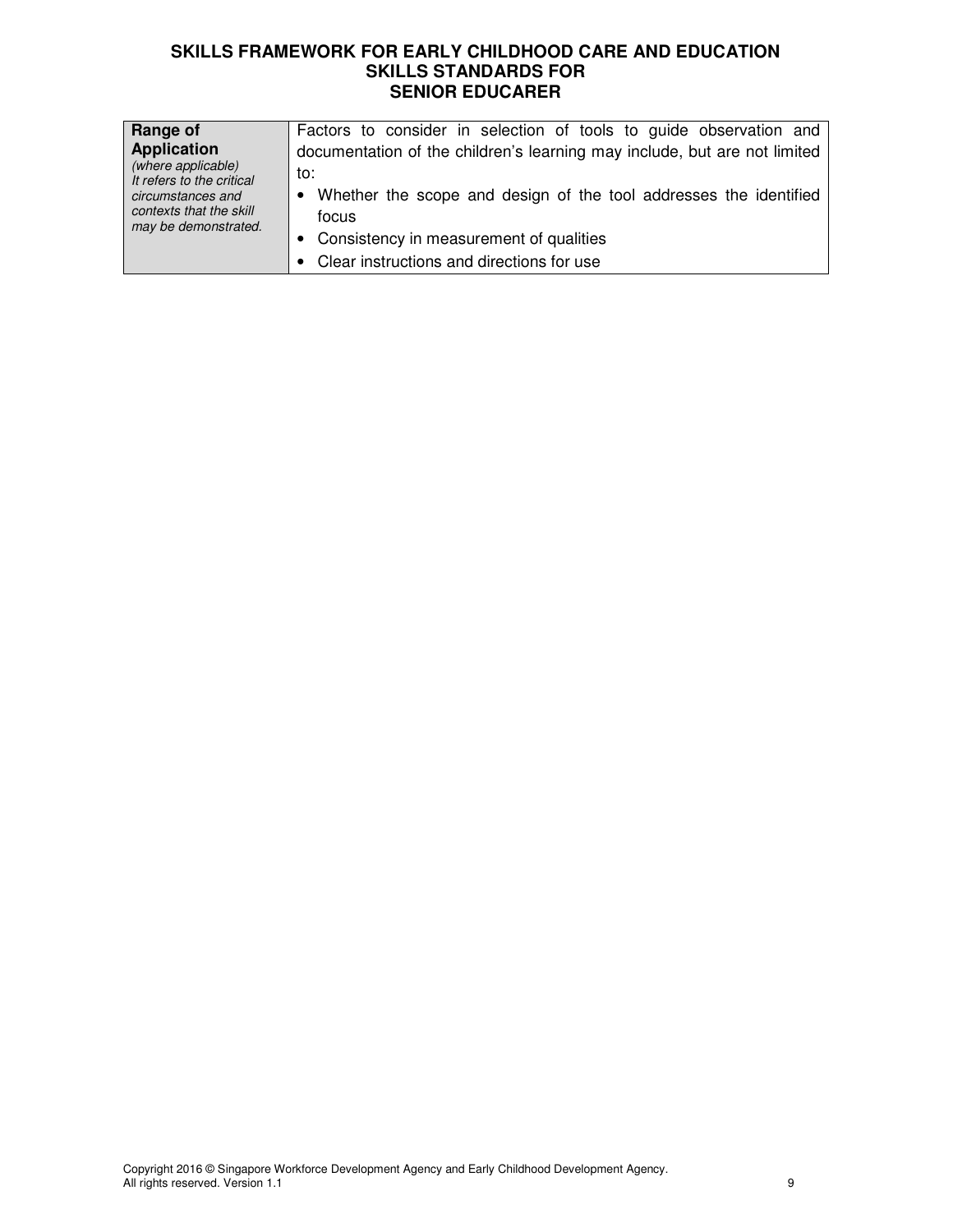| <b>Skill Code</b>                                                                                                                                                                                                          | ECC-DCH-5004-1.1                                                                                                                                                                                                                                                                                                                                                                                                                                                                                                                                                                                                                                                                                                                                                         | <b>Skill Category</b>                           | Developing the Child<br>Holistically                                                                                                  |
|----------------------------------------------------------------------------------------------------------------------------------------------------------------------------------------------------------------------------|--------------------------------------------------------------------------------------------------------------------------------------------------------------------------------------------------------------------------------------------------------------------------------------------------------------------------------------------------------------------------------------------------------------------------------------------------------------------------------------------------------------------------------------------------------------------------------------------------------------------------------------------------------------------------------------------------------------------------------------------------------------------------|-------------------------------------------------|---------------------------------------------------------------------------------------------------------------------------------------|
|                                                                                                                                                                                                                            |                                                                                                                                                                                                                                                                                                                                                                                                                                                                                                                                                                                                                                                                                                                                                                          | <b>Skill Sub-Category</b><br>(where applicable) | Curriculum and Pedagogy                                                                                                               |
| <b>Skill</b>                                                                                                                                                                                                               |                                                                                                                                                                                                                                                                                                                                                                                                                                                                                                                                                                                                                                                                                                                                                                          |                                                 | Engage Children Meaningfully through the Co-design of Centre's<br><b>Curriculum and Use of Appropriate Pedagogy (Senior Educarer)</b> |
| <b>Skill Description</b>                                                                                                                                                                                                   | This skill describes the ability to co-develop with the Lead Teacher and<br>Centre Leader, an integrated and effective system of curriculum,<br>assessment and programme development that engages children<br>meaningfully and builds the foundation for children to achieve the desired<br>outcomes and vision. It includes developing appropriate learning<br>objectives for centre's curricula and programmes and designing<br>programmes and activities to help children achieve the learning<br>objectives. It involves initiating action research and keeping abreast of<br>current research and key trends on curriculum and pedagogy, as well as<br>facilitating discussions, and reflecting on the effectiveness of centre's<br>curriculum and use of pedagogy. |                                                 |                                                                                                                                       |
| Knowledge and<br><b>Analysis</b><br>It refers to gathering,<br>cognitive processing,<br>integration and inspection<br>of facts and information<br>required to perform the<br>work tasks and activities.                    | The ability to understand:<br>The links between curriculum, pedagogy, assessment and programme<br>evaluation<br>Approaches to curriculum design<br>$\bullet$<br>Factors to consider in selecting appropriate pedagogy and adapting<br>curricula and programmes<br>How to implement a curriculum effectively<br>٠<br>Process of designing and implementing a curriculum that builds the<br>foundation for children to achieve the desired outcomes and vision, as<br>described in the Early Years Development Framework (EYDF)                                                                                                                                                                                                                                            |                                                 |                                                                                                                                       |
| <b>Application and</b><br><b>Adaptation</b><br>It refers to the ability to<br>perform the work tasks<br>and activities required of<br>the occupation, and the<br>ability to react to and<br>manage the changes at<br>work. | The ability to:<br>Co-develop an integrated and effective system of curriculum,<br>assessment and programme development with Lead Teacher and<br>Centre Leader<br>Apply knowledge of the guiding principles to develop and implement<br>curricula and programmes in the co-design of curricula and<br>programmes<br>Develop appropriate learning objectives for centre's curricula and<br>programmes, based on centre's learning goals<br>Design programmes and activities to help children achieve the<br>learning objectives<br>Implement a curriculum that engages children meaningfully<br>Develop a curriculum that builds the foundation for children to achieve<br>the desired outcomes and vision                                                                |                                                 |                                                                                                                                       |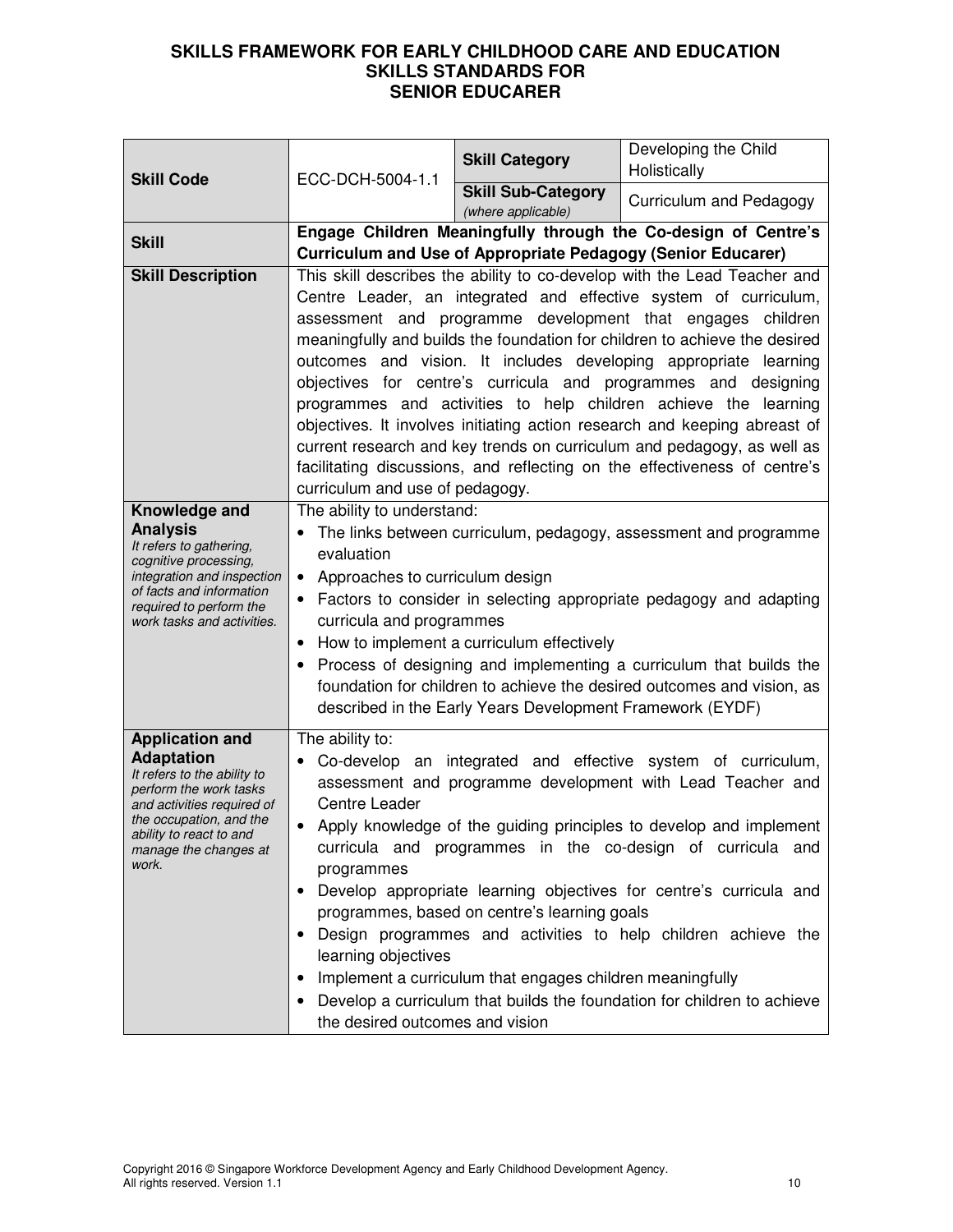| <b>Innovation and</b><br><b>Value Creation</b><br>It refers to the ability to<br>generate purposive ideas<br>to improve work<br>performance and/or<br>enhance business values<br>that are aligned to<br>organisational goals. | N/A                                                                                                                                                                                                                                                                                                                                                                                                                                                                                                                                                                                                                                                                                                                                                                                                                                                 |
|-------------------------------------------------------------------------------------------------------------------------------------------------------------------------------------------------------------------------------|-----------------------------------------------------------------------------------------------------------------------------------------------------------------------------------------------------------------------------------------------------------------------------------------------------------------------------------------------------------------------------------------------------------------------------------------------------------------------------------------------------------------------------------------------------------------------------------------------------------------------------------------------------------------------------------------------------------------------------------------------------------------------------------------------------------------------------------------------------|
| <b>Social Intelligence</b><br>and Ethics<br>It refers to the ability to<br>use affective factors in<br>leadership, relationship<br>and diversity<br>management guided by<br>professional codes of<br>ethics.                  | Facilitate discussions and gather feedback from colleagues on the<br>effectiveness of customisation of curriculum, use of appropriate<br>pedagogy, and alignment of curriculum to the centre's vision, mission<br>and values                                                                                                                                                                                                                                                                                                                                                                                                                                                                                                                                                                                                                        |
| <b>Learning to Learn</b><br>It refers to the ability to<br>develop and improve<br>one's self within and<br>outside of one's area of<br>work.                                                                                  | Initiate action research in relation to curriculum and pedagogy<br>Keep abreast of current research and key trends on effective<br>curriculum and appropriate pedagogy<br>Reflect on effectiveness of customisation of curriculum, use of<br>appropriate pedagogy, and alignment of curriculum to the centre's<br>vision, mission and values                                                                                                                                                                                                                                                                                                                                                                                                                                                                                                        |
| Range of<br><b>Application</b><br>(where applicable)<br>It refers to the critical<br>circumstances and<br>contexts that the skill<br>may be demonstrated.                                                                     | Approaches to curriculum design may include, but is not limited to:<br>Identifying a problem or a need<br>٠<br>Examining the particular needs of learners<br>٠<br>Developing goals and measurable learning objectives<br>Devising steps for implementation<br>Considering evaluation and feedback<br>The factors to consider in selecting appropriate pedagogy and adapting<br>curricula and programmes may include, but are not limited to:<br>Quality, comprehesiveness and appropriateness of curricula and<br>programmes<br>How the curricula and programmes fit in with centre's broader goals,<br>standards, and programme values<br>Significant predictors of positive development and learning based on<br>research<br>Factors that contribute to each child's development<br>$\bullet$<br>The social and cultural background of each child |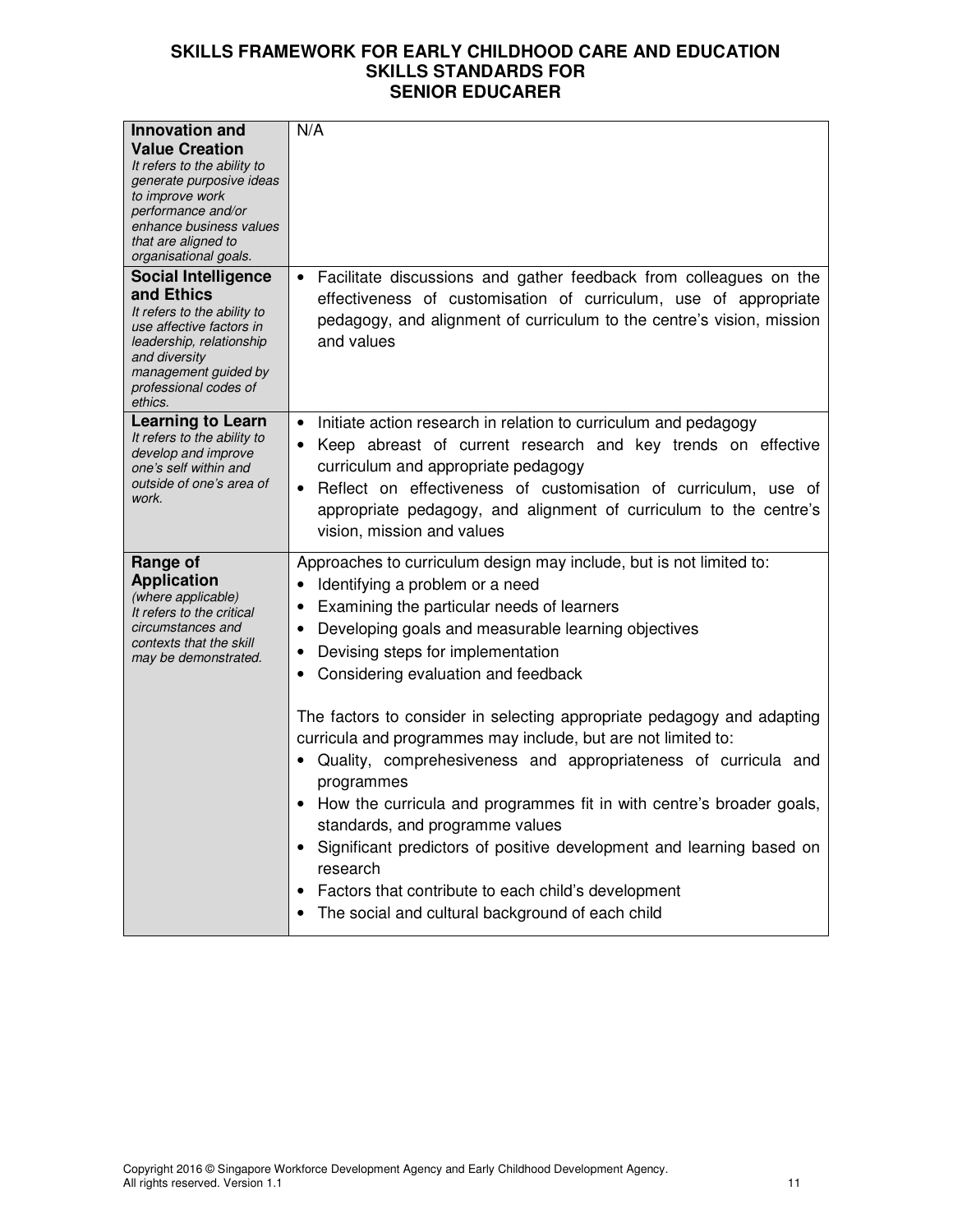| <b>Skill Code</b>                                                                                                                                                                                                             | ECC-DCH-5005-1.1                                                                                                      | <b>Skill Category</b>                                                                                                                                  | Developing the Child<br>Holistically                                                                                                                                                                                                                                                                                                                                                                                                                                                                                                                                                                                                                                                                                                                                     |
|-------------------------------------------------------------------------------------------------------------------------------------------------------------------------------------------------------------------------------|-----------------------------------------------------------------------------------------------------------------------|--------------------------------------------------------------------------------------------------------------------------------------------------------|--------------------------------------------------------------------------------------------------------------------------------------------------------------------------------------------------------------------------------------------------------------------------------------------------------------------------------------------------------------------------------------------------------------------------------------------------------------------------------------------------------------------------------------------------------------------------------------------------------------------------------------------------------------------------------------------------------------------------------------------------------------------------|
|                                                                                                                                                                                                                               |                                                                                                                       | <b>Skill Sub-Category</b><br>(where applicable)                                                                                                        | Curriculum and Pedagogy                                                                                                                                                                                                                                                                                                                                                                                                                                                                                                                                                                                                                                                                                                                                                  |
| <b>Skill</b>                                                                                                                                                                                                                  | Evaluate Differentiated Teaching and Learning Strategies to Meet<br>the Diverse Needs of Children (Senior Educarer)   |                                                                                                                                                        |                                                                                                                                                                                                                                                                                                                                                                                                                                                                                                                                                                                                                                                                                                                                                                          |
| <b>Skill Description</b>                                                                                                                                                                                                      |                                                                                                                       | on the effectiveness of teaching and learning methods and activities.                                                                                  | This skill describes the ability to design, reflect on, review and evaluate<br>teaching and learning strategies, refine learning strategies to suit the<br>needs of each child, and develop a variety of teaching and learning<br>methods and activities. It includes recognising risk factors, delays or<br>disabilities that may indicate a need for special services, forging<br>partnerships with professionals who work with children with diverse<br>needs, and guiding Educarers in the implementation of differentiated<br>learning strategies. It involves keeping abreast of current research and<br>key trends on the facilitation of optimal development, gathering feedback<br>from colleagues to review differentiated learning strategies, and reflecting |
| Knowledge and<br><b>Analysis</b><br>It refers to gathering,<br>cognitive processing,<br>integration and inspection<br>of facts and information<br>required to perform the<br>work tasks and activities.                       | The ability to understand:<br>The diverse needs of children<br>$\bullet$<br>teaching and learning                     | Effective strategies for differentiated learning<br>and working with children with diverse needs<br>Evidence-based best practices related to inclusion | Strategies to guide Educarers in the implementation of differentiated<br>• Current research and key trends in differentiated learning strategies,                                                                                                                                                                                                                                                                                                                                                                                                                                                                                                                                                                                                                        |
| <b>Application and</b><br><b>Adaptation</b><br>It refers to the ability to<br>perform the work tasks<br>and activities required of<br>the occupation, and the<br>ability to react to and<br>manage the changes at<br>work.    | The ability to:<br>$\bullet$<br>children<br>support children with diverse needs<br>for special services<br>strategies | Develop a variety of teaching and learning methods and activities<br>strategies to suit the needs of each child                                        | Design, reflect on, review and evaluate teaching and learning<br>Refine differentiated learning strategies to suit the diverse needs of<br>Forge partnerships with other professionals who work with children to<br>Recognise risk factors, delays or disabilities that may indicate a need<br>Guide Educarers in the implementation of differentiated learning                                                                                                                                                                                                                                                                                                                                                                                                          |
| <b>Innovation and</b><br><b>Value Creation</b><br>It refers to the ability to<br>generate purposive ideas<br>to improve work<br>performance and/or<br>enhance business values<br>that are aligned to<br>organisational goals. | The ability to:<br>observations<br>research,<br>professionals who work with children                                  | and                                                                                                                                                    | Initiate new ways of engaging children with diverse needs based on<br>recommendations<br>from<br>other                                                                                                                                                                                                                                                                                                                                                                                                                                                                                                                                                                                                                                                                   |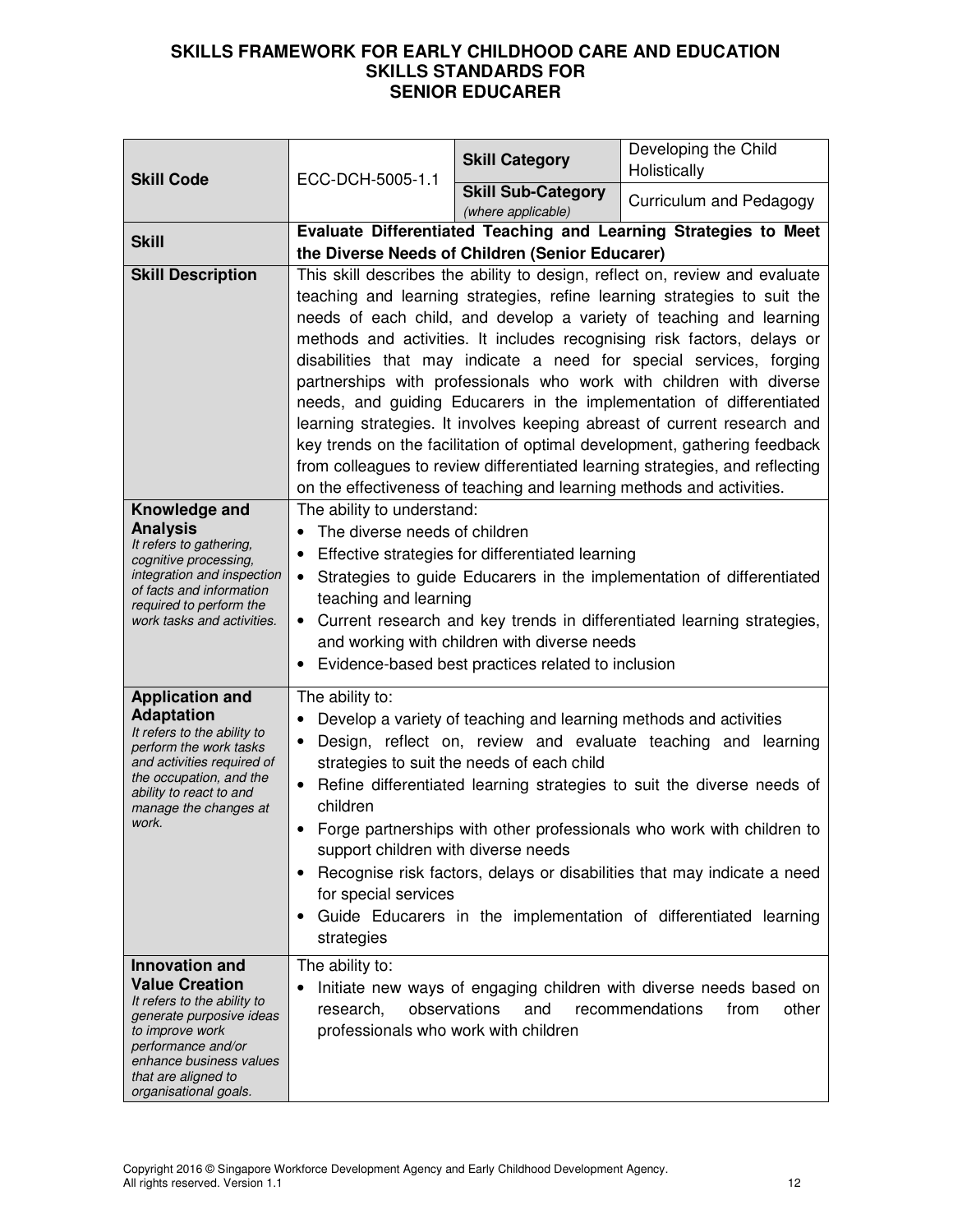| <b>Social Intelligence</b>                                                                                                                                                     | The ability to:                                                                                                                                                                                                                                                                                                                                                                                                                                                                |
|--------------------------------------------------------------------------------------------------------------------------------------------------------------------------------|--------------------------------------------------------------------------------------------------------------------------------------------------------------------------------------------------------------------------------------------------------------------------------------------------------------------------------------------------------------------------------------------------------------------------------------------------------------------------------|
| and Ethics<br>It refers to the ability to<br>use affective factors in<br>leadership, relationship<br>and diversity<br>management guided by<br>professional codes of<br>ethics. | Share with Educarers current trends in nurturing children with diverse<br>needs<br>Gather feedback from colleagues to review differentiated learning<br>$\bullet$<br>strategies                                                                                                                                                                                                                                                                                                |
| <b>Learning to Learn</b><br>It refers to the ability to<br>develop and improve<br>one's self within and<br>outside of one's area of<br>work.                                   | The ability to:<br>Keep abreast of current research and key trends on strategies for<br>facilitating optimal development<br>Reflect on effectiveness of teaching and learning methods and<br>$\bullet$<br>activities                                                                                                                                                                                                                                                           |
| Range of<br><b>Application</b><br>(where applicable)<br>It refers to the critical<br>circumstances and<br>contexts that the skill<br>may be demonstrated.                      | The diverse needs of children may include, but are not limited to:<br>Learning abilities<br>$\bullet$<br>Learning styles<br>٠<br>Medical, behavioural, developmental, learning or mental health issues<br>Culture, language, religion and family background<br>٠<br>Professionals who work with children may include, but are not limited to:<br>Psychologists<br>Early intervention specialists<br>Child welfare workers<br>Speech therapists<br>٠<br>Occupational therapists |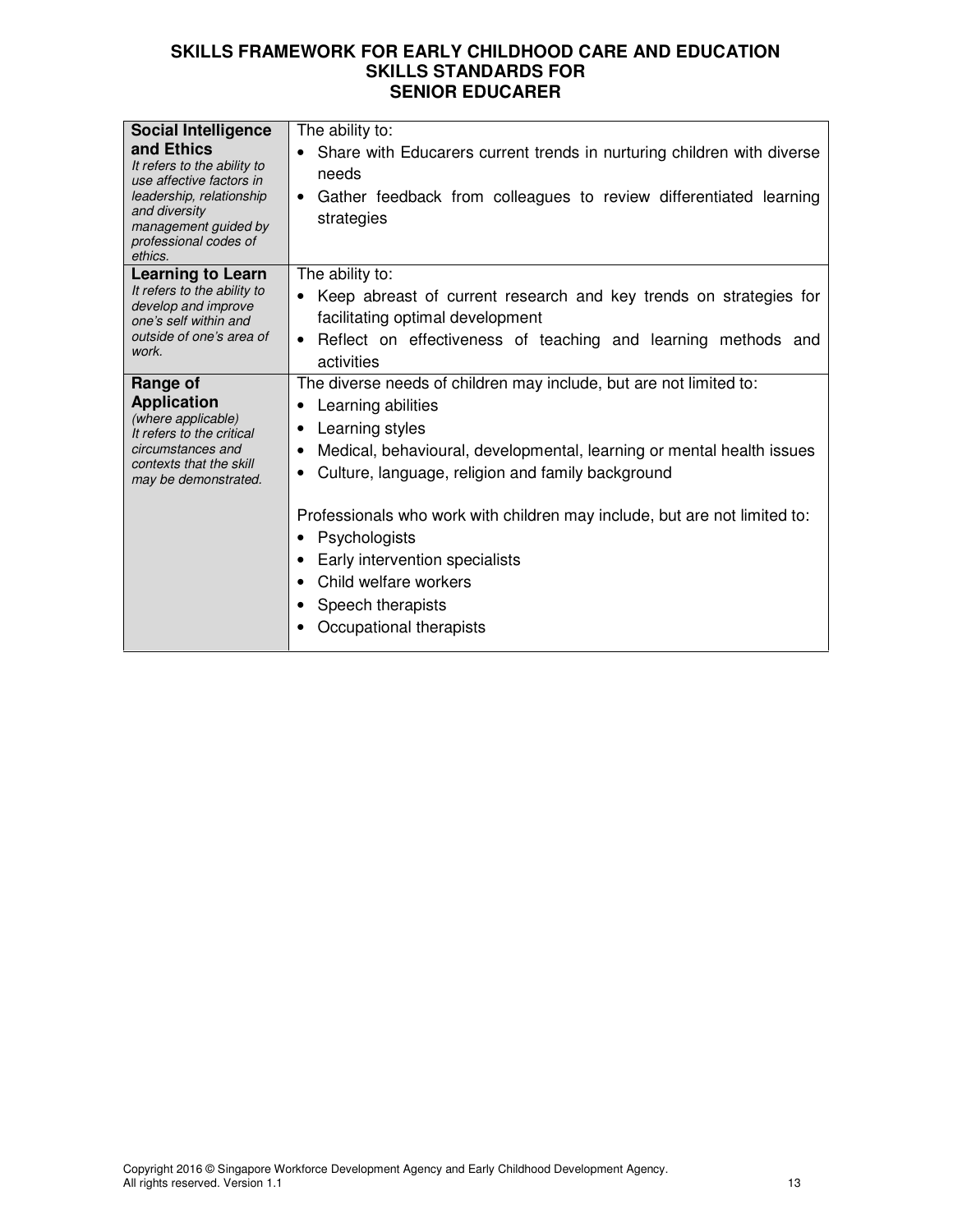| <b>Skill Code</b>                                                                                                                                                                                                                                                                                                                                                                                                                             | ECC-DCH-5006-1.1                                                                                                                                                                                                                                                                                                                                                                                                                                                                                                                                                                                                      | <b>Skill Category</b>                           | Developing the Child<br>Holistically                                                                                                                                                                                                                                                                                                                                                                                                                                                                                       |
|-----------------------------------------------------------------------------------------------------------------------------------------------------------------------------------------------------------------------------------------------------------------------------------------------------------------------------------------------------------------------------------------------------------------------------------------------|-----------------------------------------------------------------------------------------------------------------------------------------------------------------------------------------------------------------------------------------------------------------------------------------------------------------------------------------------------------------------------------------------------------------------------------------------------------------------------------------------------------------------------------------------------------------------------------------------------------------------|-------------------------------------------------|----------------------------------------------------------------------------------------------------------------------------------------------------------------------------------------------------------------------------------------------------------------------------------------------------------------------------------------------------------------------------------------------------------------------------------------------------------------------------------------------------------------------------|
|                                                                                                                                                                                                                                                                                                                                                                                                                                               |                                                                                                                                                                                                                                                                                                                                                                                                                                                                                                                                                                                                                       | <b>Skill Sub-Category</b><br>(where applicable) | Curriculum and Pedagogy                                                                                                                                                                                                                                                                                                                                                                                                                                                                                                    |
| <b>Skill</b>                                                                                                                                                                                                                                                                                                                                                                                                                                  | Integrating<br>Lead<br>in<br><b>Reciprocity within the Curriculum</b>                                                                                                                                                                                                                                                                                                                                                                                                                                                                                                                                                 | Respectfulness,                                 | <b>Responsiveness</b><br>and                                                                                                                                                                                                                                                                                                                                                                                                                                                                                               |
| <b>Skill Description</b>                                                                                                                                                                                                                                                                                                                                                                                                                      | of<br>reciprocity into the curriculum.                                                                                                                                                                                                                                                                                                                                                                                                                                                                                                                                                                                |                                                 | This skill describes the ability to work with the Centre Leader or Lead<br>Teacher to develop, deliver, monitor and evaluate a curriculum that<br>integrates respectfulness, responsiveness and reciprocity. It involves<br>designing and implementing innovations in pedagogy, being a role model<br>and supporting colleagues as they acquire skills to integrate, as well as<br>stay up-to-date withh evidence-based research that informs the practice<br>integrating the values of respectfulness, responsiveness and |
| Knowledge and<br><b>Analysis</b><br>It refers to gathering,<br>cognitive processing,<br>integration and inspection<br>of facts and information<br>required to perform the<br>work tasks and activities.                                                                                                                                                                                                                                       | The ability to understand:                                                                                                                                                                                                                                                                                                                                                                                                                                                                                                                                                                                            | respectfulness, responsiveness and reciprocity  | Strategies to develop and deliver a curriculum that integrates                                                                                                                                                                                                                                                                                                                                                                                                                                                             |
| <b>Application and</b><br><b>Adaptation</b><br>It refers to the ability to<br>perform the work tasks<br>and activities required of<br>the occupation, and the<br>ability to react to and<br>manage the changes at<br>work.                                                                                                                                                                                                                    | The ability to:<br>Work with the Centre Leader or Lead Teacher in developing and<br>delivering a curriculum that integrates respectfulness, responsiveness<br>and reciprocity<br>Work with the Centre Leader or Lead Teacher in the continuous<br>monitoring and evaluation of the environment for practices that<br>integrate respectfulness, responsiveness and reciprocity within the<br>curriculum<br>Work with the Centre Leader or Lead Teacher in the review and<br>$\bullet$<br>evaluation of the effectiveness of the integration of respectfulness,<br>responsiveness and reciprocity within the curriculum |                                                 |                                                                                                                                                                                                                                                                                                                                                                                                                                                                                                                            |
| <b>Innovation and</b><br><b>Value Creation</b><br>It refers to the ability to<br>generate purposive ideas<br>to improve work<br>performance and/or<br>enhance business values<br>that are aligned to<br>organisational goals.<br><b>Social Intelligence</b><br>and Ethics<br>It refers to the ability to<br>use affective factors in<br>leadership, relationship<br>and diversity<br>management guided by<br>professional codes of<br>ethics. | The ability to:<br>the curriculum<br>The ability to:                                                                                                                                                                                                                                                                                                                                                                                                                                                                                                                                                                  |                                                 | Design and implement innovations in pedagogy to enhance the<br>integration of respectfulness, responsiveness and reciprocity within<br>Model and support colleagues as they acquire skills to integrate<br>respectfulness, responsiveness and reciprocity into the curriculum                                                                                                                                                                                                                                              |
| <b>Learning to Learn</b><br>It refers to the ability to<br>develop and improve                                                                                                                                                                                                                                                                                                                                                                | The ability to:<br>٠                                                                                                                                                                                                                                                                                                                                                                                                                                                                                                                                                                                                  |                                                 | Stay up-to-date with evidence-based research that informs the                                                                                                                                                                                                                                                                                                                                                                                                                                                              |

Copyright 2016 © Singapore Workforce Development Agency and Early Childhood Development Agency. All rights reserved. Version 1.1 14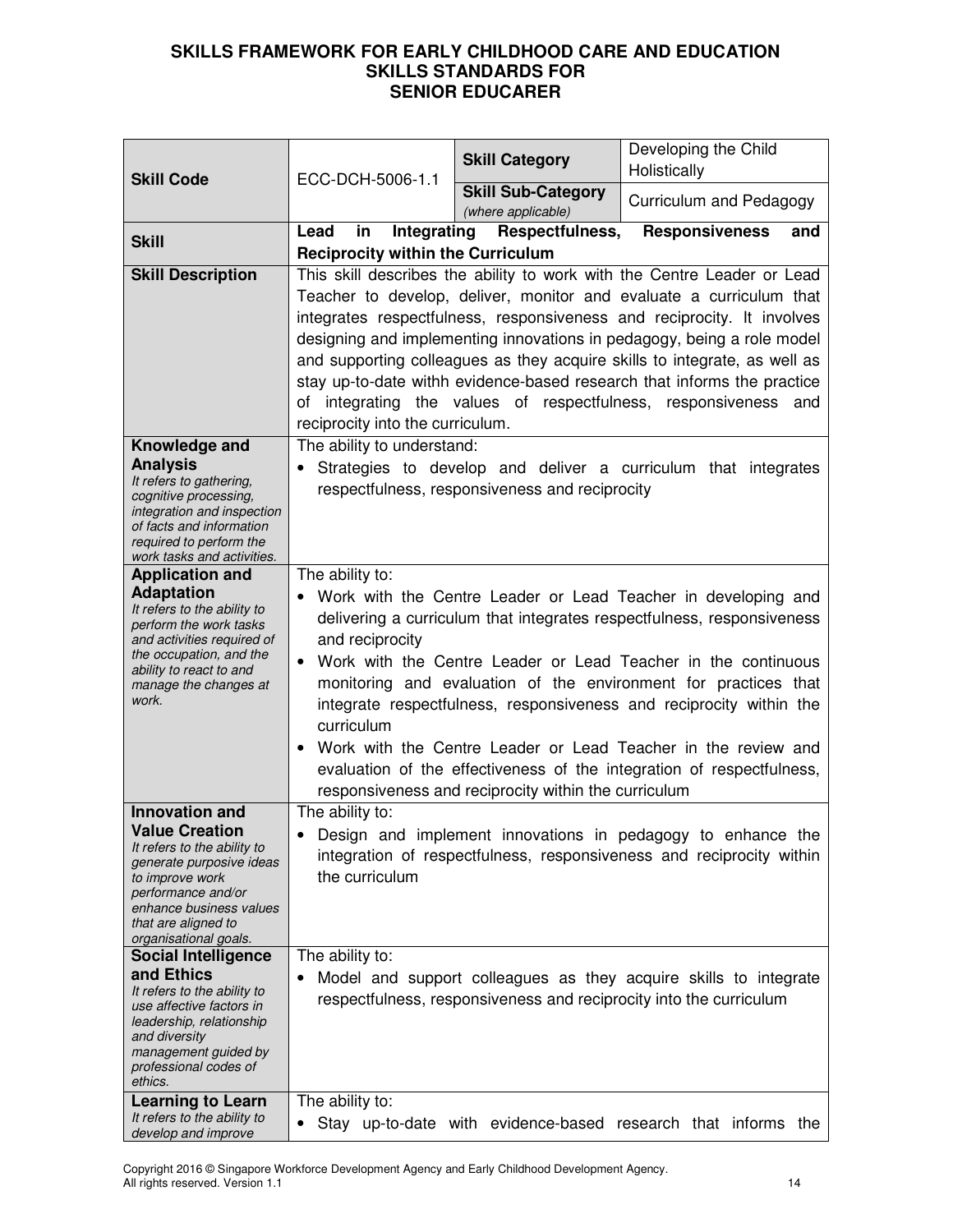| one's self within and<br>outside of one's area of<br>work.                                                                                                | practice of integrating the values of respectfulness, responsiveness<br>and reciprocity into the curriculum                                                                                                                                                                                                                              |
|-----------------------------------------------------------------------------------------------------------------------------------------------------------|------------------------------------------------------------------------------------------------------------------------------------------------------------------------------------------------------------------------------------------------------------------------------------------------------------------------------------------|
| Range of<br><b>Application</b><br>(where applicable)<br>It refers to the critical<br>circumstances and<br>contexts that the skill<br>may be demonstrated. | Strategies to develop and deliver a curriculum<br>that integrates<br>respectfulness, responsiveness and reciprocity may include, but are not<br>limited to:<br>Encouraging active learning<br>Integrating play and exploration<br>$\bullet$<br>Allowing time and activities to explore respectfulness, responsiveness<br>and reciprocity |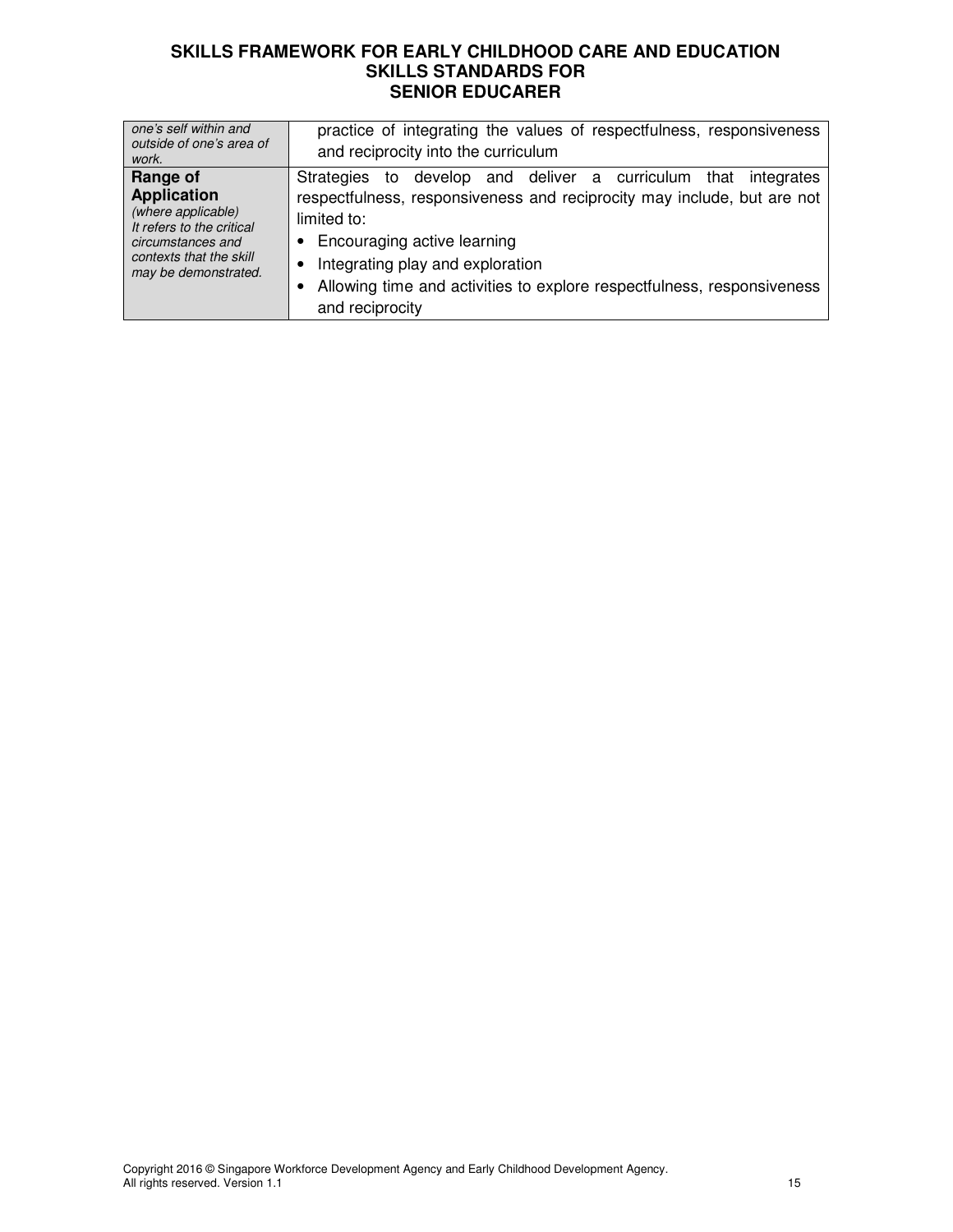|                                                         |                                                                                                                 | <b>Skill Category</b>                                           | Developing the Child<br>Holistically                                        |
|---------------------------------------------------------|-----------------------------------------------------------------------------------------------------------------|-----------------------------------------------------------------|-----------------------------------------------------------------------------|
| <b>Skill Code</b>                                       | ECC-DCH-5007-1.1                                                                                                | <b>Skill Sub-Category</b>                                       |                                                                             |
|                                                         |                                                                                                                 | (where applicable)                                              | <b>Learning Environment</b>                                                 |
| <b>Skill</b>                                            |                                                                                                                 | <b>Design Quality Learning Environments (Senior Educarer)</b>   |                                                                             |
| <b>Skill Description</b>                                | This skill describes the ability to facilitate the design of a learning                                         |                                                                 |                                                                             |
|                                                         |                                                                                                                 |                                                                 | environment that is engaging, stimulating and challenging for children. It  |
|                                                         |                                                                                                                 |                                                                 | includes facilitating and mentoring colleagues in understanding the         |
|                                                         |                                                                                                                 |                                                                 | requisites and methods for creating indoor and outdoor learning             |
|                                                         |                                                                                                                 |                                                                 | environments which are responsive to the needs of the child and help        |
|                                                         |                                                                                                                 |                                                                 | build the child's confidence. It also involves evaluating and reflecting on |
|                                                         | vision, mission and values.                                                                                     |                                                                 | the effectiveness of the learning environment in alignment to the centre's  |
| Knowledge and                                           | The ability to understand:                                                                                      |                                                                 |                                                                             |
| <b>Analysis</b>                                         |                                                                                                                 | Features of a quality learning environment                      |                                                                             |
| It refers to gathering,                                 |                                                                                                                 |                                                                 | Features of learning environments that support integrated approaches        |
| cognitive processing,<br>integration and inspection     |                                                                                                                 |                                                                 | to learning and encourage children to take responsibility for their         |
| of facts and information                                | learning                                                                                                        |                                                                 |                                                                             |
| required to perform the<br>work tasks and activities.   |                                                                                                                 |                                                                 | • Strategies to evaluate effectiveness of learning environment in           |
|                                                         |                                                                                                                 | alignment to centre's philosophy and goals                      |                                                                             |
| <b>Application and</b>                                  | The ability to:                                                                                                 |                                                                 |                                                                             |
| <b>Adaptation</b>                                       | Facilitate the design of indoor and outdoor learning environments                                               |                                                                 |                                                                             |
| It refers to the ability to<br>perform the work tasks   |                                                                                                                 | which build the child's confidence to face risks and challenges |                                                                             |
| and activities required of                              | • Facilitate the design of a learning environment that is engaging,<br>stimulating and challenging for children |                                                                 |                                                                             |
| the occupation, and the<br>ability to react to and      |                                                                                                                 |                                                                 |                                                                             |
| manage the changes at                                   |                                                                                                                 |                                                                 | Evaluate effectiveness of learning environment in alignment to              |
| work.                                                   | centre's vision, mission and values                                                                             |                                                                 |                                                                             |
| <b>Innovation and</b>                                   | N/A                                                                                                             |                                                                 |                                                                             |
| <b>Value Creation</b><br>It refers to the ability to    |                                                                                                                 |                                                                 |                                                                             |
| generate purposive ideas                                |                                                                                                                 |                                                                 |                                                                             |
| to improve work<br>performance and/or                   |                                                                                                                 |                                                                 |                                                                             |
| enhance business values                                 |                                                                                                                 |                                                                 |                                                                             |
| that are aligned to<br>organisational goals.            |                                                                                                                 |                                                                 |                                                                             |
| <b>Social Intelligence</b>                              | The ability to:                                                                                                 |                                                                 |                                                                             |
| and Ethics                                              |                                                                                                                 |                                                                 | Model and mentor colleagues as they create a positive indoor and            |
| It refers to the ability to<br>use affective factors in | outdoor environment                                                                                             |                                                                 |                                                                             |
| leadership, relationship                                | ٠                                                                                                               |                                                                 | Model strategies for and help colleagues understand methods for             |
| and diversity<br>management guided by                   |                                                                                                                 |                                                                 | creating learning environments that are responsive to the needs of the      |
| professional codes of<br>ethics.                        | child                                                                                                           |                                                                 |                                                                             |
| <b>Learning to Learn</b>                                | The ability to:                                                                                                 |                                                                 |                                                                             |
| It refers to the ability to                             |                                                                                                                 | Reflect on effectiveness of the learning environment designed   |                                                                             |
| develop and improve<br>one's self within and            |                                                                                                                 |                                                                 |                                                                             |
| outside of one's area of<br>work.                       |                                                                                                                 |                                                                 |                                                                             |
| Range of                                                |                                                                                                                 |                                                                 | Features of a quality learning environment must include, but are not        |
| <b>Application</b>                                      |                                                                                                                 |                                                                 |                                                                             |

Copyright 2016 © Singapore Workforce Development Agency and Early Childhood Development Agency. All rights reserved. Version 1.1 16 and 2012 16 and 2012 16 and 2012 16 and 2012 16 and 2012 16 and 2012 16 and 201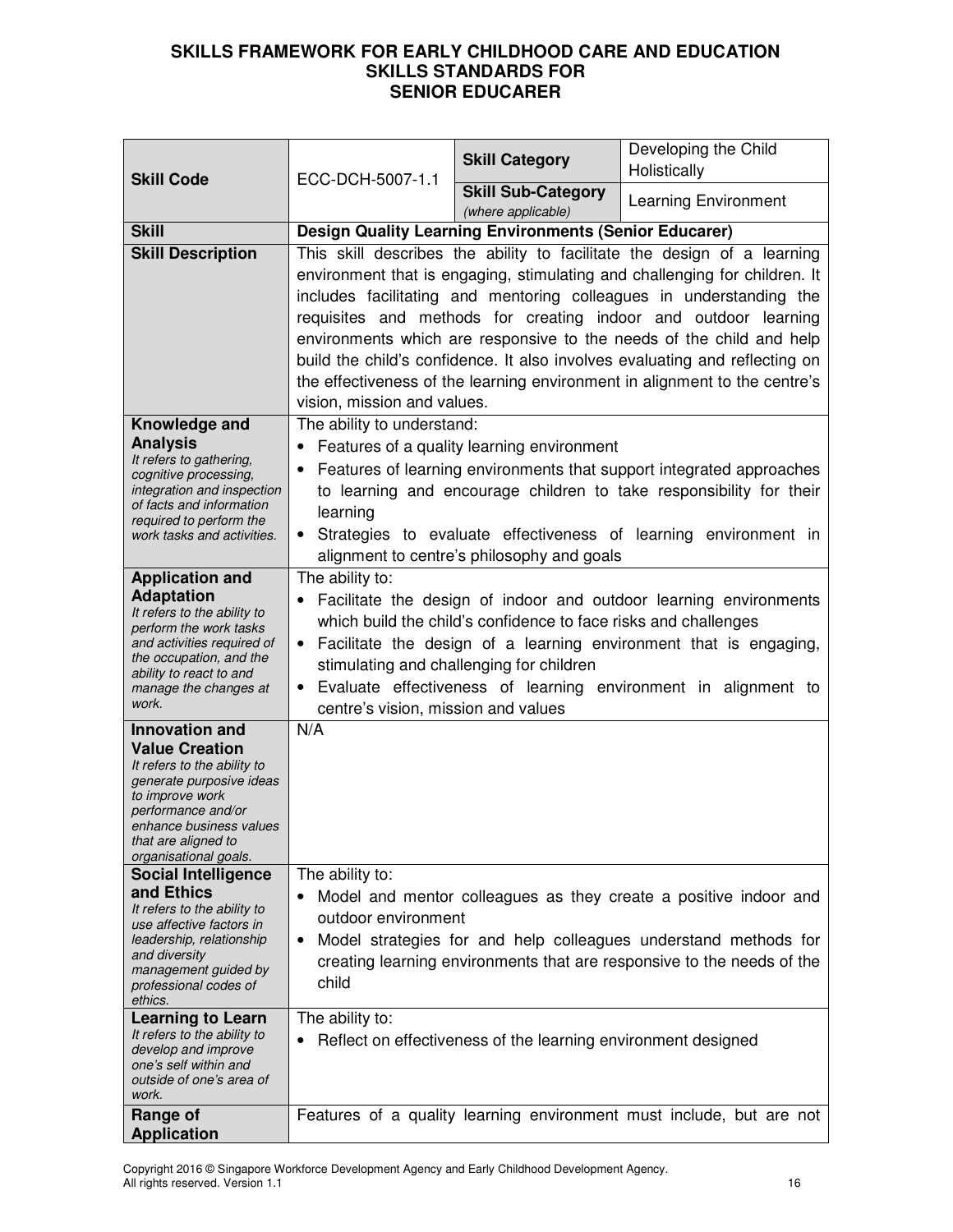| (where applicable)                             | limited to:                                                        |
|------------------------------------------------|--------------------------------------------------------------------|
| It refers to the critical<br>circumstances and | Is responsive to children's needs                                  |
| contexts that the skill                        | $\bullet$ Enhances children's learning meaningfully and creatively |
| may be demonstrated.                           | Provides opportunities for critical thinking and engagement        |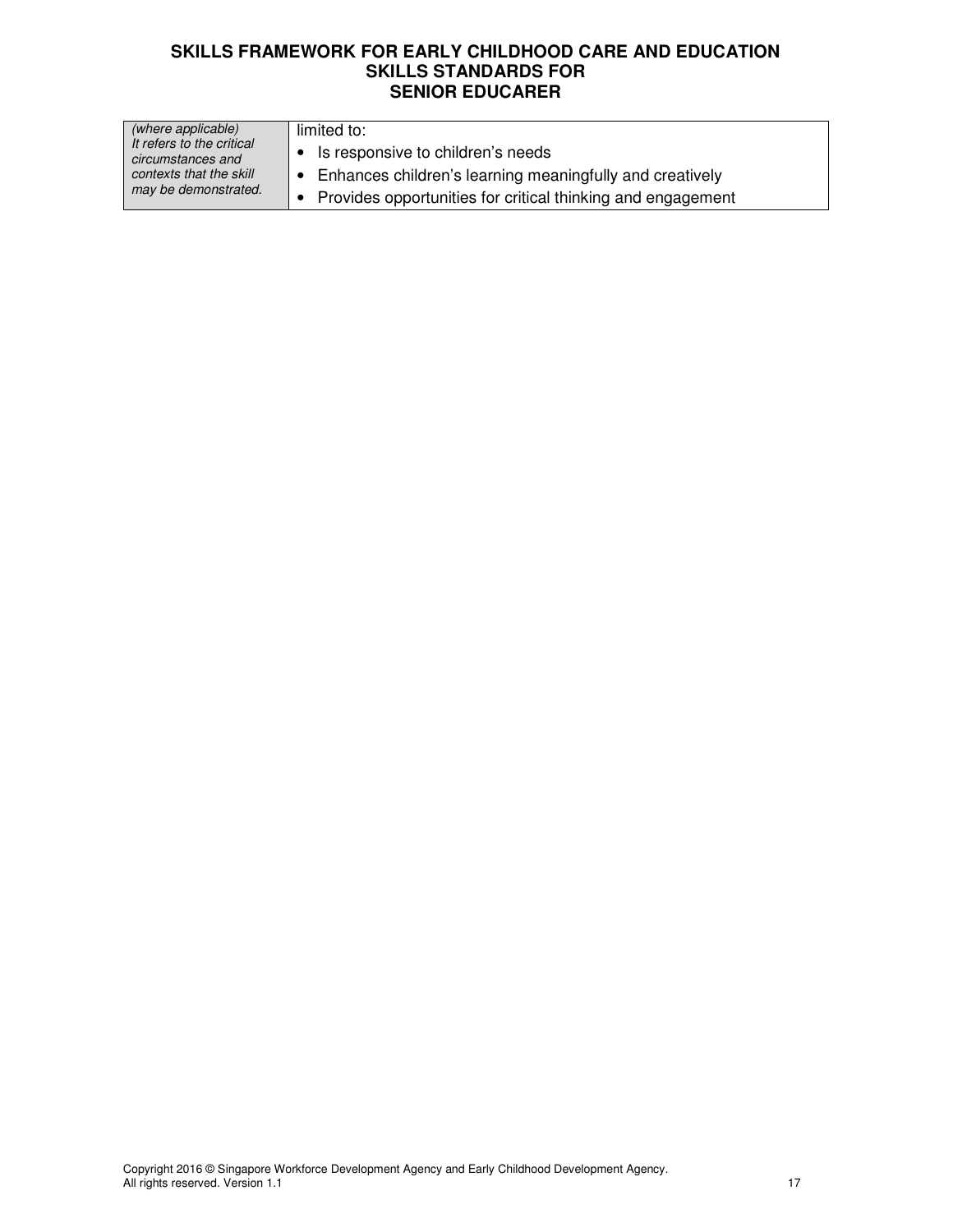| <b>Skill Code</b>                                     |                                                                                                                                          | <b>Skill Category</b>                                         | Developing the Child<br>Holistically                                                                                                            |
|-------------------------------------------------------|------------------------------------------------------------------------------------------------------------------------------------------|---------------------------------------------------------------|-------------------------------------------------------------------------------------------------------------------------------------------------|
|                                                       | ECC-DCH-5008-1.1                                                                                                                         | <b>Skill Sub-Category</b>                                     | Interactions and                                                                                                                                |
|                                                       |                                                                                                                                          | (where applicable)                                            | Relationships                                                                                                                                   |
|                                                       |                                                                                                                                          |                                                               | Model Respectful, Responsive and Reciprocal Interactions and                                                                                    |
| <b>Skill</b>                                          |                                                                                                                                          | Relationships with Each Child within a Group Setting          |                                                                                                                                                 |
| <b>Skill Description</b>                              |                                                                                                                                          |                                                               | This skill describes the ability to model and adapt respectful, responsive                                                                      |
|                                                       |                                                                                                                                          |                                                               | and reciprocal interactions with each child within a group setting, based                                                                       |
|                                                       |                                                                                                                                          |                                                               | on observation and understanding of each child's unique personality,                                                                            |
|                                                       |                                                                                                                                          |                                                               | behaviour style and temperament. Modelling the creation and sustaining                                                                          |
|                                                       |                                                                                                                                          |                                                               | of a nurturing, emotional and interactional environment includes<br>modelling awareness and sensitivity to diversity in children's cultural and |
|                                                       |                                                                                                                                          |                                                               | ethnic backgrounds, as well as commitment to respectful relationships                                                                           |
|                                                       |                                                                                                                                          |                                                               | and engagement with children. It also involves monitoring the                                                                                   |
|                                                       |                                                                                                                                          |                                                               | environment for practices that nurture trusting, respectful relationships                                                                       |
|                                                       | children,<br>with                                                                                                                        | refining<br>reviewing and                                     | strategies for<br>planning,                                                                                                                     |
|                                                       |                                                                                                                                          |                                                               | implementing, and assessing the on-going use of appropriate verbal and                                                                          |
|                                                       | non-verbal communication with children.                                                                                                  |                                                               |                                                                                                                                                 |
| Knowledge and<br><b>Analysis</b>                      | The ability to understand:                                                                                                               |                                                               |                                                                                                                                                 |
| It refers to gathering,                               | Current research, key trends and best practices for establishing<br>respectful, responsive and reciprocal interactions and relationships |                                                               |                                                                                                                                                 |
| cognitive processing,<br>integration and inspection   | $\bullet$                                                                                                                                |                                                               |                                                                                                                                                 |
| of facts and information                              | Indicators of a nurturing, emotional and interactional environment                                                                       |                                                               |                                                                                                                                                 |
| required to perform the<br>work tasks and activities. |                                                                                                                                          |                                                               |                                                                                                                                                 |
| <b>Application and</b>                                | The ability to:                                                                                                                          |                                                               |                                                                                                                                                 |
| <b>Adaptation</b><br>It refers to the ability to      | $\bullet$                                                                                                                                |                                                               | Monitor the environment for practices that nurture respectful,                                                                                  |
| perform the work tasks<br>and activities required of  | child within a group setting                                                                                                             |                                                               | responsive and reciprocal interactions and relationships with each                                                                              |
| the occupation, and the                               | $\bullet$                                                                                                                                |                                                               | Model and adapt respectful, responsive and reciprocal interactions                                                                              |
| ability to react to and<br>manage the changes at      |                                                                                                                                          |                                                               | with each child based on each child's unique personality, behaviour                                                                             |
| work.                                                 | style and temperament                                                                                                                    |                                                               |                                                                                                                                                 |
|                                                       | Utilise child observation and assessment to individualise and improve<br>interactions with children                                      |                                                               |                                                                                                                                                 |
|                                                       |                                                                                                                                          |                                                               | Model the creation and sustaining of a nurturing, emotional and                                                                                 |
|                                                       |                                                                                                                                          | interactional environment that provides security for children |                                                                                                                                                 |
|                                                       |                                                                                                                                          |                                                               | Review and refine strategies for planning, implementing, and                                                                                    |
|                                                       |                                                                                                                                          |                                                               | assessing the ongoing use of appropriate verbal and non-verbal                                                                                  |
|                                                       | communication with children                                                                                                              |                                                               |                                                                                                                                                 |
|                                                       | Monitor and refine strategies for achieving respect for diversity in                                                                     |                                                               |                                                                                                                                                 |
| <b>Innovation and</b>                                 | N/A                                                                                                                                      | children's culture, language and religion in all interactions |                                                                                                                                                 |
| <b>Value Creation</b>                                 |                                                                                                                                          |                                                               |                                                                                                                                                 |
| It refers to the ability to                           |                                                                                                                                          |                                                               |                                                                                                                                                 |
| generate purposive ideas<br>to improve work           |                                                                                                                                          |                                                               |                                                                                                                                                 |
| performance and/or<br>enhance business values         |                                                                                                                                          |                                                               |                                                                                                                                                 |
| that are aligned to                                   |                                                                                                                                          |                                                               |                                                                                                                                                 |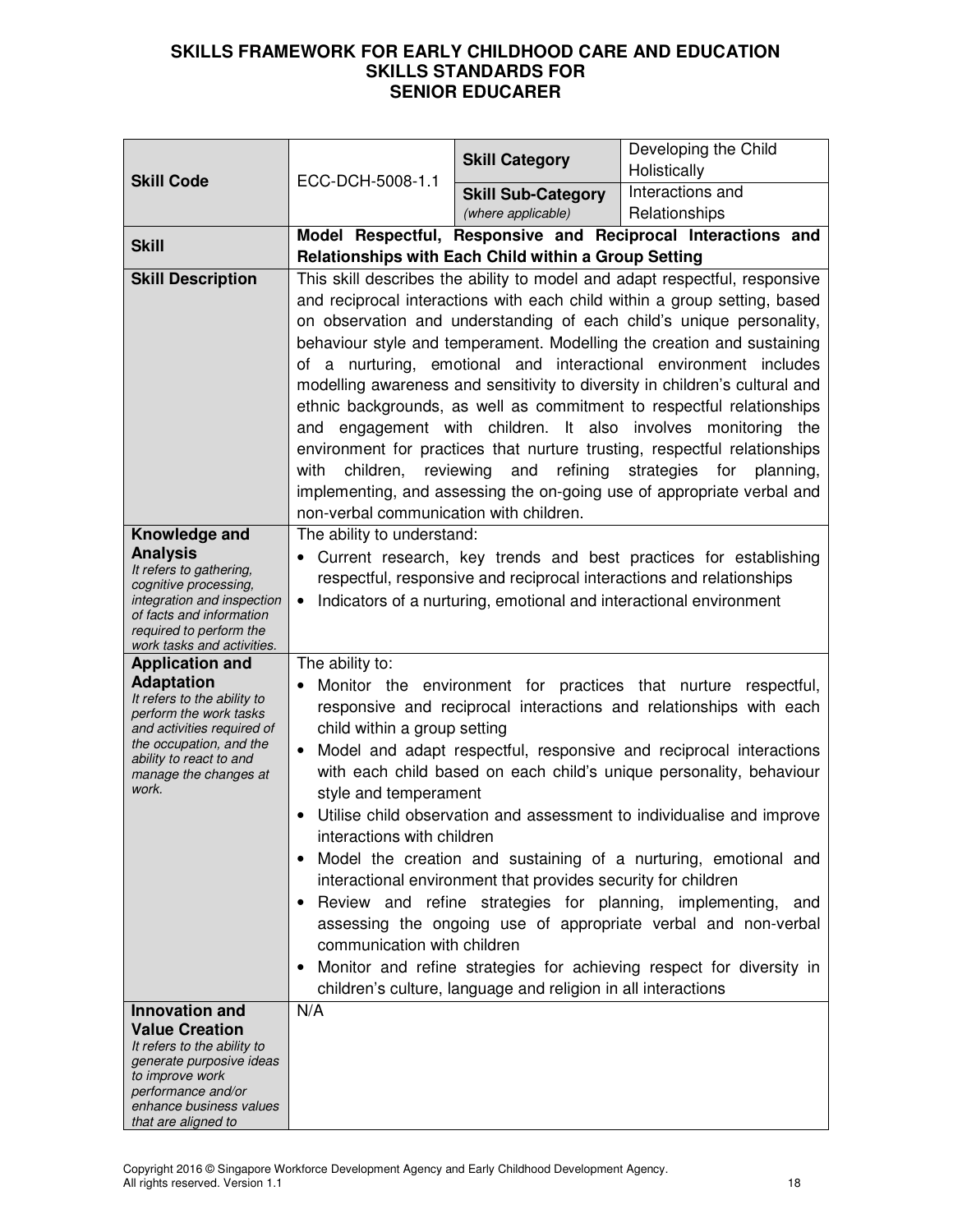| organisational goals.                                                                                                                                                                                        |                                                                                                                                                                                                                                                                                                                                                                                                                                                                                                                                                                                                      |
|--------------------------------------------------------------------------------------------------------------------------------------------------------------------------------------------------------------|------------------------------------------------------------------------------------------------------------------------------------------------------------------------------------------------------------------------------------------------------------------------------------------------------------------------------------------------------------------------------------------------------------------------------------------------------------------------------------------------------------------------------------------------------------------------------------------------------|
| <b>Social Intelligence</b><br>and Ethics<br>It refers to the ability to<br>use affective factors in<br>leadership, relationship<br>and diversity<br>management guided by<br>professional codes of<br>ethics. | The ability to:<br>Share evidence-based research on best practices related to<br>establishing respectful, responsive and reciprocal interactions and<br>relationships<br>Model awareness and sensitivity to diversity in children's cultural,<br>$\bullet$<br>language, and religious background<br>Model commitment to respectful relationships and engagement with<br>$\bullet$<br>children                                                                                                                                                                                                        |
| <b>Learning to Learn</b><br>It refers to the ability to<br>develop and improve<br>one's self within and<br>outside of one's area of<br>work.                                                                 | The ability to:<br>Engage in a professional/networked learning community to exchange<br>$\bullet$<br>and disseminate good practices in fostering respectful, responsive and<br>reciprocal relationships with children<br>Stay up-to-date with evidence-based research on fostering and<br>$\bullet$<br>sustaining respectful, responsive and reciprocal interactions and<br>relationships with children                                                                                                                                                                                              |
| Range of<br><b>Application</b><br>(where applicable)<br>It refers to the critical<br>circumstances and<br>contexts that the skill<br>may be demonstrated.                                                    | Indicators of a nurturing emotional and interactional environment may<br>include, but are not limited to:<br>Educarers display sensitivity to each child's needs<br>Educarers recognise each child's unique personality, behavioural<br>$\bullet$<br>style, temperament, strengths and interests<br>Educarers nurture respect for diversity in children's culture, language<br>$\bullet$<br>and religion in all interactions<br>Educarers respond promptly, appropriately and consistently to the<br>$\bullet$<br>needs of each child<br>Educarers offer predictable daily routines and interactions |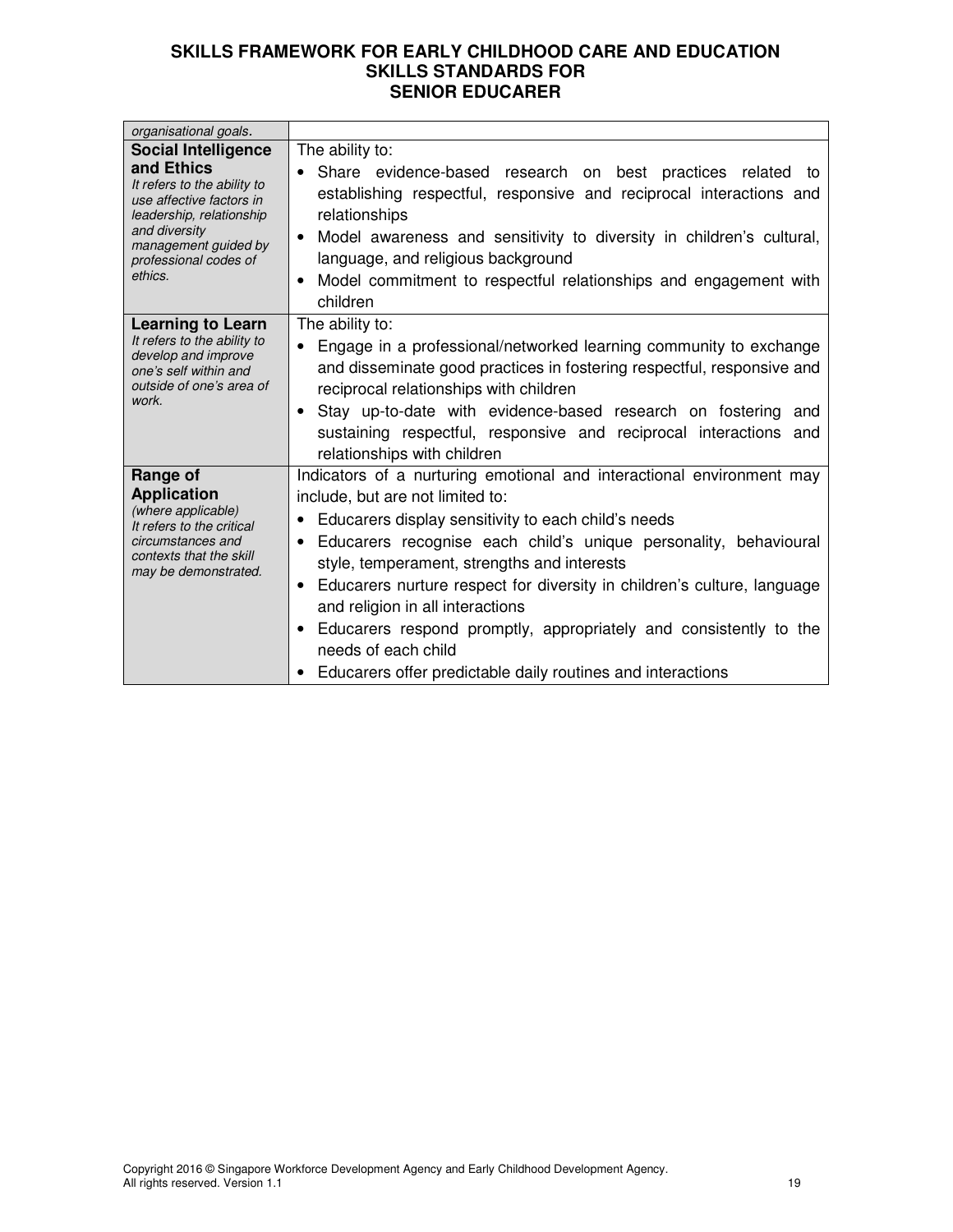| <b>Skill Code</b>                                       |                                                                          | <b>Skill Category</b>                                         | Developing the Child<br>Holistically                                   |
|---------------------------------------------------------|--------------------------------------------------------------------------|---------------------------------------------------------------|------------------------------------------------------------------------|
|                                                         | ECC-DCH-5009-1.1                                                         | <b>Skill Sub-Category</b>                                     | Interactions and                                                       |
|                                                         |                                                                          | (where applicable)                                            | Relationships                                                          |
|                                                         |                                                                          |                                                               | Lead in the Development of Secure Attachments in Children              |
| <b>Skill</b>                                            |                                                                          | through Warm, Consistent and Nurturing Care-giving            |                                                                        |
| <b>Skill Description</b>                                |                                                                          |                                                               | This skill describes the ability to lead colleagues in monitoring and  |
|                                                         |                                                                          |                                                               | refining strategies to support children's development of secure        |
|                                                         |                                                                          |                                                               | attachment. It involves staying up-to-date with and sharing evidence-  |
|                                                         |                                                                          |                                                               | based research that informs best practices to facilitate psychological |
|                                                         | safety and secure attachments, including continuity of care for children |                                                               |                                                                        |
|                                                         | from birth to age 3.                                                     |                                                               |                                                                        |
| Knowledge and                                           | The ability to understand:                                               |                                                               |                                                                        |
| <b>Analysis</b>                                         |                                                                          |                                                               | Current research, key trends and best practices for the development    |
| It refers to gathering,                                 | of secure attachment in children                                         |                                                               |                                                                        |
| cognitive processing,                                   | $\bullet$                                                                | Indicators of secure attachment in children                   |                                                                        |
| integration and inspection<br>of facts and information  | ٠                                                                        |                                                               | Strategies to lead in the development of secure attachment in children |
| required to perform the                                 |                                                                          |                                                               |                                                                        |
| work tasks and activities.                              |                                                                          |                                                               |                                                                        |
| <b>Application and</b>                                  | The ability to:                                                          |                                                               |                                                                        |
| <b>Adaptation</b>                                       |                                                                          |                                                               | Monitor and refine strategies to support children's development of     |
| It refers to the ability to                             | secure attachment                                                        |                                                               |                                                                        |
| perform the work tasks                                  |                                                                          |                                                               |                                                                        |
| and activities required of<br>the occupation, and the   |                                                                          |                                                               |                                                                        |
| ability to react to and                                 |                                                                          |                                                               |                                                                        |
| manage the changes at                                   |                                                                          |                                                               |                                                                        |
| work.                                                   |                                                                          |                                                               |                                                                        |
| <b>Innovation and</b>                                   | N/A                                                                      |                                                               |                                                                        |
| <b>Value Creation</b>                                   |                                                                          |                                                               |                                                                        |
| It refers to the ability to<br>generate purposive ideas |                                                                          |                                                               |                                                                        |
| to improve work                                         |                                                                          |                                                               |                                                                        |
| performance and/or                                      |                                                                          |                                                               |                                                                        |
| enhance business values                                 |                                                                          |                                                               |                                                                        |
| that are aligned to<br>organisational goals.            |                                                                          |                                                               |                                                                        |
| <b>Social Intelligence</b>                              | N/A                                                                      |                                                               |                                                                        |
| and Ethics                                              |                                                                          |                                                               |                                                                        |
| It refers to the ability to                             |                                                                          |                                                               |                                                                        |
| use affective factors in                                |                                                                          |                                                               |                                                                        |
| leadership, relationship                                |                                                                          |                                                               |                                                                        |
| and diversity                                           |                                                                          |                                                               |                                                                        |
| management guided by<br>professional codes of           |                                                                          |                                                               |                                                                        |
| ethics.                                                 |                                                                          |                                                               |                                                                        |
| <b>Learning to Learn</b>                                | The ability to:                                                          |                                                               |                                                                        |
| It refers to the ability to                             | ٠                                                                        |                                                               | Stay up-to-date with evidence-based research that informs best         |
| develop and improve                                     |                                                                          |                                                               | practices to facilitate psychological safety and secure attachments,   |
| one's self within and<br>outside of one's area of       |                                                                          | including continuity of care for children from birth to age 3 |                                                                        |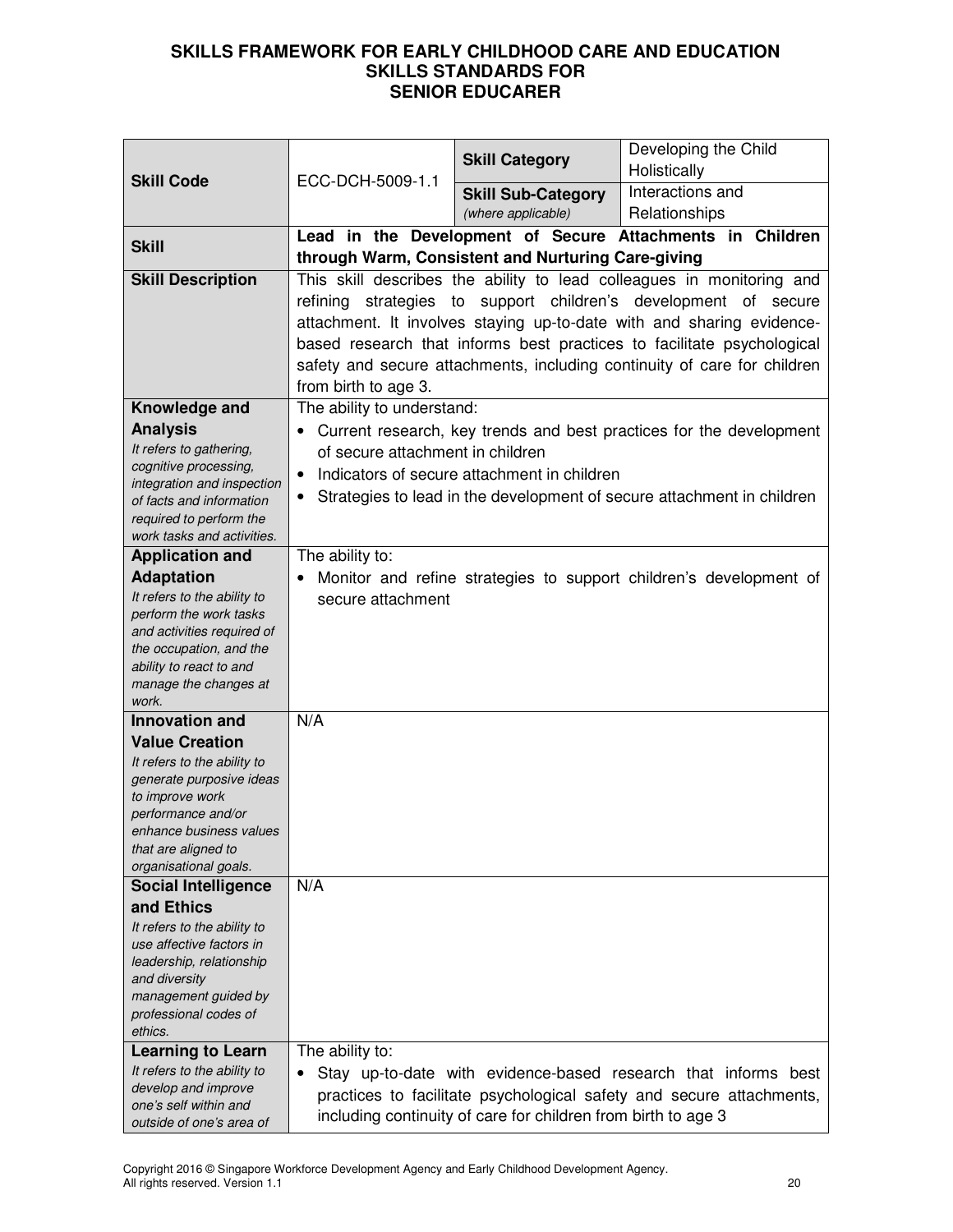| work.                                                                                                                                                     | Share evidence-based research on best practices related to the<br>development of secure attachment in children                                                                                                                                                                                                                                                                                                                                                 |
|-----------------------------------------------------------------------------------------------------------------------------------------------------------|----------------------------------------------------------------------------------------------------------------------------------------------------------------------------------------------------------------------------------------------------------------------------------------------------------------------------------------------------------------------------------------------------------------------------------------------------------------|
| Range of<br><b>Application</b><br>(where applicable)<br>It refers to the critical<br>circumstances and<br>contexts that the skill<br>may be demonstrated. | Indicators of secure attachment in children must include, but are not<br>limited to:<br>• Children seek out primary caregiver for comfort and to meet needs<br>• Children make and initiate eye contact with primary caregiver<br>• Children frequently engage in playful interactions with primary<br>caregiver<br>Infants use different cries to alert primary caregiver of needs and<br>٠<br>wants<br>Children are able to be consoled by primary caregiver |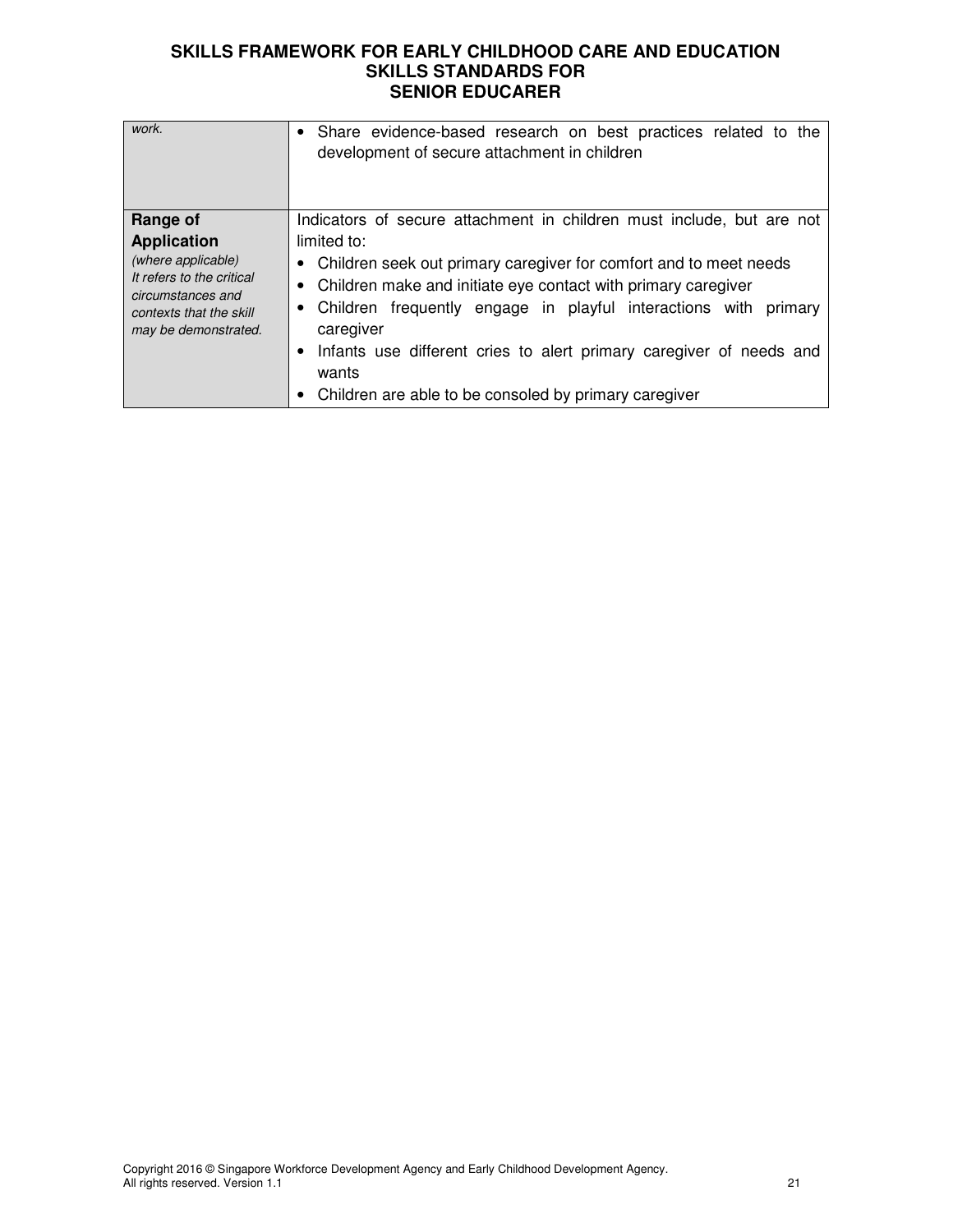|                                                        |                                                                                                                  | <b>Skill Category</b>                                                    | Developing the Child<br>Holistically                                                                                                          |  |
|--------------------------------------------------------|------------------------------------------------------------------------------------------------------------------|--------------------------------------------------------------------------|-----------------------------------------------------------------------------------------------------------------------------------------------|--|
| <b>Skill Code</b>                                      | ECC-DCH-5010-1.1                                                                                                 | <b>Skill Sub-Category</b>                                                | Health, Safety and                                                                                                                            |  |
|                                                        |                                                                                                                  | (where applicable)                                                       | Nutrition                                                                                                                                     |  |
|                                                        |                                                                                                                  |                                                                          | Advocate Appropriate Course of Action for the Protection of                                                                                   |  |
| <b>Skill</b>                                           | <b>Children</b>                                                                                                  |                                                                          |                                                                                                                                               |  |
| <b>Skill Description</b>                               |                                                                                                                  |                                                                          | This skill describes the ability to guide Educarers on the appropriate                                                                        |  |
|                                                        |                                                                                                                  |                                                                          | course of action to protect and support children experiencing emotional                                                                       |  |
|                                                        |                                                                                                                  |                                                                          | stress, abuse or neglect. It includes recognising emotional stress, abuse                                                                     |  |
|                                                        |                                                                                                                  |                                                                          | or neglect in children and seeking professional guidance and advice from                                                                      |  |
|                                                        |                                                                                                                  |                                                                          | external agencies, specialists and other stakeholders. It also involves<br>self-reflection on management of own emotions and effectiveness in |  |
|                                                        |                                                                                                                  |                                                                          | applying the appropriate positive guidance techniques to support                                                                              |  |
|                                                        |                                                                                                                  |                                                                          | children's emotional development, as well as obtaining feedback from                                                                          |  |
|                                                        |                                                                                                                  |                                                                          | colleagues to improve one's skill and disposition in applying the                                                                             |  |
|                                                        | techniques.                                                                                                      |                                                                          |                                                                                                                                               |  |
| Knowledge and                                          | The ability to understand:                                                                                       |                                                                          |                                                                                                                                               |  |
| <b>Analysis</b><br>It refers to gathering,             | $\bullet$                                                                                                        |                                                                          | Signs and symptoms of emotional stress, abuse or neglect in children                                                                          |  |
| cognitive processing,                                  | ٠                                                                                                                | The importance of the protection of children                             |                                                                                                                                               |  |
| integration and inspection<br>of facts and information | $\bullet$                                                                                                        | Different ways in which children can be harmed                           |                                                                                                                                               |  |
| required to perform the<br>work tasks and activities.  | Child protection procedures<br>$\bullet$<br>• Practices or situations which violate the safety and well-being of |                                                                          |                                                                                                                                               |  |
|                                                        | children                                                                                                         |                                                                          |                                                                                                                                               |  |
|                                                        |                                                                                                                  | • Strategies to advocate appropriate course of action for the protection |                                                                                                                                               |  |
|                                                        | of children                                                                                                      |                                                                          |                                                                                                                                               |  |
|                                                        | • Protocols for escalation and reporting                                                                         |                                                                          |                                                                                                                                               |  |
| <b>Application and</b>                                 | The ability to:                                                                                                  |                                                                          |                                                                                                                                               |  |
| <b>Adaptation</b><br>It refers to the ability to       |                                                                                                                  |                                                                          | Recognise emotional stress, abuse or neglect in children and seek                                                                             |  |
| perform the work tasks                                 |                                                                                                                  | professional guidance or advice where needed                             |                                                                                                                                               |  |
| and activities required of<br>the occupation, and the  |                                                                                                                  | support children experiencing emotional stress, abuse or neglect         | • Guide Educarers on appropriate course of action to protect and                                                                              |  |
| ability to react to and<br>manage the changes at       |                                                                                                                  |                                                                          |                                                                                                                                               |  |
| work.                                                  |                                                                                                                  |                                                                          |                                                                                                                                               |  |
| <b>Innovation and</b><br><b>Value Creation</b>         | N/A                                                                                                              |                                                                          |                                                                                                                                               |  |
| It refers to the ability to                            |                                                                                                                  |                                                                          |                                                                                                                                               |  |
| generate purposive ideas<br>to improve work            |                                                                                                                  |                                                                          |                                                                                                                                               |  |
| performance and/or                                     |                                                                                                                  |                                                                          |                                                                                                                                               |  |
| enhance business values<br>that are aligned to         |                                                                                                                  |                                                                          |                                                                                                                                               |  |
| organisational goals.                                  |                                                                                                                  |                                                                          |                                                                                                                                               |  |
| <b>Social Intelligence</b><br>and Ethics               | The ability to:                                                                                                  |                                                                          |                                                                                                                                               |  |
| It refers to the ability to                            |                                                                                                                  |                                                                          | Work with external agencies, specialists and other stakeholders to<br>protect and support children experiencing emotional stress, abuse or    |  |
| use affective factors in<br>leadership, relationship   | neglect                                                                                                          |                                                                          |                                                                                                                                               |  |
| and diversity                                          |                                                                                                                  |                                                                          |                                                                                                                                               |  |
| management guided by<br>professional codes of          |                                                                                                                  |                                                                          |                                                                                                                                               |  |
| ethics.                                                |                                                                                                                  |                                                                          |                                                                                                                                               |  |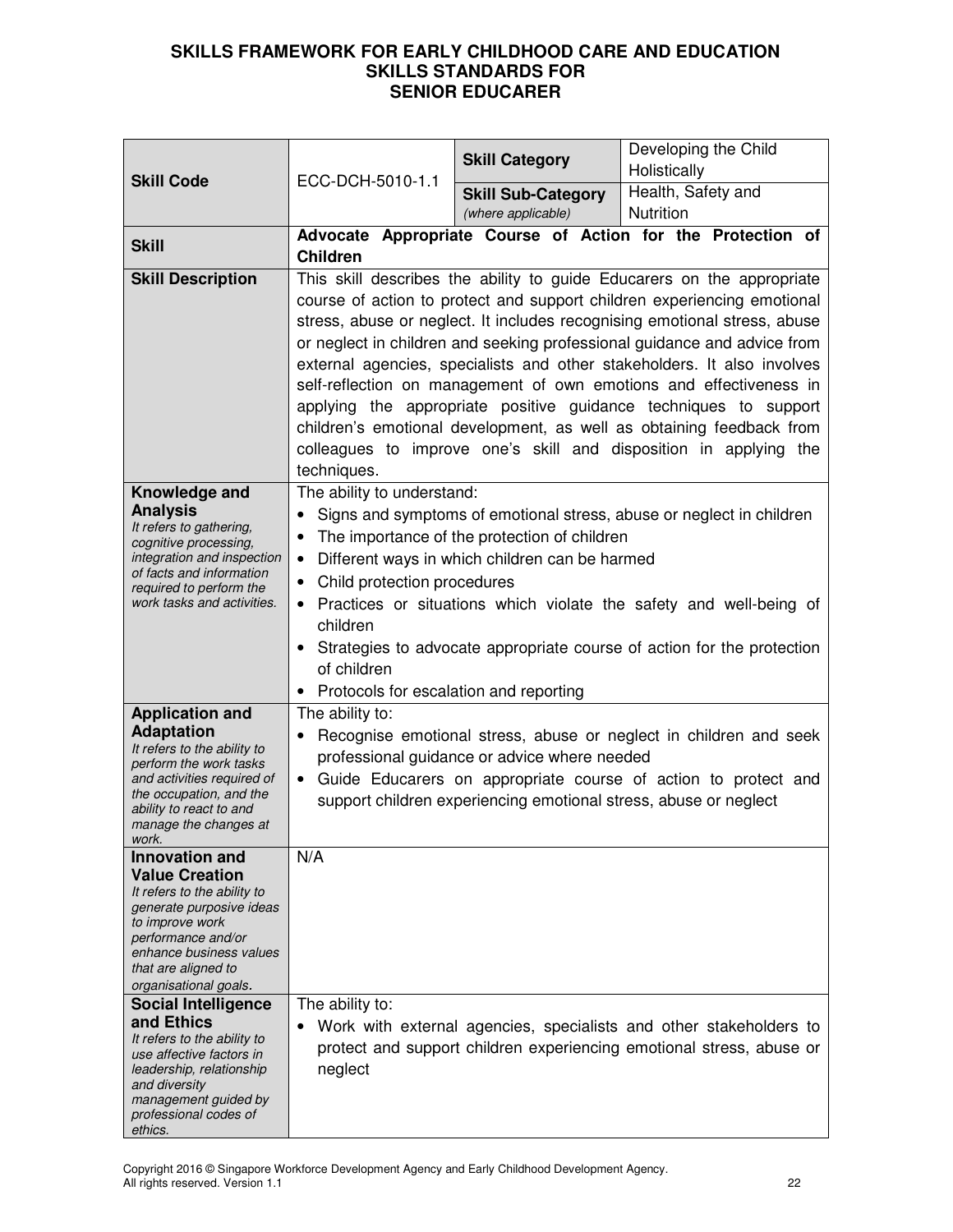| <b>Learning to Learn</b><br>It refers to the ability to<br>develop and improve<br>one's self within and<br>outside of one's area of<br>work.              | The ability to:<br>Reflect on own effectiveness in identifying and applying<br>the<br>$\bullet$<br>positive guidance techniques to support children's<br>appropriate<br>emotional development<br>Reflect on management of own emotions when supporting children<br>experiencing emotional stress, abuse or neglect<br>Obtain feedback from colleagues to improve one's skill and disposition<br>in applying the positive guidance techniques |
|-----------------------------------------------------------------------------------------------------------------------------------------------------------|----------------------------------------------------------------------------------------------------------------------------------------------------------------------------------------------------------------------------------------------------------------------------------------------------------------------------------------------------------------------------------------------------------------------------------------------|
| Range of<br><b>Application</b><br>(where applicable)<br>It refers to the critical<br>circumstances and<br>contexts that the skill<br>may be demonstrated. | Child protection procedures must include, but are not limited to:<br>Action for the abuse of a child within the centre<br>Procedures for recording and reporting<br>٠                                                                                                                                                                                                                                                                        |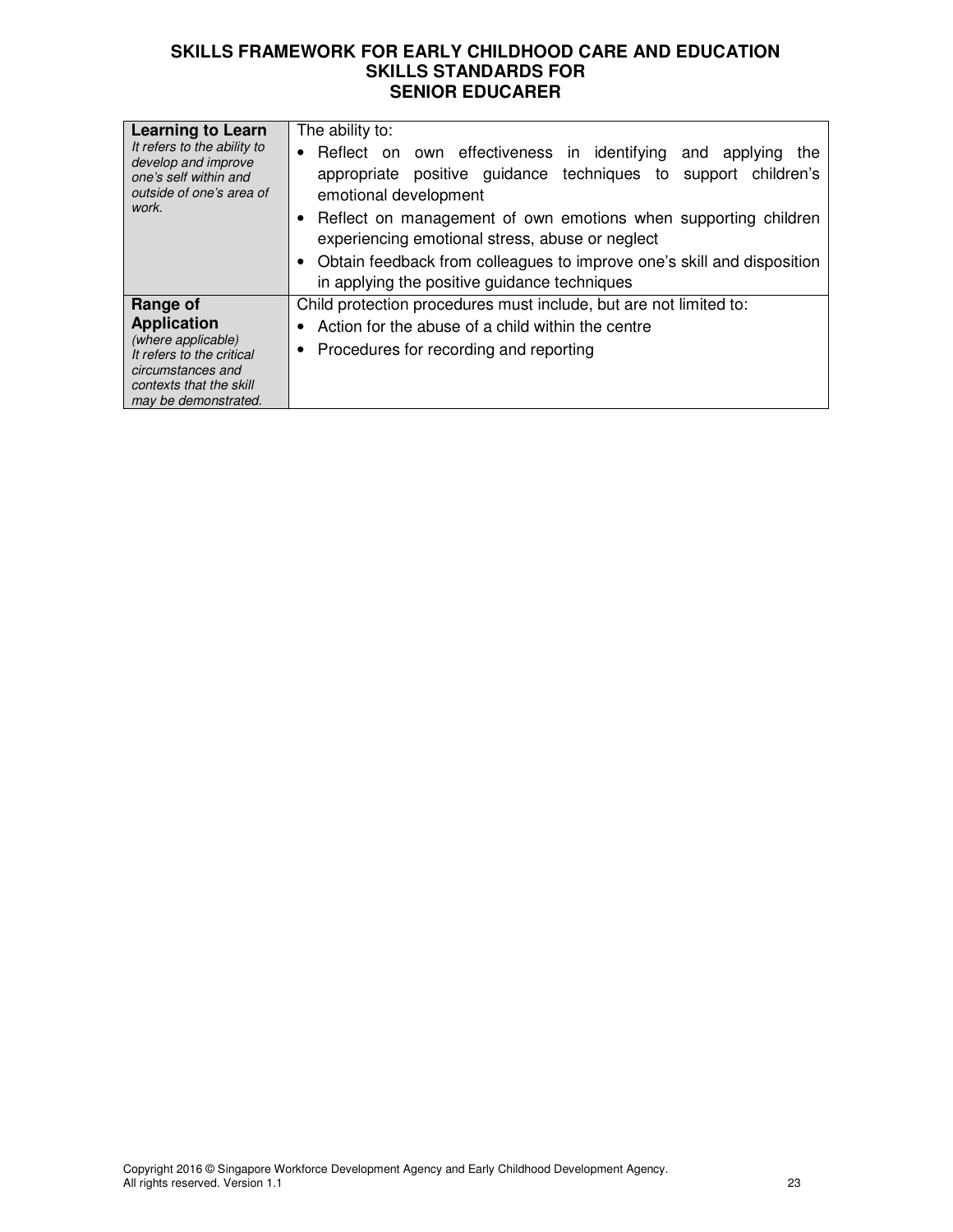| <b>Skill Code</b>                                                                                                                                                                                                             | ECC-DCH-5011-1.1                                                                                                                                                                                                                                                                                                                                                                                                                                                                                                                                                                                                                                                                                                                                                                                                                                                 | <b>Skill Category</b>                                  | Developing the Child<br>Holistically                                    |
|-------------------------------------------------------------------------------------------------------------------------------------------------------------------------------------------------------------------------------|------------------------------------------------------------------------------------------------------------------------------------------------------------------------------------------------------------------------------------------------------------------------------------------------------------------------------------------------------------------------------------------------------------------------------------------------------------------------------------------------------------------------------------------------------------------------------------------------------------------------------------------------------------------------------------------------------------------------------------------------------------------------------------------------------------------------------------------------------------------|--------------------------------------------------------|-------------------------------------------------------------------------|
|                                                                                                                                                                                                                               |                                                                                                                                                                                                                                                                                                                                                                                                                                                                                                                                                                                                                                                                                                                                                                                                                                                                  | <b>Skill Sub-Category</b><br>(where applicable)        | Health, Safety and<br>Nutrition                                         |
| <b>Skill</b>                                                                                                                                                                                                                  | Advocate for a Safe and Healthy Environment within the Centre                                                                                                                                                                                                                                                                                                                                                                                                                                                                                                                                                                                                                                                                                                                                                                                                    |                                                        |                                                                         |
| <b>Skill Description</b>                                                                                                                                                                                                      | This skill describes the ability to work with Centre Leader to iterate<br>importance of optimal health and safety guidelines to the staff, co-plan<br>and conduct regular emergency drills and co-lead periodic reviews of the<br>implementation of health and safety guidelines. It includes guiding<br>colleagues in the execution of correct procedures for responding to<br>illnesses, accidents, and emergencies, and facilitating professional<br>discussions with staff to evaluate existing procedures for illnesses,<br>accidents and emergencies. It also involves ensuring new and relief<br>educators are informed of specific arrangements for children to ensure<br>stability and consistency of care, and initiating ways to ensure the safety<br>of the centre and children, based on observations and research on best<br>practices for safety. |                                                        |                                                                         |
| Knowledge and<br><b>Analysis</b><br>It refers to gathering,<br>cognitive processing,<br>integration and inspection<br>of facts and information<br>required to perform the<br>work tasks and activities.                       | The ability to understand:<br>• Safety and hygiene standards<br>environment within the centre                                                                                                                                                                                                                                                                                                                                                                                                                                                                                                                                                                                                                                                                                                                                                                    |                                                        | How to support Centre Leader in ensuring a safe and healthy             |
| <b>Application and</b><br><b>Adaptation</b><br>It refers to the ability to<br>perform the work tasks<br>and activities required of<br>the occupation, and the<br>ability to react to and<br>manage the changes at<br>work.    | The ability to:<br>Work with Centre Leader to disseminate information on and iterate<br>importance of optimal health and safety guidelines to the staff<br>Guide colleagues in the execution of procedures for illnesses,<br>$\bullet$<br>accidents and emergencies<br>Co-lead with Centre Leader in periodic review of the implementation of<br>health and safety guidelines, based on feedback given by colleagues<br>new and relief educators are<br>informed of specific<br>Ensure<br>$\bullet$<br>arrangements for children to ensure stability and consistency of care<br>Plan and inform others of appropriate response procedures (including<br>emotional support) in the event of emergencies<br>Co-plan and conduct regular emergency drills<br>$\bullet$                                                                                              |                                                        |                                                                         |
| <b>Innovation and</b><br><b>Value Creation</b><br>It refers to the ability to<br>generate purposive ideas<br>to improve work<br>performance and/or<br>enhance business values<br>that are aligned to<br>organisational goals. | The ability to:                                                                                                                                                                                                                                                                                                                                                                                                                                                                                                                                                                                                                                                                                                                                                                                                                                                  | observations and research on best practices for safety | Initiate ways to ensure the safety of the centre and children, based on |
| <b>Social Intelligence</b><br>and Ethics<br>It refers to the ability to<br>use affective factors in<br>leadership, relationship<br>and diversity                                                                              | N/A                                                                                                                                                                                                                                                                                                                                                                                                                                                                                                                                                                                                                                                                                                                                                                                                                                                              |                                                        |                                                                         |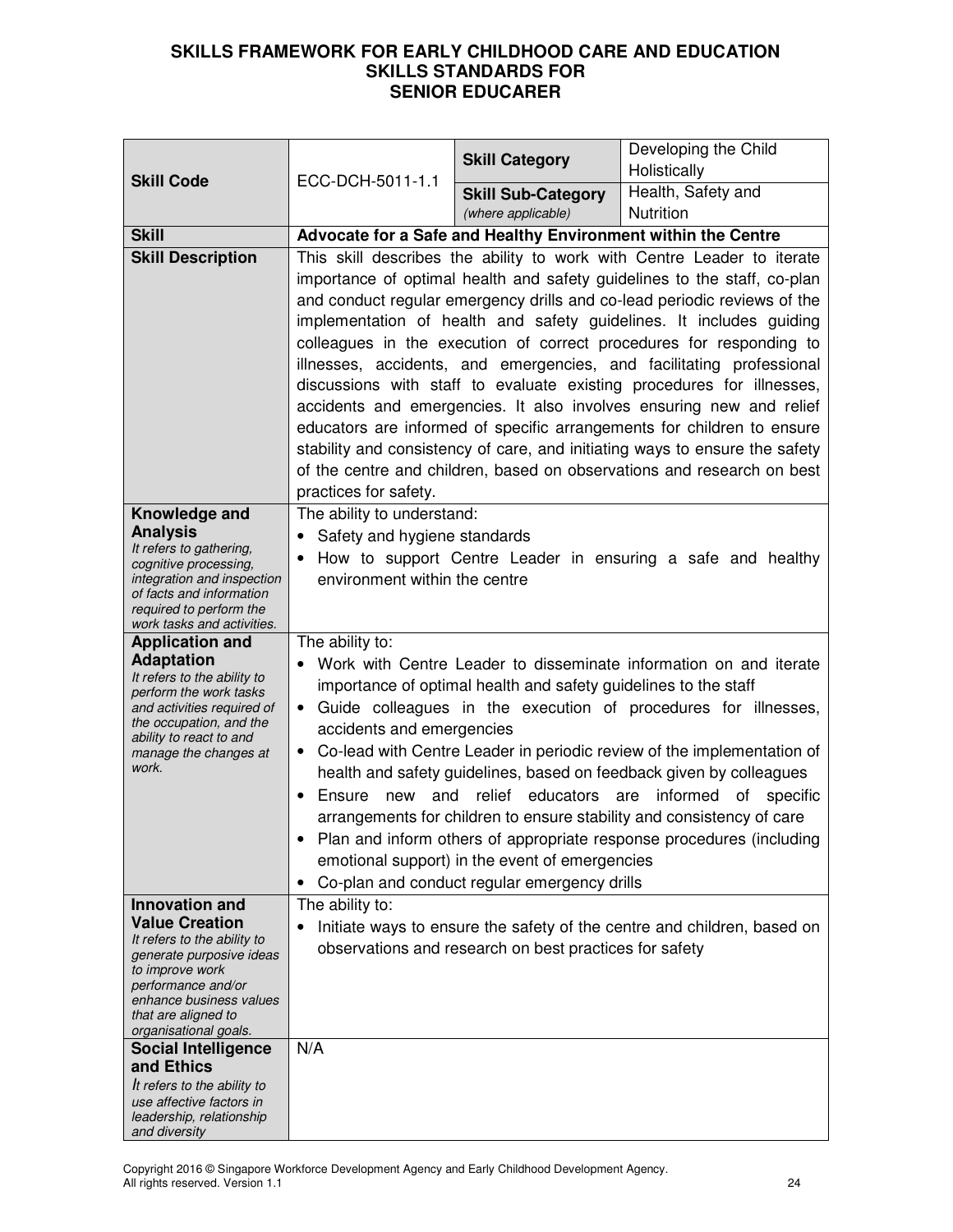| management guided by<br>professional codes of<br>ethics. |                                                                       |
|----------------------------------------------------------|-----------------------------------------------------------------------|
| Learning to Learn                                        | The ability to:                                                       |
| It refers to the ability to                              | Maintain knowledge of correct procedures for responding to illnesses, |
| develop and improve                                      | $\bullet$                                                             |
| one's self within and                                    | accidents, and emergencies                                            |
| outside of one's area of                                 | • Facilitate professional discussions with staff to evaluate existing |
| work.                                                    | procedures for illnesses, accidents and emergencies                   |
| Range of                                                 | Safety and hygiene standards must include, but are not limited to:    |
| <b>Application</b>                                       | • Workplace Safety and Health Act                                     |
| (where applicable)                                       | • Child Care Centres Act                                              |
| It refers to the critical                                | ECDA Assessment of Licensing Standards in Child Care Centres          |
| circumstances and                                        | ECDA Guidelines for Centre Based Infant/Toddler Care Services         |
| contexts that the skill                                  | $\bullet$                                                             |
| may be demonstrated.                                     | <b>Child Protection Act</b>                                           |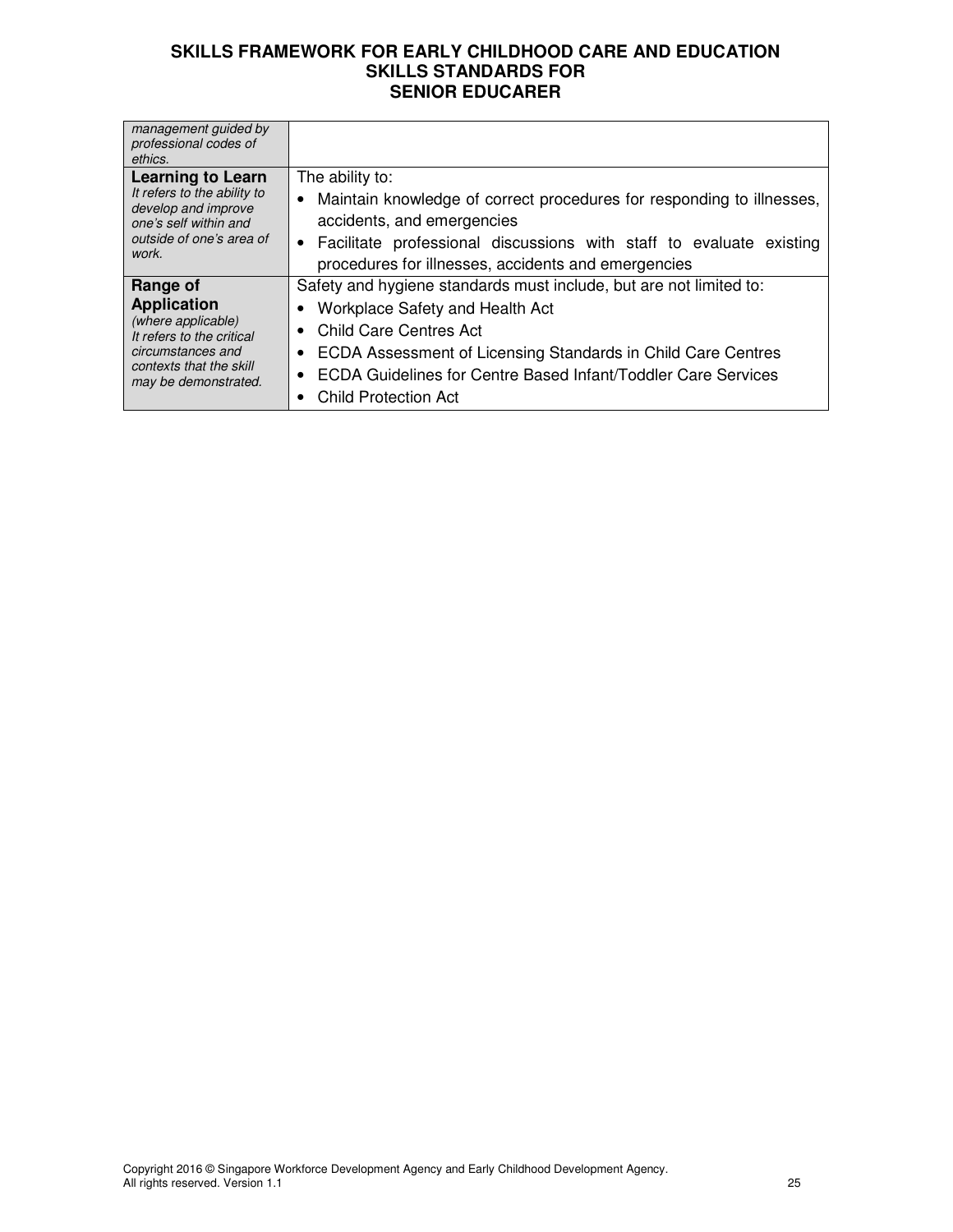| <b>Skill Code</b>                                                                   |                                                                                                                                                                                          | <b>Skill Category</b>                               | Collaborating with<br><b>Families and Community</b>                                                                                              |  |  |  |
|-------------------------------------------------------------------------------------|------------------------------------------------------------------------------------------------------------------------------------------------------------------------------------------|-----------------------------------------------------|--------------------------------------------------------------------------------------------------------------------------------------------------|--|--|--|
|                                                                                     | ECC-CFC-5001-1.1                                                                                                                                                                         | <b>Skill Sub-Category</b>                           | <b>Family and Community</b>                                                                                                                      |  |  |  |
|                                                                                     |                                                                                                                                                                                          | (where applicable)                                  | Partnerships                                                                                                                                     |  |  |  |
| <b>Skill</b>                                                                        | Develop Strategies to Establish Partnerships and Collaborations                                                                                                                          |                                                     |                                                                                                                                                  |  |  |  |
| <b>Skill Description</b>                                                            | with Families and Community Stakeholders (Senior Educarer)<br>This skill describes the ability to develop strategies by working with                                                     |                                                     |                                                                                                                                                  |  |  |  |
|                                                                                     | Centre Leader and Lead Teacher to establish partnerships with families<br>and community stakeholders by designing activities and resources,                                              |                                                     |                                                                                                                                                  |  |  |  |
|                                                                                     | implementing platforms for exchange of information, initiating and<br>obtaining feedback on new strategies for engagement, and facilitating                                              |                                                     |                                                                                                                                                  |  |  |  |
|                                                                                     |                                                                                                                                                                                          |                                                     | engagement amongst children, families and community stakeholders. It                                                                             |  |  |  |
|                                                                                     |                                                                                                                                                                                          |                                                     | also includes working with Educarers to identify and address systemic                                                                            |  |  |  |
|                                                                                     |                                                                                                                                                                                          |                                                     | barriers, helping Educarers develop and refine skills for involving families,                                                                    |  |  |  |
|                                                                                     |                                                                                                                                                                                          |                                                     | fostering an atmosphere of respect for and acceptance of families and<br>exercising sensitivity to stakeholders' schedules, values, and cultural |  |  |  |
|                                                                                     | practices.                                                                                                                                                                               |                                                     |                                                                                                                                                  |  |  |  |
| Knowledge and                                                                       | The ability to understand:                                                                                                                                                               |                                                     |                                                                                                                                                  |  |  |  |
| <b>Analysis</b><br>It refers to gathering,                                          | Strengths and needs of families in early childhood education settings                                                                                                                    |                                                     |                                                                                                                                                  |  |  |  |
| cognitive processing,<br>integration and inspection                                 | Strategies to engage families and community stakeholders<br>Systemic barriers to effective communication<br>$\bullet$<br>Challenges faced by Educarers in establishing partnerships with |                                                     |                                                                                                                                                  |  |  |  |
| of facts and information                                                            |                                                                                                                                                                                          |                                                     |                                                                                                                                                  |  |  |  |
| required to perform the<br>work tasks and activities.                               | families and community stakeholders                                                                                                                                                      |                                                     |                                                                                                                                                  |  |  |  |
|                                                                                     |                                                                                                                                                                                          | • Strategies to document interactions with families |                                                                                                                                                  |  |  |  |
| <b>Application and</b><br><b>Adaptation</b>                                         | The ability to:<br>$\bullet$                                                                                                                                                             |                                                     |                                                                                                                                                  |  |  |  |
| It refers to the ability to<br>perform the work tasks<br>and activities required of | Work with the Centre Leader and Lead Teacher to build a sense of<br>children, families<br>community<br>amongst the<br>and<br>community<br>stakeholders                                   |                                                     |                                                                                                                                                  |  |  |  |
| the occupation, and the<br>ability to react to and                                  | Work with Centre Leader and Lead Teacher in developing and                                                                                                                               |                                                     |                                                                                                                                                  |  |  |  |
| manage the changes at<br>work.                                                      | implementing centre-wide plans for collaborations with families                                                                                                                          |                                                     |                                                                                                                                                  |  |  |  |
|                                                                                     | Design activities and resources that support the primary role of<br>families in children's education and care                                                                            |                                                     |                                                                                                                                                  |  |  |  |
|                                                                                     | Plan and implement a variety of platforms for Educarers and families                                                                                                                     |                                                     |                                                                                                                                                  |  |  |  |
|                                                                                     | to exchange information                                                                                                                                                                  |                                                     |                                                                                                                                                  |  |  |  |
|                                                                                     | Obtain feedback on strategies implemented to establish partnerships<br>$\bullet$<br>with families and community stakeholders                                                             |                                                     |                                                                                                                                                  |  |  |  |
|                                                                                     |                                                                                                                                                                                          |                                                     | Work with Educarers to identify and address systemic barriers to                                                                                 |  |  |  |
|                                                                                     |                                                                                                                                                                                          |                                                     | effective communication with families and community stakeholders                                                                                 |  |  |  |
|                                                                                     | Document interactions with families                                                                                                                                                      |                                                     |                                                                                                                                                  |  |  |  |
|                                                                                     |                                                                                                                                                                                          |                                                     | Help Educarers develop and refine skills for involving families in daily                                                                         |  |  |  |
| <b>Innovation and</b>                                                               | activities and centre's programmes<br>The ability to:                                                                                                                                    |                                                     |                                                                                                                                                  |  |  |  |
| <b>Value Creation</b>                                                               | ٠                                                                                                                                                                                        |                                                     | Participate in efforts to establish and strengthen a comprehensive                                                                               |  |  |  |
| It refers to the ability to<br>generate purposive ideas                             |                                                                                                                                                                                          |                                                     | system that encompasses early care and education and community                                                                                   |  |  |  |
| to improve work                                                                     | resources                                                                                                                                                                                |                                                     |                                                                                                                                                  |  |  |  |
| performance and/or<br>enhance business values                                       | Initiate new strategies to engage families and community stakeholders                                                                                                                    |                                                     |                                                                                                                                                  |  |  |  |

Copyright 2016 © Singapore Workforce Development Agency and Early Childhood Development Agency. All rights reserved. Version 1.1 26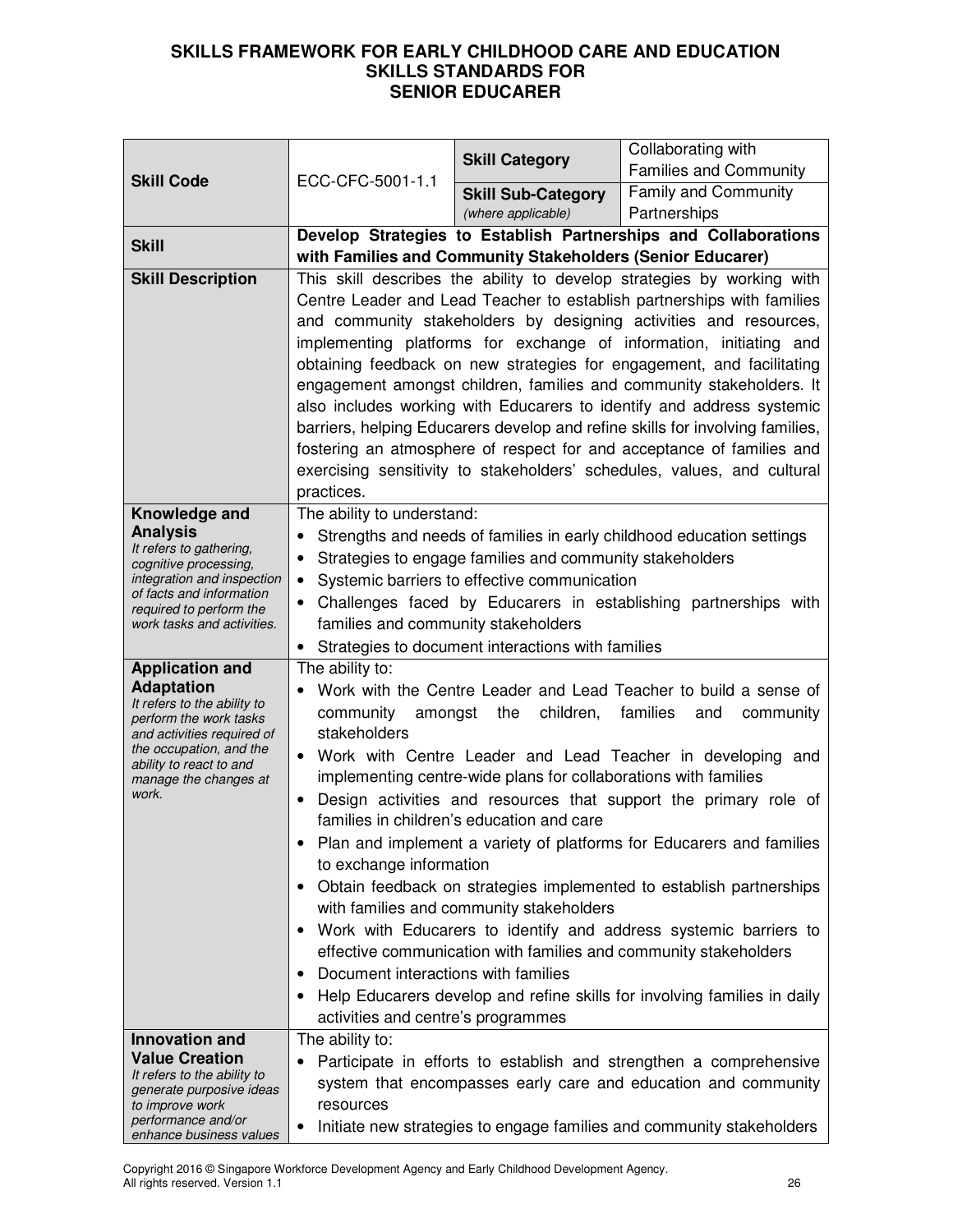| that are aligned to<br>organisational goals.                                                                                                                                   |                                                                                                                                                                                                                                                                                                                                                      |
|--------------------------------------------------------------------------------------------------------------------------------------------------------------------------------|------------------------------------------------------------------------------------------------------------------------------------------------------------------------------------------------------------------------------------------------------------------------------------------------------------------------------------------------------|
| <b>Social Intelligence</b>                                                                                                                                                     | The ability to:                                                                                                                                                                                                                                                                                                                                      |
| and Ethics<br>It refers to the ability to<br>use affective factors in<br>leadership, relationship<br>and diversity<br>management guided by<br>professional codes of<br>ethics. | Foster an atmosphere of respect for and acceptance of families within<br>the centre<br>Facilitate engagement amongst children, families and community<br>stakeholders through discussions and community events<br>that opportunities for collaboration are<br>sensitive<br>• Ensure<br>to<br>stakeholders' schedules, values, and cultural practices |
| Learning to Learn<br>It refers to the ability to<br>develop and improve<br>one's self within and<br>outside of one's area of<br>work.                                          | N/A                                                                                                                                                                                                                                                                                                                                                  |
| Range of                                                                                                                                                                       | Systemic barriers to effective communication may include, but are not                                                                                                                                                                                                                                                                                |
| <b>Application</b><br>(where applicable)                                                                                                                                       | limited to:                                                                                                                                                                                                                                                                                                                                          |
| It refers to the critical                                                                                                                                                      | Physical<br>$\bullet$                                                                                                                                                                                                                                                                                                                                |
| circumstances and<br>contexts that the skill                                                                                                                                   | Perceptual<br>$\bullet$                                                                                                                                                                                                                                                                                                                              |
| may be demonstrated.                                                                                                                                                           | Emotional<br>٠                                                                                                                                                                                                                                                                                                                                       |
|                                                                                                                                                                                | Socio-cultural<br>$\bullet$                                                                                                                                                                                                                                                                                                                          |
|                                                                                                                                                                                | Language<br>٠                                                                                                                                                                                                                                                                                                                                        |
|                                                                                                                                                                                | Interpersonal<br>$\bullet$                                                                                                                                                                                                                                                                                                                           |
|                                                                                                                                                                                | Psychological                                                                                                                                                                                                                                                                                                                                        |
|                                                                                                                                                                                | Activities and resources that support the primary role of families in<br>children's education and care may include, but are not limited to:<br>Parenting toolkit<br>Take-home activity to encourage family-child interaction<br>٠<br>Parenting tips, resources and articles on parenting and child                                                   |
|                                                                                                                                                                                | Platforms for Educarers and families to exchange information may<br>include, but are not limited to:<br>Orientation and parent-teacher meetings                                                                                                                                                                                                      |
|                                                                                                                                                                                | Bulletin boards and newsletters                                                                                                                                                                                                                                                                                                                      |
|                                                                                                                                                                                | Social events, forums and parent education programmes<br>$\bullet$                                                                                                                                                                                                                                                                                   |
|                                                                                                                                                                                | Programme handbook                                                                                                                                                                                                                                                                                                                                   |
|                                                                                                                                                                                | Daily communications journal                                                                                                                                                                                                                                                                                                                         |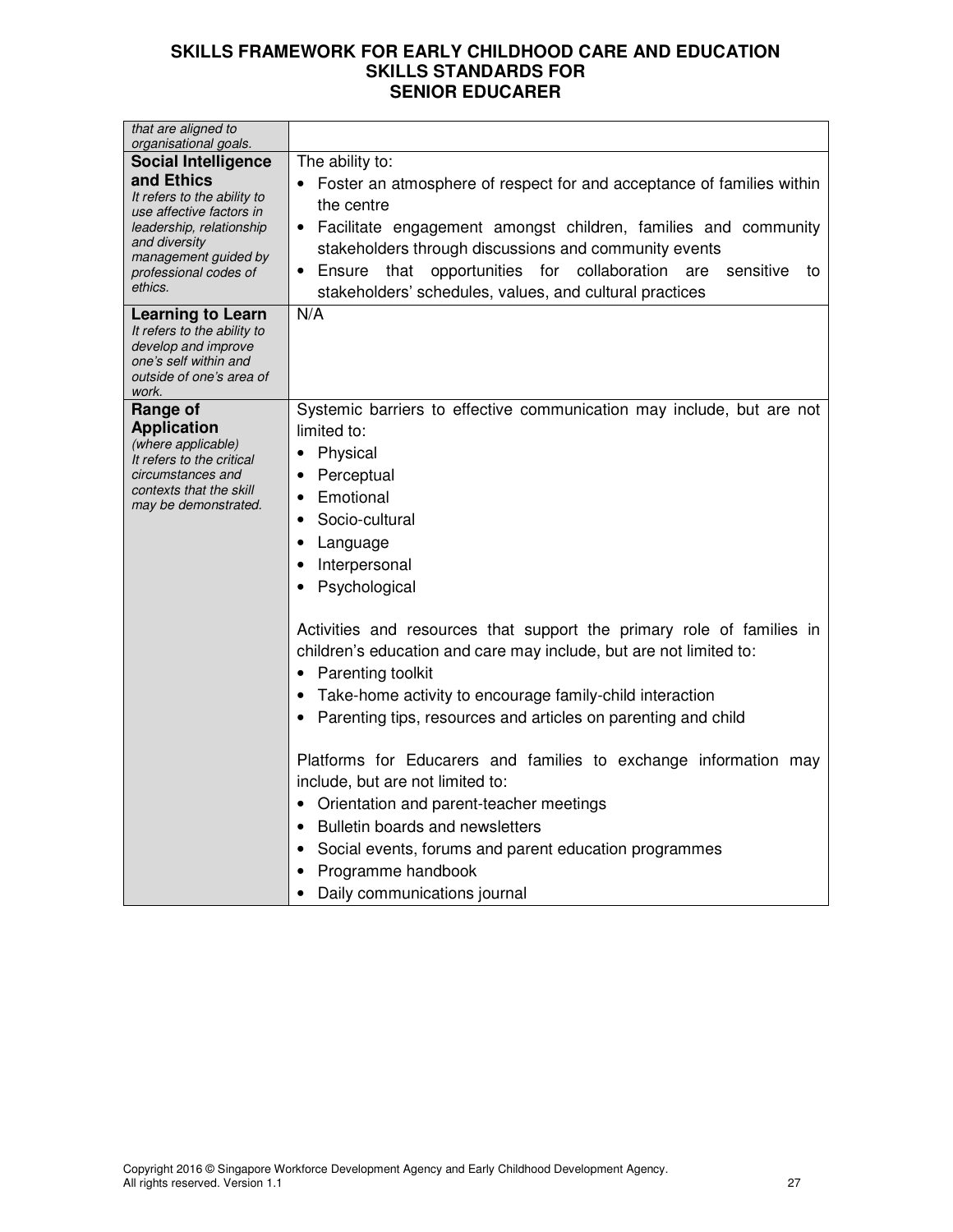|                                                         | ECC-CFC-5002-1.1                                                                                                                                                                          | <b>Skill Category</b>     | Collaborating with                                                        |  |  |
|---------------------------------------------------------|-------------------------------------------------------------------------------------------------------------------------------------------------------------------------------------------|---------------------------|---------------------------------------------------------------------------|--|--|
| <b>Skill Code</b>                                       |                                                                                                                                                                                           | <b>Skill Sub-Category</b> | <b>Families and Community</b><br><b>Family and Community</b>              |  |  |
|                                                         |                                                                                                                                                                                           | (where applicable)        | Partnerships                                                              |  |  |
| <b>Skill</b>                                            |                                                                                                                                                                                           |                           | Lead in Implementing Collaborative Efforts amongst Families and           |  |  |
|                                                         | <b>Community Stakeholders (Senior Educarer)</b>                                                                                                                                           |                           |                                                                           |  |  |
| <b>Skill Description</b>                                | This skill describes the ability to lead in planning and implementing                                                                                                                     |                           |                                                                           |  |  |
|                                                         | collaborative projects and creating opportunities for stakeholders'                                                                                                                       |                           |                                                                           |  |  |
|                                                         | involvement. It involves co-evaluating partnership models with Centre<br>Leaders, conceptualising programmes that nurture the development of                                              |                           |                                                                           |  |  |
|                                                         |                                                                                                                                                                                           |                           | children, co-facilitating the exchange of professional ideas and building |  |  |
|                                                         |                                                                                                                                                                                           |                           | relationships with community stakeholders. It also includes keeping       |  |  |
|                                                         | informed                                                                                                                                                                                  |                           | about current research on home-centre partnerships,                       |  |  |
|                                                         |                                                                                                                                                                                           |                           | understanding strategies to lead teams, and communication to facilitate   |  |  |
|                                                         | discussions.                                                                                                                                                                              |                           |                                                                           |  |  |
| Knowledge and<br><b>Analysis</b>                        | The ability to understand:                                                                                                                                                                |                           |                                                                           |  |  |
| It refers to gathering,                                 | children and families                                                                                                                                                                     |                           | Community stakeholders and resources available that can benefit           |  |  |
| cognitive processing,<br>integration and inspection     | $\bullet$                                                                                                                                                                                 |                           |                                                                           |  |  |
| of facts and information                                | Communication techniques to facilitate a discussion<br>Strategies to lead team in planning collaborative classroom and                                                                    |                           |                                                                           |  |  |
| required to perform the<br>work tasks and activities.   | centre-wide projects with community stakeholders                                                                                                                                          |                           |                                                                           |  |  |
|                                                         | Strategies for effective project management                                                                                                                                               |                           |                                                                           |  |  |
| <b>Application and</b>                                  | The ability to:                                                                                                                                                                           |                           |                                                                           |  |  |
| <b>Adaptation</b><br>It refers to the ability to        | Lead team in planning and implementing collaborative centre-wide<br>projects<br>• Lead in creating opportunities for stakeholders' involvement in the<br>centre programmes and activities |                           |                                                                           |  |  |
| perform the work tasks                                  |                                                                                                                                                                                           |                           |                                                                           |  |  |
| and activities required of<br>the occupation, and the   |                                                                                                                                                                                           |                           |                                                                           |  |  |
| ability to react to and<br>manage the changes at        | Co-evaluate<br>with<br>Centre<br>Leader<br>the<br>home-school-community                                                                                                                   |                           |                                                                           |  |  |
| work.                                                   | partnership platforms or models in the centre and the wider                                                                                                                               |                           |                                                                           |  |  |
|                                                         | community                                                                                                                                                                                 |                           |                                                                           |  |  |
| Innovation and                                          | The ability to:                                                                                                                                                                           |                           |                                                                           |  |  |
| <b>Value Creation</b><br>It refers to the ability to    |                                                                                                                                                                                           |                           | • Work with community stakeholders to conceptualise programmes that       |  |  |
| generate purposive ideas<br>to improve work             | nurture the development of children                                                                                                                                                       |                           |                                                                           |  |  |
| performance and/or                                      |                                                                                                                                                                                           |                           |                                                                           |  |  |
| enhance business values<br>that are aligned to          |                                                                                                                                                                                           |                           |                                                                           |  |  |
| organisational goals.                                   |                                                                                                                                                                                           |                           |                                                                           |  |  |
| <b>Social Intelligence</b><br>and Ethics                | The ability to:                                                                                                                                                                           |                           |                                                                           |  |  |
| It refers to the ability to                             |                                                                                                                                                                                           |                           | Co-facilitate the exchange of professional ideas amongst colleagues       |  |  |
| use affective factors in<br>leadership, relationship    | and community stakeholders                                                                                                                                                                |                           |                                                                           |  |  |
| and diversity                                           | Build relationships with community stakeholders over the span of the<br>$\bullet$<br>collaboration                                                                                        |                           |                                                                           |  |  |
| management guided by<br>professional codes of           |                                                                                                                                                                                           |                           |                                                                           |  |  |
| ethics.                                                 |                                                                                                                                                                                           |                           |                                                                           |  |  |
| <b>Learning to Learn</b><br>It refers to the ability to | The ability to:                                                                                                                                                                           |                           |                                                                           |  |  |
| develop and improve<br>one's self within and            | Stay informed about current research and literature on home-centre-<br>community partnerships                                                                                             |                           |                                                                           |  |  |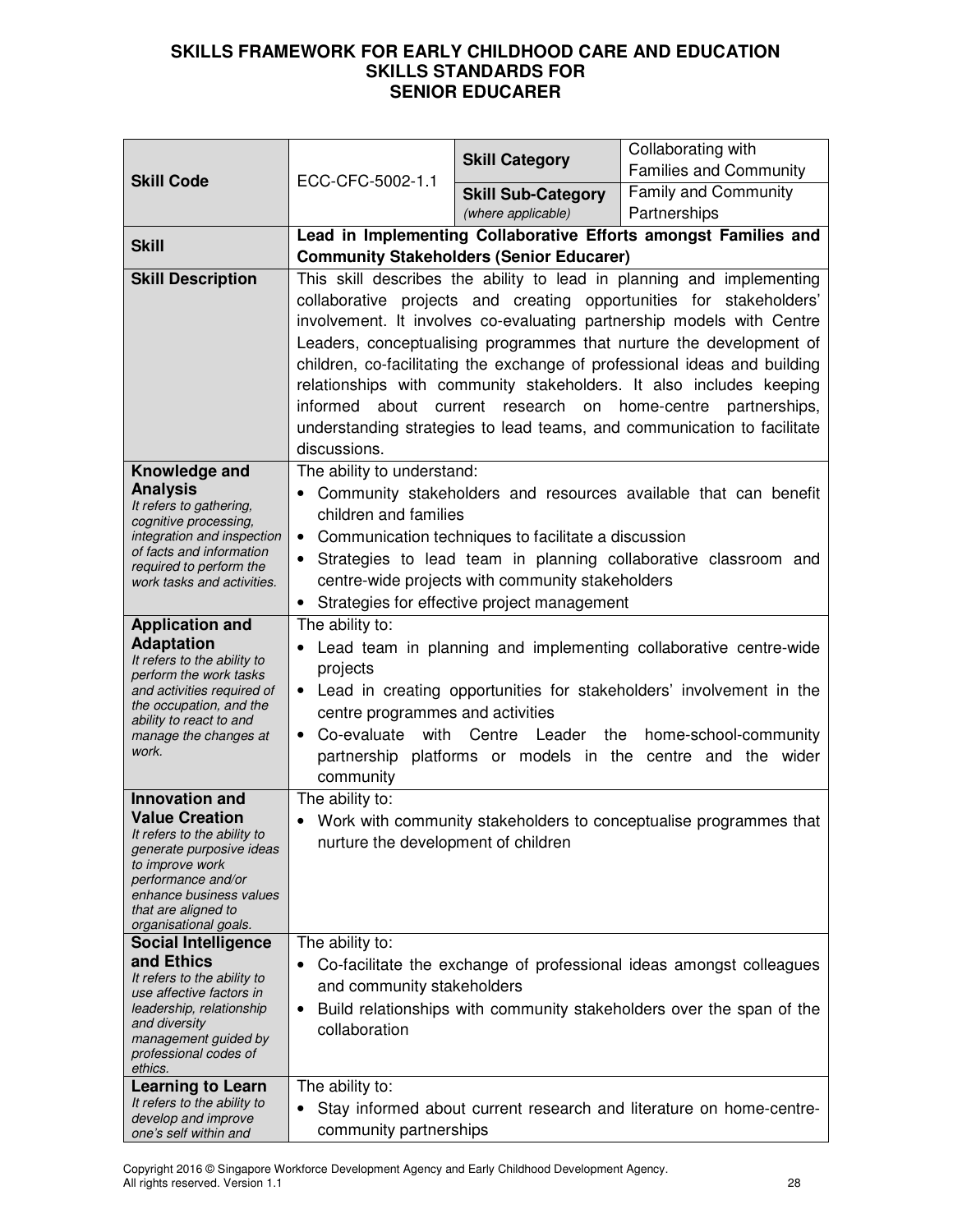| outside of one's area of<br>work.                                                                                                                         |                                                                                                                                                                                                                                                                                                                                                                                                                                                                                                                                                                                                                                                                                                                                                                                                                                                                                                                                                  |
|-----------------------------------------------------------------------------------------------------------------------------------------------------------|--------------------------------------------------------------------------------------------------------------------------------------------------------------------------------------------------------------------------------------------------------------------------------------------------------------------------------------------------------------------------------------------------------------------------------------------------------------------------------------------------------------------------------------------------------------------------------------------------------------------------------------------------------------------------------------------------------------------------------------------------------------------------------------------------------------------------------------------------------------------------------------------------------------------------------------------------|
| Range of<br><b>Application</b><br>(where applicable)<br>It refers to the critical<br>circumstances and<br>contexts that the skill<br>may be demonstrated. | Strategies to lead team in planning collaborative classroom and centre-<br>wide projects with community stakeholders may include, but are not<br>limited to:<br>Delegating roles and responsibilities, taking into consideration the<br>competencies of individual team members<br>• Communicating to team members<br>the<br>importance<br>and<br>interdependence of each member's role<br>• Promoting the benefits of diversity within the team<br>Communicating thoughts and feelings to justify a position and<br>responsibilities assigned to team members<br>Involving team members in the planning of work activities to promote<br>ownership and commitment to work plan<br>• Providing opportunities for team members to contribute ideas and<br>skills<br>• Maintaining positive relationships amongst team members<br>Providing resources, assistance and support needed by<br>team<br>members to complete projects or work activities |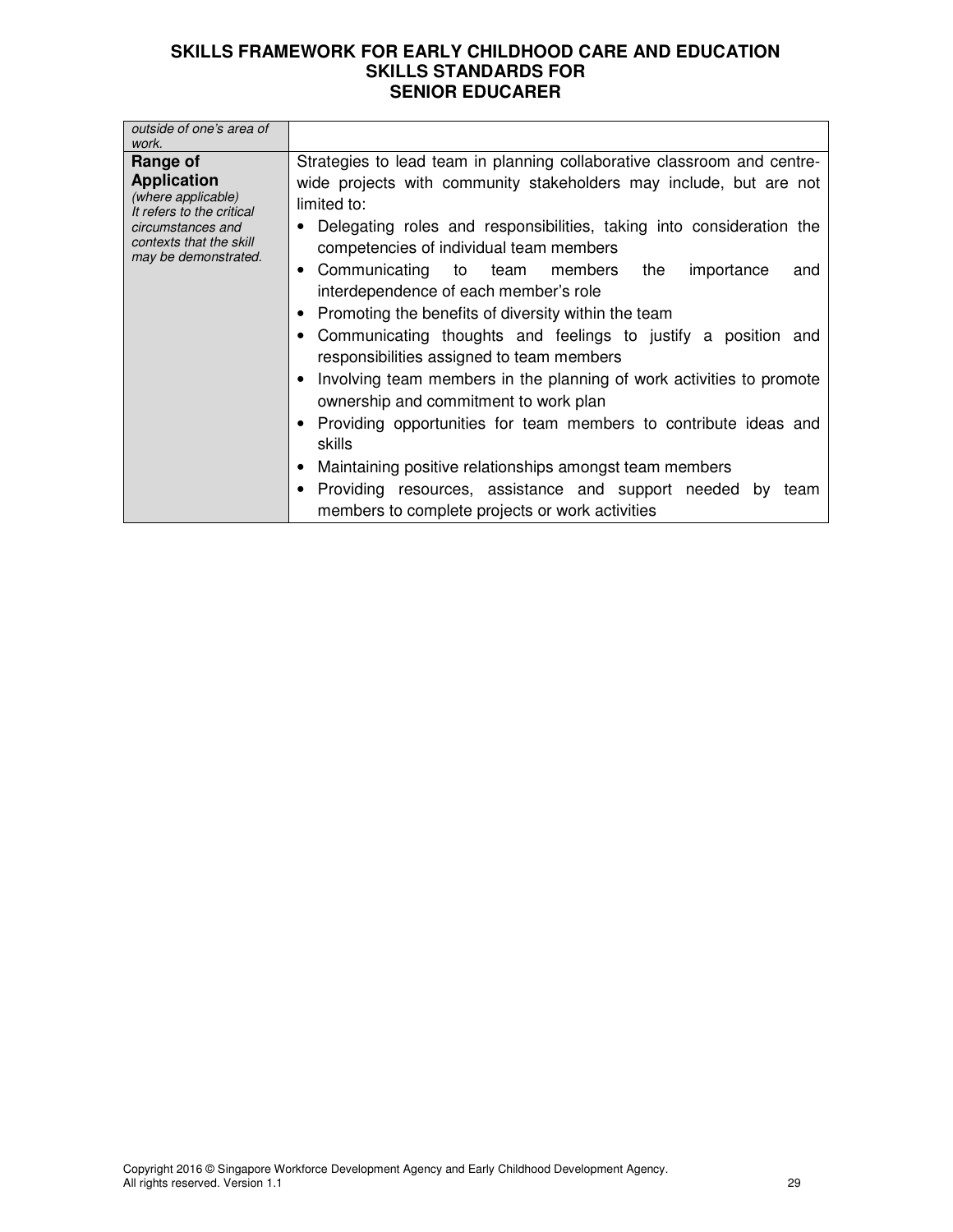|                                                       | ECC-BPC-5001-1.1                                                                         | <b>Skill Category</b>                                           | <b>Building Professional</b>                                          |  |  |
|-------------------------------------------------------|------------------------------------------------------------------------------------------|-----------------------------------------------------------------|-----------------------------------------------------------------------|--|--|
| <b>Skill Code</b>                                     |                                                                                          | <b>Skill Sub-Category</b>                                       | Capacity                                                              |  |  |
|                                                       |                                                                                          | (where applicable)                                              | <b>Professional Mastery</b>                                           |  |  |
| <b>Skill</b>                                          |                                                                                          | <b>Mentor Educarers to Enhance Their Daily Practice</b>         |                                                                       |  |  |
| <b>Skill Description</b>                              | This skill describes the ability to mentor Educarers to identify areas for               |                                                                 |                                                                       |  |  |
|                                                       | enhancement in daily practice. It includes role-modelling and providing                  |                                                                 |                                                                       |  |  |
|                                                       | critical inputs to colleagues to support their engagement in continuous                  |                                                                 |                                                                       |  |  |
|                                                       | learning and reflective practice, and sharing of experiences in teaching,                |                                                                 |                                                                       |  |  |
|                                                       | learning, and care-giving approaches. It also includes maintenance of                    |                                                                 |                                                                       |  |  |
|                                                       | documentation of professional development activities involving the<br>mentor and mentee. |                                                                 |                                                                       |  |  |
| Knowledge and                                         | The ability to understand:                                                               |                                                                 |                                                                       |  |  |
| <b>Analysis</b>                                       | The mentoring process<br>$\bullet$                                                       |                                                                 |                                                                       |  |  |
| It refers to gathering,<br>cognitive processing,      | Mentoring strategies<br>$\bullet$                                                        |                                                                 |                                                                       |  |  |
| integration and inspection                            | $\bullet$                                                                                |                                                                 | Specific description and responsibilities of a mentor as specified by |  |  |
| of facts and information<br>required to perform the   | the centre                                                                               |                                                                 |                                                                       |  |  |
| work tasks and activities.                            | $\bullet$                                                                                | Methods to evaluate the mentoring processes                     |                                                                       |  |  |
|                                                       | $\bullet$                                                                                |                                                                 | Areas to be mentored in for Educarers to enhance their daily practice |  |  |
| <b>Application and</b>                                | The ability to:                                                                          |                                                                 |                                                                       |  |  |
| <b>Adaptation</b><br>It refers to the ability to      | ٠                                                                                        |                                                                 | Mentor Educarers in identified areas to enhance their daily practice  |  |  |
| perform the work tasks                                | $\bullet$                                                                                | Communicate the importance of reflective practice               |                                                                       |  |  |
| and activities required of<br>the occupation, and the | Create opportunities for reflective practice<br>$\bullet$                                |                                                                 |                                                                       |  |  |
| ability to react to and                               | $\bullet$                                                                                | Maintain documentation of professional                          | development activities                                                |  |  |
| manage the changes at<br>work.                        | involving the mentor and mentee                                                          |                                                                 |                                                                       |  |  |
|                                                       | ٠                                                                                        |                                                                 | Provide critical input to colleagues to support them in engaging in   |  |  |
|                                                       |                                                                                          | continuous learning and reflective practice                     |                                                                       |  |  |
| <b>Innovation and</b><br><b>Value Creation</b>        | N/A                                                                                      |                                                                 |                                                                       |  |  |
| It refers to the ability to                           |                                                                                          |                                                                 |                                                                       |  |  |
| generate purposive ideas<br>to improve work           |                                                                                          |                                                                 |                                                                       |  |  |
| performance and/or                                    |                                                                                          |                                                                 |                                                                       |  |  |
| enhance business values<br>that are aligned to        |                                                                                          |                                                                 |                                                                       |  |  |
| organisational goals.                                 |                                                                                          |                                                                 |                                                                       |  |  |
| <b>Social Intelligence</b>                            | The ability to:                                                                          |                                                                 |                                                                       |  |  |
| and Ethics<br>It refers to the ability to             |                                                                                          |                                                                 | Share personal experiences and teaching, learning and care-giving     |  |  |
| use affective factors in                              |                                                                                          | approaches to support the development of Educarers              |                                                                       |  |  |
| leadership, relationship<br>and diversity             |                                                                                          |                                                                 |                                                                       |  |  |
| management guided by                                  |                                                                                          |                                                                 |                                                                       |  |  |
| professional codes of<br>ethics.                      |                                                                                          |                                                                 |                                                                       |  |  |
| <b>Learning to Learn</b>                              | The ability to:                                                                          |                                                                 |                                                                       |  |  |
| It refers to the ability to<br>develop and improve    | $\bullet$                                                                                | Model reflective practice and commitment to continuous learning |                                                                       |  |  |
| one's self within and                                 | Educarers<br>Engage<br>٠                                                                 | professional conversations<br>in                                | focused<br>on                                                         |  |  |
| outside of one's area of<br>work.                     | enhancing daily practice                                                                 |                                                                 |                                                                       |  |  |
| Range of                                              | The mentoring process must include, but is not limited to:                               |                                                                 |                                                                       |  |  |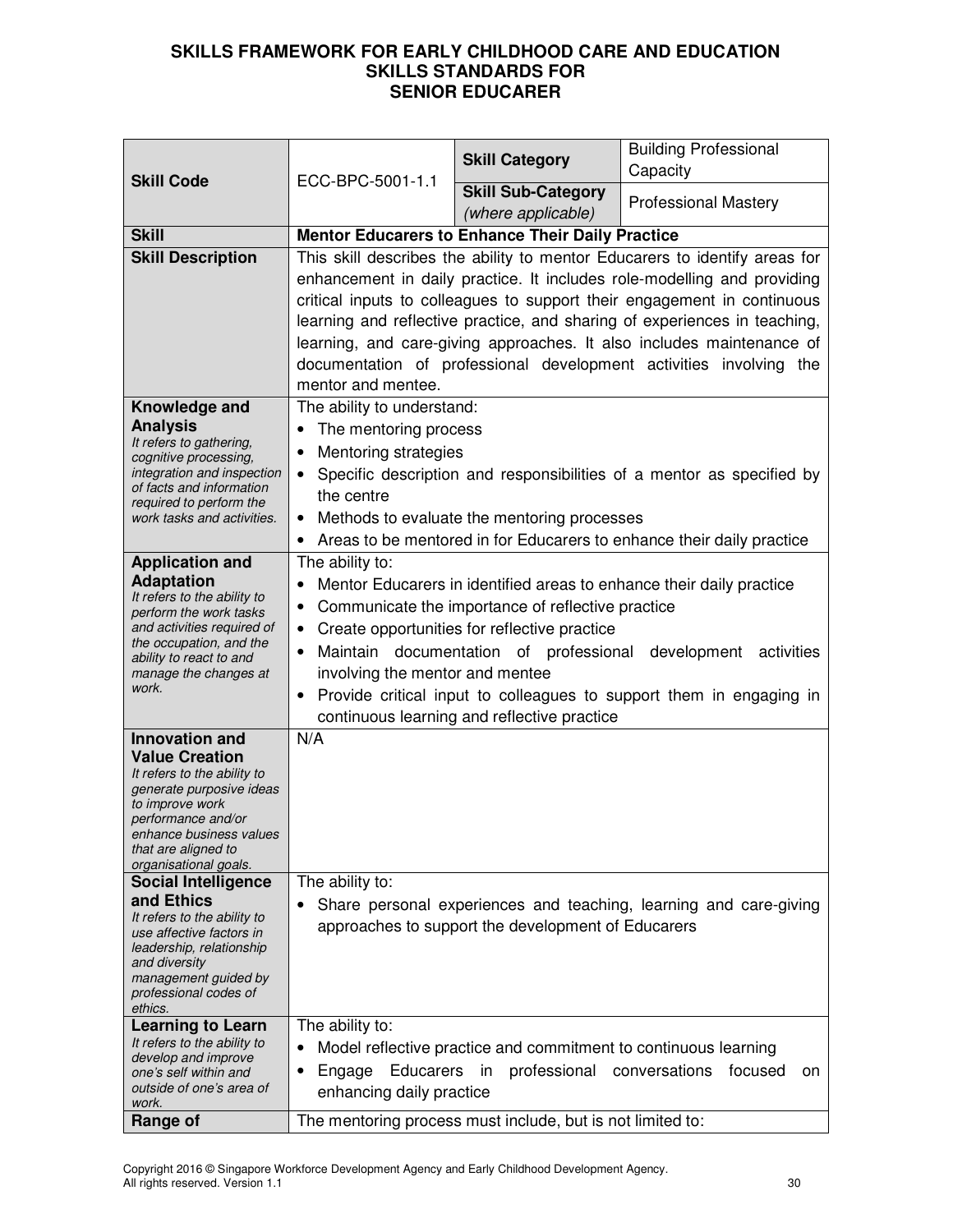| <b>Application</b><br>(where applicable)     | • Identifying areas to be mentored in                                                                         |  |  |  |
|----------------------------------------------|---------------------------------------------------------------------------------------------------------------|--|--|--|
| It refers to the critical                    | Setting goals for each session<br>$\bullet$                                                                   |  |  |  |
| circumstances and<br>contexts that the skill | • Documenting goals,<br>progress, discussion<br>reflections,<br>points,                                       |  |  |  |
| may be demonstrated.                         | applications of learning and areas of growth                                                                  |  |  |  |
|                                              |                                                                                                               |  |  |  |
|                                              | Mentoring strategies may include, but are not limited to:                                                     |  |  |  |
|                                              | Building trust and rapport                                                                                    |  |  |  |
|                                              | Setting parameters and expectations                                                                           |  |  |  |
|                                              | • Being an active listener                                                                                    |  |  |  |
|                                              | Asking effective questions                                                                                    |  |  |  |
|                                              | Methods to model commitment to continuous learning may include, but                                           |  |  |  |
|                                              | are not limited to:                                                                                           |  |  |  |
|                                              | • Leading and attending workshops or courses                                                                  |  |  |  |
|                                              | • Teaching and enrolling in classes                                                                           |  |  |  |
|                                              | Developing and experimenting with new teaching, learning and care-                                            |  |  |  |
|                                              | giving practices                                                                                              |  |  |  |
|                                              | • Reading articles in professional journals                                                                   |  |  |  |
|                                              |                                                                                                               |  |  |  |
|                                              | Areas to be mentored in for Educarers to enhance their daily practice<br>may include, but are not limited to: |  |  |  |
|                                              | • Observing and documenting children's learning to appropriately                                              |  |  |  |
|                                              | determine and assess children's variation in developmental levels                                             |  |  |  |
|                                              | • Customising teaching, learning and care-giving approaches aligned to                                        |  |  |  |
|                                              | <b>Curriculum Frameworks</b>                                                                                  |  |  |  |
|                                              | Customising curricula and programmes                                                                          |  |  |  |
|                                              | Designing quality learning environments                                                                       |  |  |  |
|                                              | • Taking appropriate course of action for the protection of children                                          |  |  |  |
|                                              | • Executing procedures for illnesses, accidents and emergencies                                               |  |  |  |
|                                              | Communicating effectively with families                                                                       |  |  |  |
|                                              | Reflecting on personal philosophy of Early Childhood Education                                                |  |  |  |
|                                              | Aligning one's daily work to the centre's long term objectives                                                |  |  |  |
|                                              | Working together as a team                                                                                    |  |  |  |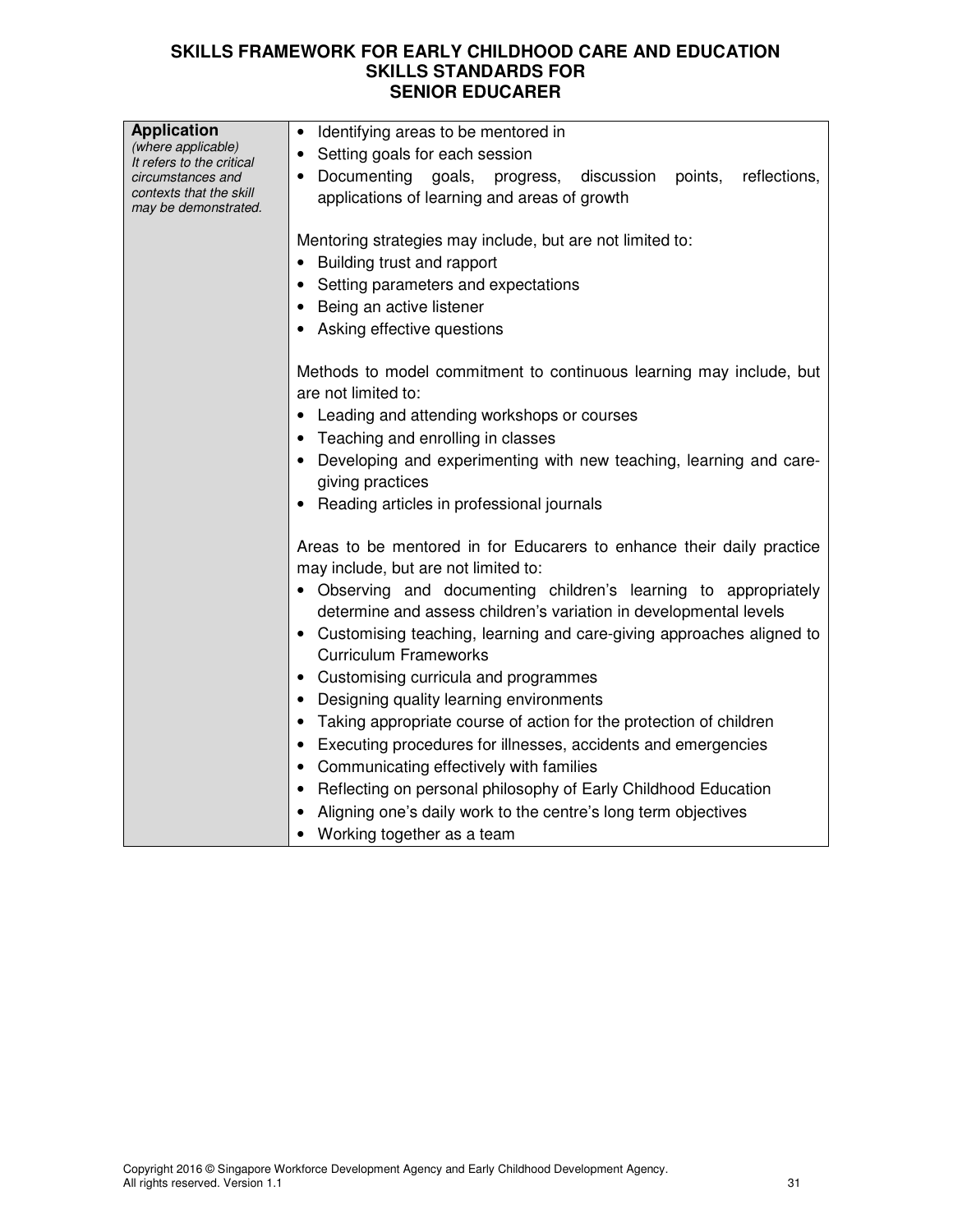| <b>Skill Code</b>                                                                                                                                                                                                             | ECC-BPC-5002-1.1                                                                                                                                                                                                                                                                                                                                                                                                                                                                                                                                                                                                                                                                                                                           | <b>Skill Category</b>                | <b>Building Professional</b><br>Capacity                                                                                                                                                                                                                                                                                                                                                                                                                                        |  |
|-------------------------------------------------------------------------------------------------------------------------------------------------------------------------------------------------------------------------------|--------------------------------------------------------------------------------------------------------------------------------------------------------------------------------------------------------------------------------------------------------------------------------------------------------------------------------------------------------------------------------------------------------------------------------------------------------------------------------------------------------------------------------------------------------------------------------------------------------------------------------------------------------------------------------------------------------------------------------------------|--------------------------------------|---------------------------------------------------------------------------------------------------------------------------------------------------------------------------------------------------------------------------------------------------------------------------------------------------------------------------------------------------------------------------------------------------------------------------------------------------------------------------------|--|
|                                                                                                                                                                                                                               | <b>Skill Sub-Category</b>                                                                                                                                                                                                                                                                                                                                                                                                                                                                                                                                                                                                                                                                                                                  |                                      | <b>Professional Mastery</b>                                                                                                                                                                                                                                                                                                                                                                                                                                                     |  |
| <b>Skill</b>                                                                                                                                                                                                                  |                                                                                                                                                                                                                                                                                                                                                                                                                                                                                                                                                                                                                                                                                                                                            | (where applicable)                   | Contribute to Fostering a Culture of Continuous Learning (Senior                                                                                                                                                                                                                                                                                                                                                                                                                |  |
|                                                                                                                                                                                                                               | Educarer)                                                                                                                                                                                                                                                                                                                                                                                                                                                                                                                                                                                                                                                                                                                                  |                                      |                                                                                                                                                                                                                                                                                                                                                                                                                                                                                 |  |
| <b>Skill Description</b>                                                                                                                                                                                                      | This skill describes the ability to conduct learning needs analysis with<br>Educarers to encourage professional growth and acquisition and<br>application of new knowledge and skills. It includes monitoring and<br>evaluating progress and effectiveness of professional development taken<br>on by Educarers and co-organising regular sharing sessions for<br>Educarers to share knowledge and experiences. It involves advocating<br>the importance of developing and implementing own professional<br>development plan, making recommendations on relevant continuing<br>professional development opportunities, and encouraging acquisition and<br>application of new knowledge and skills to promote their professional<br>growth. |                                      |                                                                                                                                                                                                                                                                                                                                                                                                                                                                                 |  |
| Knowledge and<br><b>Analysis</b><br>It refers to gathering,<br>cognitive processing,<br>integration and inspection<br>of facts and information<br>required to perform the<br>work tasks and activities.                       | The ability to understand:<br>importance of developing and implementing<br>The<br>professional<br>development plans<br>Strategies for identification of learning gaps<br>$\bullet$<br>The value of conducting learning needs analysis with others<br>Methods to conduct learning needs analysis with others<br>Methods to evaluate progress and training effectiveness                                                                                                                                                                                                                                                                                                                                                                     |                                      |                                                                                                                                                                                                                                                                                                                                                                                                                                                                                 |  |
| <b>Application and</b><br><b>Adaptation</b><br>It refers to the ability to<br>perform the work tasks<br>and activities required of<br>the occupation, and the<br>ability to react to and<br>manage the changes at<br>work.    | The ability to:<br>professional development plan<br>$\bullet$<br>their professional growth<br>$\bullet$<br>learning needs analysis<br>٠<br>by Educarers                                                                                                                                                                                                                                                                                                                                                                                                                                                                                                                                                                                    | knowledge and experience with others | Advocate the importance of developing and implementing own<br>Conduct learning needs analysis with Educarers to encourage<br>acquisition and application of new knowledge and skills and promote<br>Make recommendations to Centre Leader on relevant continuing<br>professional development opportunities for Educarers, based on<br>Monitor and evaluate progress and effectiveness of training attended<br>Co-organise regular sharing sessions for Educarers to share their |  |
| <b>Innovation and</b><br><b>Value Creation</b><br>It refers to the ability to<br>generate purposive ideas<br>to improve work<br>performance and/or<br>enhance business values<br>that are aligned to<br>organisational goals. | The ability to:<br>Contribute<br>to<br>improvement                                                                                                                                                                                                                                                                                                                                                                                                                                                                                                                                                                                                                                                                                         | fostering a culture of inquiry and   | continuous                                                                                                                                                                                                                                                                                                                                                                                                                                                                      |  |
| <b>Social Intelligence</b><br>and Ethics<br>It refers to the ability to                                                                                                                                                       | N/A                                                                                                                                                                                                                                                                                                                                                                                                                                                                                                                                                                                                                                                                                                                                        |                                      |                                                                                                                                                                                                                                                                                                                                                                                                                                                                                 |  |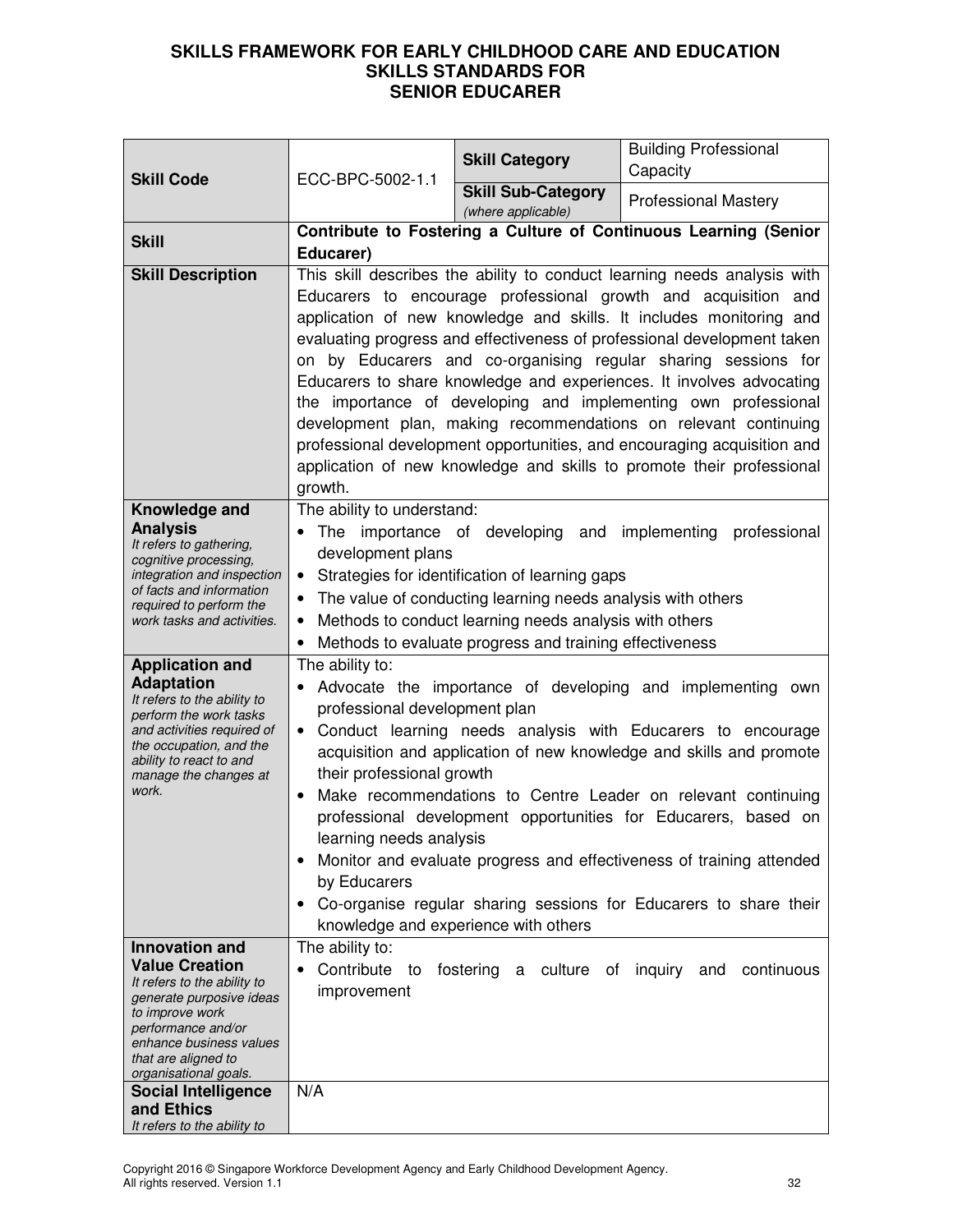| use affective factors in<br>leadership, relationship<br>and diversity<br>management guided by<br>professional codes of<br>ethics.                         |                                                                                                                                                                                                                                                                                                                                                                                                                                                                                                                                                                                                                                                                                                                                                                                                                        |
|-----------------------------------------------------------------------------------------------------------------------------------------------------------|------------------------------------------------------------------------------------------------------------------------------------------------------------------------------------------------------------------------------------------------------------------------------------------------------------------------------------------------------------------------------------------------------------------------------------------------------------------------------------------------------------------------------------------------------------------------------------------------------------------------------------------------------------------------------------------------------------------------------------------------------------------------------------------------------------------------|
| <b>Learning to Learn</b><br>It refers to the ability to<br>develop and improve<br>one's self within and<br>outside of one's area of<br>work.              | The ability to:<br>Model reflective practice and commitment to continuous learning                                                                                                                                                                                                                                                                                                                                                                                                                                                                                                                                                                                                                                                                                                                                     |
| Range of<br><b>Application</b><br>(where applicable)<br>It refers to the critical<br>circumstances and<br>contexts that the skill<br>may be demonstrated. | Strategies for identification of learning gaps may include, but are not<br>limited to:<br>Gathering feedback from the colleagues across all levels to determine<br>the level of learning attributes that currently exist<br>Using a top-down and bottom-up approach to determine the desired<br>$\bullet$<br>traits for learning and development based on individual and business<br>needs<br>Performing an analysis of current culture attributes with expected<br>٠<br>culture<br>Attributes and benchmarks of comparable organisations<br>Presenting and documenting findings to management and other key<br>٠<br>stakeholders<br>Methods to evaluate progress and training effectiveness:<br>Pre and post-course evaluation<br>٠<br>Professional conversations<br>Documentation of learning<br>Reflection journals |

# Remarks:

This Skills Standard should be referenced together with:

- **LPM-DEV-301C-0** Develop and Motivate Team Members through Capability Development
- **BM-SPI-304E-1** Display Critical Thinking and Analytical Skills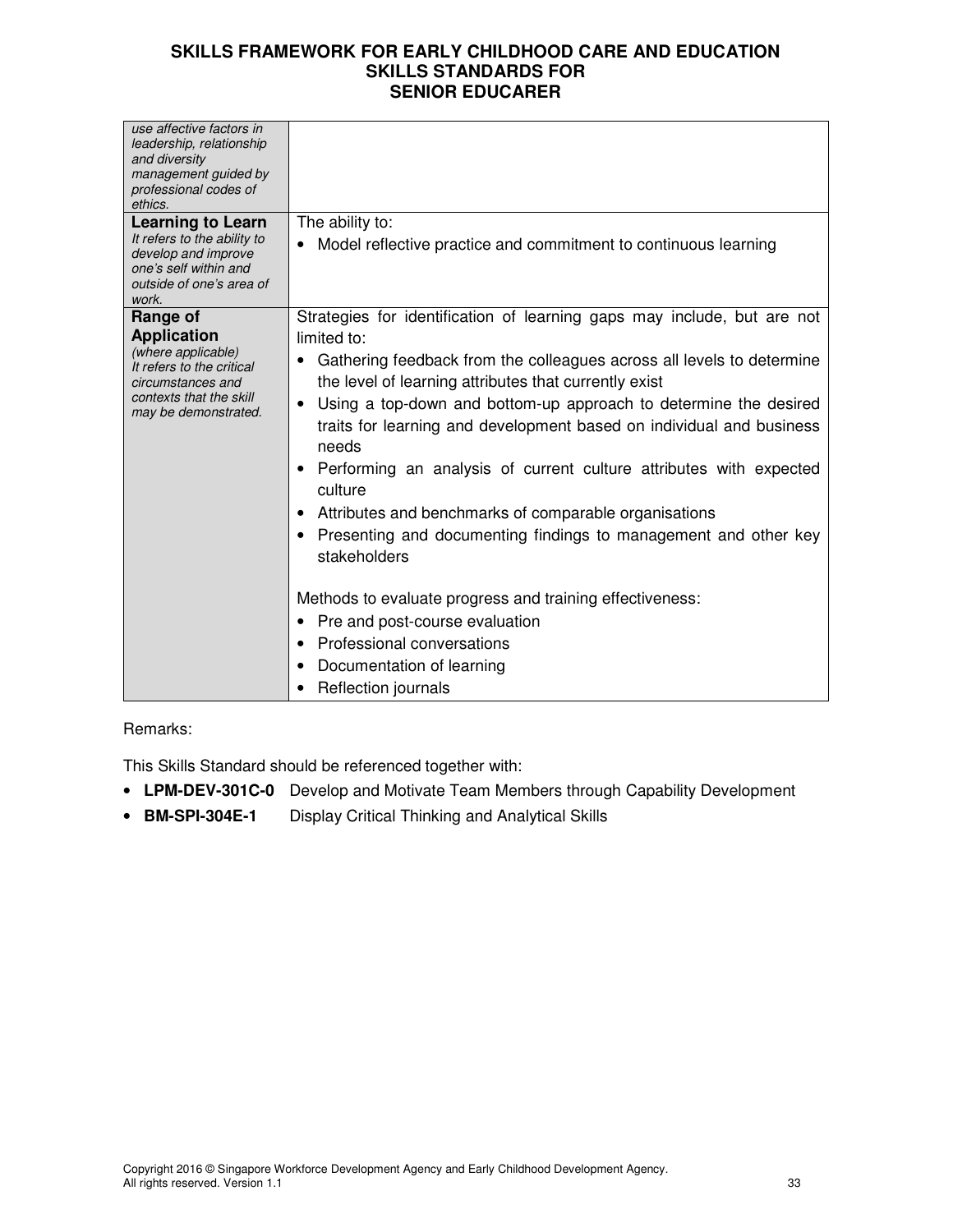|                                                                                                                       |                                                                                                                                        |       |  | <b>Skill Category</b>      |                |          | Develop People |              |
|-----------------------------------------------------------------------------------------------------------------------|----------------------------------------------------------------------------------------------------------------------------------------|-------|--|----------------------------|----------------|----------|----------------|--------------|
| <b>Skill Code</b>                                                                                                     | LPM-DEV-301C-0<br><b>Sub-Skill Category</b><br>(where applicable)                                                                      |       |  |                            |                |          |                |              |
| <b>Skill</b>                                                                                                          | <b>Develop</b><br>and                                                                                                                  |       |  | Motivate Team              | <b>Members</b> |          | through        | Capability   |
|                                                                                                                       | <b>Development</b><br>This skill describes the ability to identify and address skill development                                       |       |  |                            |                |          |                |              |
| <b>Skill Description</b>                                                                                              |                                                                                                                                        |       |  |                            |                |          |                |              |
|                                                                                                                       | needs of team members to enhance team capability. It also includes<br>motivating team members' independence on capability development. |       |  |                            |                |          |                |              |
| Knowledge and                                                                                                         | The ability to understand:                                                                                                             |       |  |                            |                |          |                |              |
| <b>Analysis</b>                                                                                                       | Legal and ethical considerations relating to the identification of                                                                     |       |  |                            |                |          |                |              |
| It refers to gathering,                                                                                               | individual capability development requirements                                                                                         |       |  |                            |                |          |                |              |
| cognitive processing,<br>integration and inspection                                                                   | Organisational policies and procedures relating to<br>$\bullet$                                                                        |       |  |                            |                |          |                | employee     |
| of facts and information                                                                                              | capability development                                                                                                                 |       |  |                            |                |          |                |              |
| required to perform the<br>work tasks and activities.                                                                 | Relevant professional or industry codes of practice and standards<br>$\bullet$                                                         |       |  |                            |                |          |                |              |
|                                                                                                                       | relating to management of capability development as a team leader                                                                      |       |  |                            |                |          |                |              |
|                                                                                                                       | Communication channels relevant for disseminating information<br>$\bullet$                                                             |       |  |                            |                |          |                |              |
|                                                                                                                       | regarding capability development                                                                                                       |       |  |                            |                |          |                |              |
|                                                                                                                       | Market trends and developments on new and emerging skill                                                                               |       |  |                            |                |          |                |              |
|                                                                                                                       | requirements, and learning and development                                                                                             |       |  |                            |                |          |                |              |
| <b>Application and</b>                                                                                                | The ability to:                                                                                                                        |       |  |                            |                |          |                |              |
| <b>Adaptation</b>                                                                                                     | Review team and organisational business plans to identify new and                                                                      |       |  |                            |                |          |                |              |
| It refers to the ability to<br>perform the work tasks                                                                 | emerging skill requirements                                                                                                            |       |  |                            |                |          |                |              |
| and activities required of                                                                                            | Communicate expectations of team performance and work with team<br>$\bullet$                                                           |       |  |                            |                |          |                |              |
| the occupation, and the                                                                                               | members to identify current and future skill requirements                                                                              |       |  |                            |                |          |                |              |
| ability to react to and<br>Translate team members' skill requirements into learning and<br>٠<br>manage the changes at |                                                                                                                                        |       |  |                            |                |          |                |              |
| work.                                                                                                                 | development                                                                                                                            | plans |  | facilitate<br>to           |                | training | and            | development  |
|                                                                                                                       | implementation                                                                                                                         |       |  |                            |                |          |                |              |
|                                                                                                                       | Identify learning and development opportunities to support the<br>$\bullet$                                                            |       |  |                            |                |          |                |              |
|                                                                                                                       | development of team member skills                                                                                                      |       |  |                            |                |          |                |              |
|                                                                                                                       | Encourage and support team members to identify, develop and share<br>$\bullet$                                                         |       |  |                            |                |          |                |              |
|                                                                                                                       | their skills and experiences to improve their capabilities and                                                                         |       |  |                            |                |          |                |              |
|                                                                                                                       | performance and enhance team effectiveness                                                                                             |       |  |                            |                |          |                |              |
| <b>Innovation and</b>                                                                                                 | The ability to:                                                                                                                        |       |  |                            |                |          |                |              |
| <b>Value Creation</b>                                                                                                 | Review effectiveness of the team's capability development approach                                                                     |       |  |                            |                |          |                |              |
| It refers to the ability to<br>generate purposive ideas                                                               | to identify areas for improvement                                                                                                      |       |  |                            |                |          |                |              |
| to improve work                                                                                                       |                                                                                                                                        |       |  |                            |                |          |                |              |
| performance and/or<br>enhance business values                                                                         |                                                                                                                                        |       |  |                            |                |          |                |              |
| that are aligned to                                                                                                   |                                                                                                                                        |       |  |                            |                |          |                |              |
| organisational goals.                                                                                                 |                                                                                                                                        |       |  |                            |                |          |                |              |
| <b>Social Intelligence</b><br>and Ethics                                                                              | The ability to:<br>Demonstrate empathy by understanding performance lapse of team                                                      |       |  |                            |                |          |                |              |
| It refers to the ability to                                                                                           |                                                                                                                                        |       |  |                            |                |          |                |              |
| use affective factors in                                                                                              | members and encouraging them to learn from mistakes to improve<br>future performance                                                   |       |  |                            |                |          |                |              |
| leadership, relationship<br>and diversity                                                                             |                                                                                                                                        |       |  |                            |                |          |                |              |
| management guided by                                                                                                  |                                                                                                                                        |       |  |                            |                |          |                |              |
| professional codes of<br>ethics.                                                                                      |                                                                                                                                        |       |  |                            |                |          |                |              |
| <b>Learning to Learn</b>                                                                                              | The ability to:                                                                                                                        |       |  |                            |                |          |                |              |
| It refers to the ability to                                                                                           | Engage<br>in<br>٠                                                                                                                      |       |  | regular self-reflection to |                | identify | own            | areas<br>tor |
| develop and improve                                                                                                   |                                                                                                                                        |       |  |                            |                |          |                |              |

Copyright 2016 © Singapore Workforce Development Agency and Early Childhood Development Agency. All rights reserved. Version 1.1 34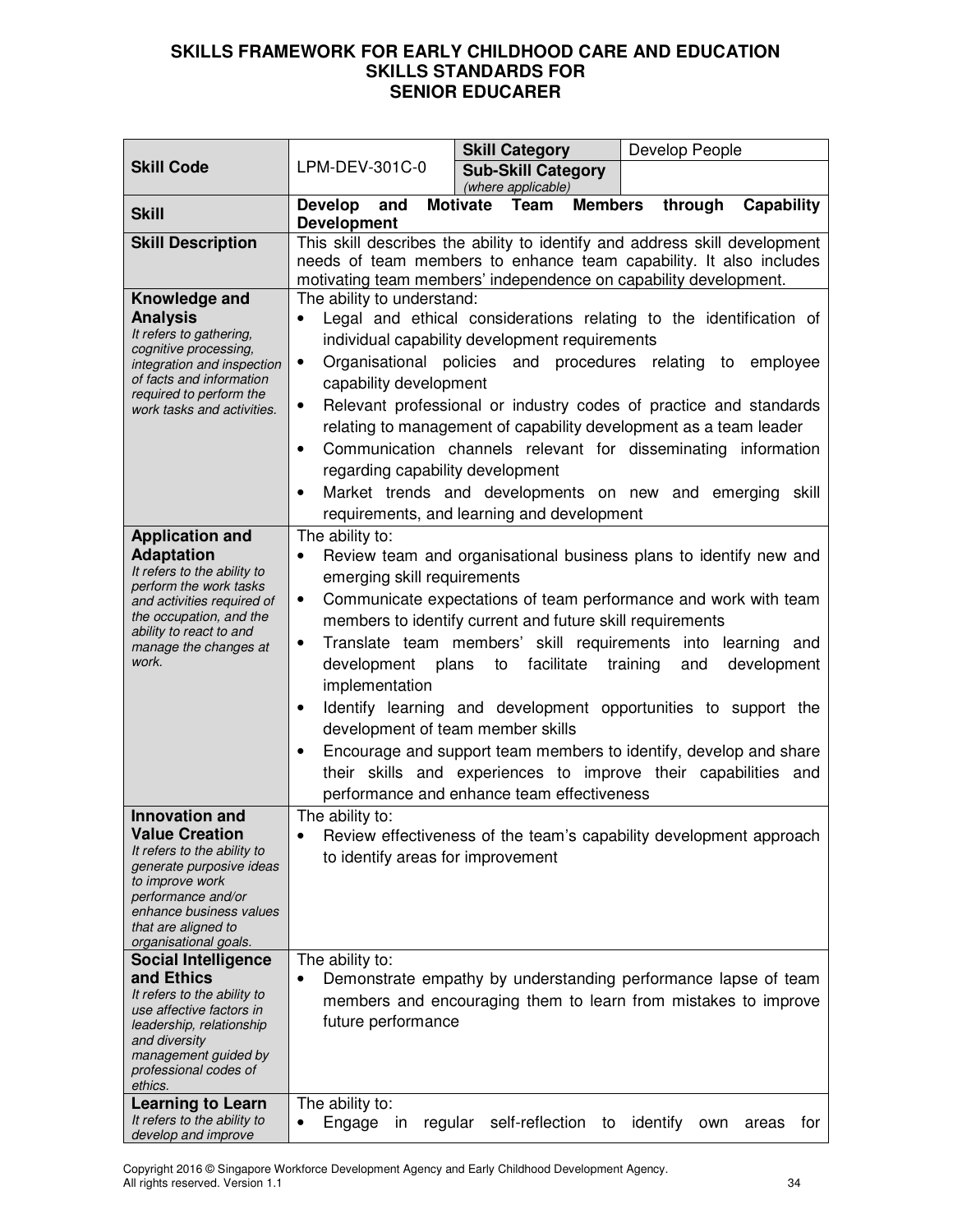| one's self within and<br>outside of one's area of<br>work.                                                                                                | improvement in motivating team learning<br>Improve own ability to motivate team learning by subscribing to<br>diverse learning channels and participating in peer discussion<br>platforms to enhance workplace performance |
|-----------------------------------------------------------------------------------------------------------------------------------------------------------|----------------------------------------------------------------------------------------------------------------------------------------------------------------------------------------------------------------------------|
| Range of<br><b>Application</b><br>(where applicable)<br>It refers to the critical<br>circumstances and<br>contexts that the skill<br>may be demonstrated. | N/A                                                                                                                                                                                                                        |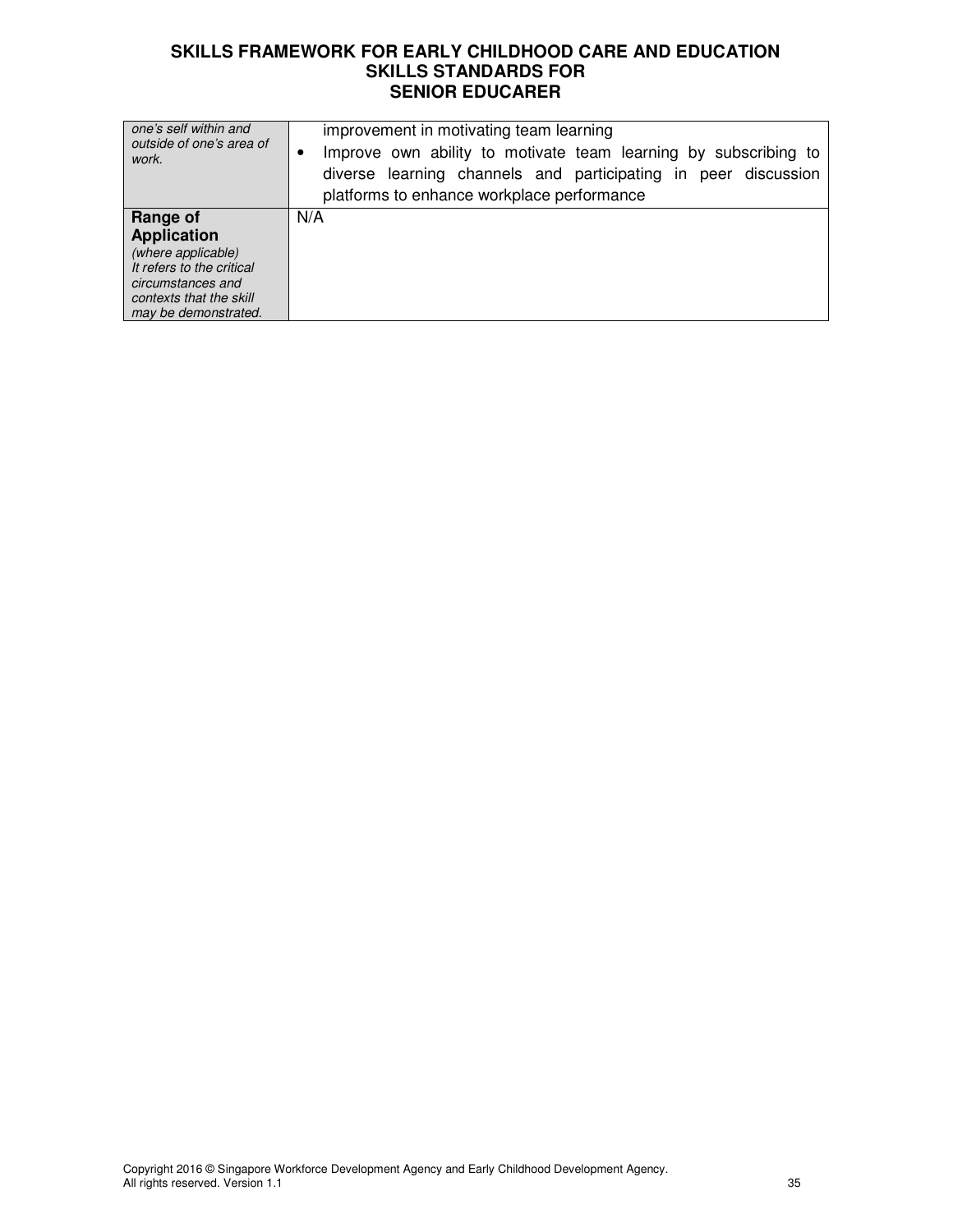| <b>Skill Code</b>                                                                                                                                                                                                             | BM-SPI-304E-1                                                                                                                                                                                                                                                                                                                                                                                                   | <b>Skill Category</b><br><b>Sub-Skill Category</b><br>(if applicable) | Planning and<br>Implementation                                                                                                        |  |
|-------------------------------------------------------------------------------------------------------------------------------------------------------------------------------------------------------------------------------|-----------------------------------------------------------------------------------------------------------------------------------------------------------------------------------------------------------------------------------------------------------------------------------------------------------------------------------------------------------------------------------------------------------------|-----------------------------------------------------------------------|---------------------------------------------------------------------------------------------------------------------------------------|--|
| <b>Skill</b>                                                                                                                                                                                                                  |                                                                                                                                                                                                                                                                                                                                                                                                                 | <b>Display Critical Thinking and Analytical Skills</b>                |                                                                                                                                       |  |
| <b>Skill Description</b>                                                                                                                                                                                                      | This Skill describes the ability to apply critical thinking and analytical skills<br>for problem solving. It includes challenging and rethinking ideas,<br>analysing business issues to put forth recommendations to stakeholders<br>and enhancing creative thinking among team members.                                                                                                                        |                                                                       |                                                                                                                                       |  |
| Knowledge and<br><b>Analysis</b><br>It refers to gathering,<br>cognitive processing,<br>integration and inspection<br>of facts and information<br>required to perform the<br>work tasks and activities.                       | The ability to understand:<br>Methods to apply logical inquiry to issues<br>Barriers to creativity<br>$\bullet$<br>Ways in which people may contribute to the critical thinking and<br>$\bullet$<br>analysis process                                                                                                                                                                                            |                                                                       |                                                                                                                                       |  |
| <b>Application and</b><br><b>Adaptation</b><br>It refers to the ability to<br>perform the work tasks<br>and activities required of<br>the occupation, and the<br>ability to react to and<br>manage the changes at<br>work.    | The ability to:<br>Analyse business issues through the use of critical-thinking to make<br>recommendations to relevant stakeholders                                                                                                                                                                                                                                                                             |                                                                       |                                                                                                                                       |  |
| <b>Innovation and</b><br><b>Value Creation</b><br>It refers to the ability to<br>generate purposive ideas<br>to improve work<br>performance and/or<br>enhance business values<br>that are aligned to<br>organisational goals. | The ability to:                                                                                                                                                                                                                                                                                                                                                                                                 | stakeholders for continuous business improvement                      | Challenge and rethink ideas and provide insights to relevant                                                                          |  |
| <b>Social Intelligence</b><br>and Ethics<br>It refers to the ability to<br>use affective factors in<br>leadership, relationship<br>and diversity<br>management guided by<br>professional codes of<br>ethics.                  | The ability to:                                                                                                                                                                                                                                                                                                                                                                                                 | empathy and organisational awareness to close the gaps                | Make recommendations that are attuned to the needs of relevant<br>stakeholders and aligned to organisational objectives by exercising |  |
| <b>Learning to Learn</b><br>It refers to the ability to<br>develop and improve<br>one's self within and<br>outside of one's area of<br>work.                                                                                  | The ability to:<br>Develop a critical thinking mindset when dealing with business issues<br>to improve the organisation's business practices<br>Demonstrate problem solving skills within own scope of work to<br>$\bullet$<br>improve productivity and own work performance<br>Enhance creative thinking skills among team members to foster<br>$\bullet$<br>innovation and improve organisational performance |                                                                       |                                                                                                                                       |  |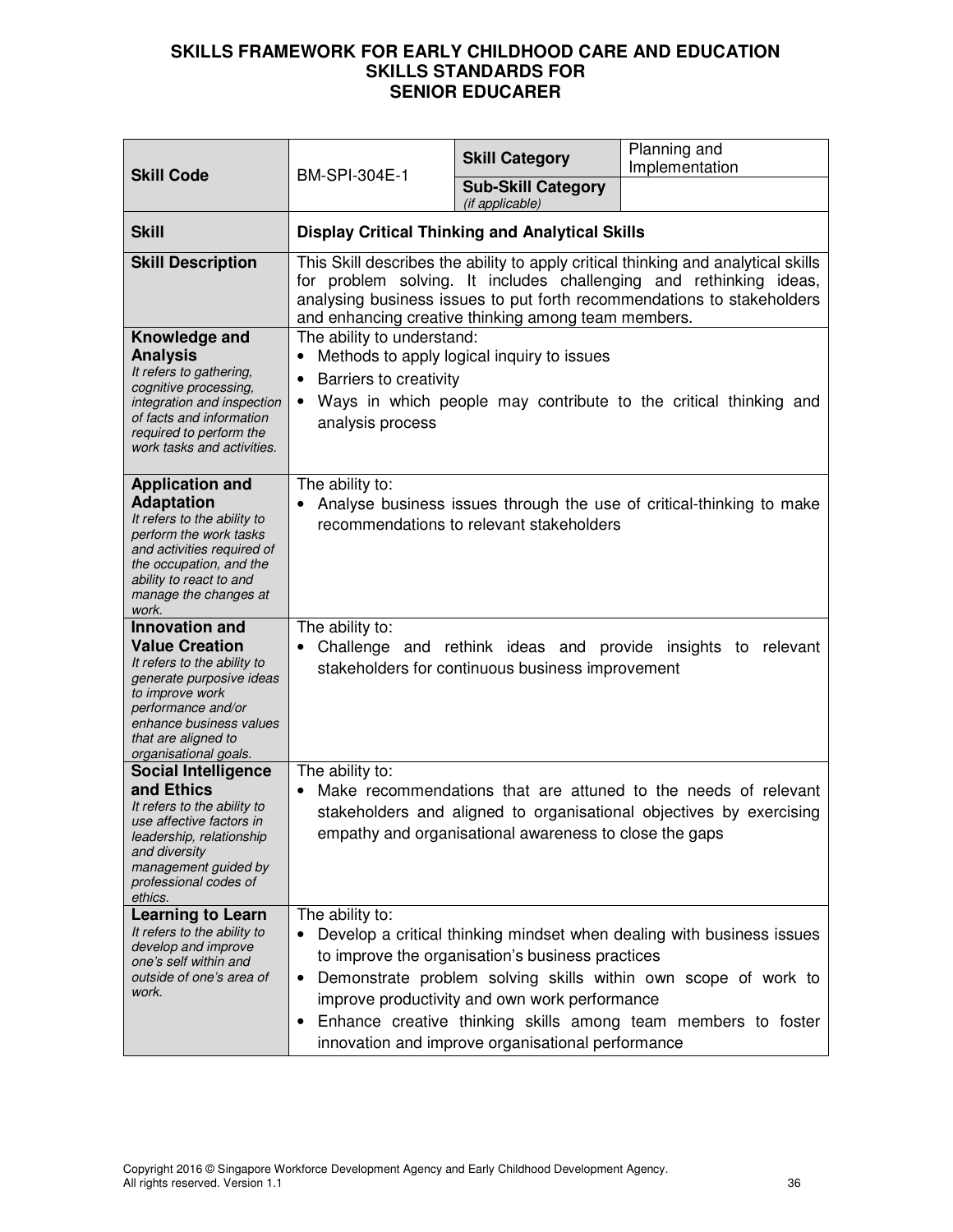| Range of Application      | N/A |
|---------------------------|-----|
| (where applicable)        |     |
| It refers to the critical |     |
| circumstances and         |     |
| contexts that the skill   |     |
| may be demonstrated.      |     |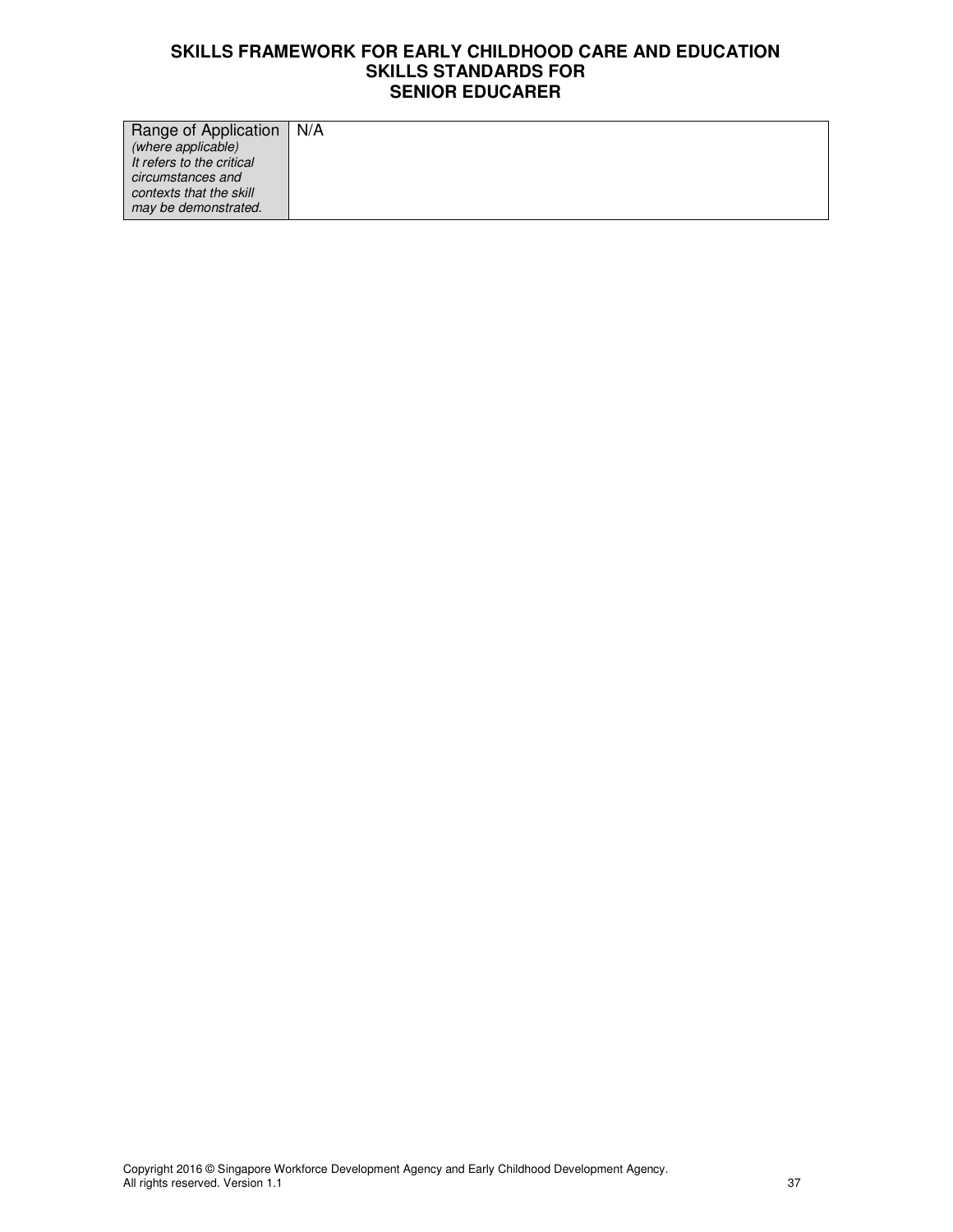| <b>Skill Code</b>                                                                                                                                                                                    | ECC-BPC-5003-1.1                                                                                                                                                                                                                                                                                                                                                                                                                                                                                       | <b>Skill Category</b>                                    | <b>Building Professional</b><br>Capacity                                                                                             |
|------------------------------------------------------------------------------------------------------------------------------------------------------------------------------------------------------|--------------------------------------------------------------------------------------------------------------------------------------------------------------------------------------------------------------------------------------------------------------------------------------------------------------------------------------------------------------------------------------------------------------------------------------------------------------------------------------------------------|----------------------------------------------------------|--------------------------------------------------------------------------------------------------------------------------------------|
|                                                                                                                                                                                                      |                                                                                                                                                                                                                                                                                                                                                                                                                                                                                                        | <b>Skill Sub-Category</b>                                | Professional Values and                                                                                                              |
|                                                                                                                                                                                                      |                                                                                                                                                                                                                                                                                                                                                                                                                                                                                                        | (where applicable)                                       | <b>Ethics</b>                                                                                                                        |
| <b>Skill</b>                                                                                                                                                                                         | <b>Ethical Behaviour</b><br>Professionalism among<br>Advocate for<br>and                                                                                                                                                                                                                                                                                                                                                                                                                               |                                                          |                                                                                                                                      |
|                                                                                                                                                                                                      | <b>Colleagues (Senior Educarer)</b><br>This skill describes the ability to role-model, advocate, and guide the                                                                                                                                                                                                                                                                                                                                                                                         |                                                          |                                                                                                                                      |
| <b>Skill Description</b>                                                                                                                                                                             | demonstration of ethical behaviour and professionalism amongst<br>colleagues, and articulate the AECES Code of Ethics to create<br>awareness of the professional responsibilities to families and the<br>community. It also includes the ability to engage colleagues in<br>discussions that provide a framework for informed choices when dealing<br>ethical<br>dilemma, and<br>reflect<br>ethical<br>with<br>on<br>behaviour<br>and<br>professionalism among families, colleagues and the community. |                                                          |                                                                                                                                      |
| Knowledge and                                                                                                                                                                                        | The ability to understand:                                                                                                                                                                                                                                                                                                                                                                                                                                                                             |                                                          |                                                                                                                                      |
| <b>Analysis</b><br>It refers to gathering,<br>cognitive processing,<br>integration and inspection<br>of facts and information<br>required to perform the<br>work tasks and activities.               | Education                                                                                                                                                                                                                                                                                                                                                                                                                                                                                              |                                                          | Strategies to be effective advocates of Early Childhood Care and                                                                     |
| <b>Application and</b>                                                                                                                                                                               | The ability to:                                                                                                                                                                                                                                                                                                                                                                                                                                                                                        |                                                          |                                                                                                                                      |
| <b>Adaptation</b><br>It refers to the ability to<br>perform the work tasks<br>and activities required of<br>the occupation, and the<br>ability to react to and<br>manage the changes at<br>work.     | Role model ethical behaviour and professionalism<br>Articulate the AECES Code of Ethics to create awareness of the<br>$\bullet$<br>professional responsibilities to families and the community                                                                                                                                                                                                                                                                                                         |                                                          |                                                                                                                                      |
| <b>Innovation and</b>                                                                                                                                                                                | N/A                                                                                                                                                                                                                                                                                                                                                                                                                                                                                                    |                                                          |                                                                                                                                      |
| <b>Value Creation</b><br>It refers to the ability to<br>generate purposive ideas<br>to improve work<br>performance and/or<br>enhance business values<br>that are aligned to<br>organisational goals. |                                                                                                                                                                                                                                                                                                                                                                                                                                                                                                        |                                                          |                                                                                                                                      |
| <b>Social Intelligence</b>                                                                                                                                                                           | The ability to:                                                                                                                                                                                                                                                                                                                                                                                                                                                                                        |                                                          |                                                                                                                                      |
| and Ethics<br>It refers to the ability to<br>use affective factors in<br>leadership, relationship<br>and diversity<br>management guided by<br>professional codes of<br>ethics.                       | $\bullet$                                                                                                                                                                                                                                                                                                                                                                                                                                                                                              | core values of the AECES Code of Ethics                  | Guide colleagues on ethical conduct, professional integrity, and the                                                                 |
| <b>Learning to Learn</b>                                                                                                                                                                             | The ability to:                                                                                                                                                                                                                                                                                                                                                                                                                                                                                        |                                                          |                                                                                                                                      |
| It refers to the ability to<br>develop and improve<br>one's self within and<br>outside of one's area of<br>work.                                                                                     | $\bullet$<br>colleagues and the community<br>$\bullet$                                                                                                                                                                                                                                                                                                                                                                                                                                                 | make informed choices when faced with an ethical dilemma | Reflect on ethical behaviour and professionalism among families,<br>Engage in discussions that provide a framework for colleagues to |
| Range of<br><b>Application</b>                                                                                                                                                                       |                                                                                                                                                                                                                                                                                                                                                                                                                                                                                                        |                                                          | Strategies to be effective advocates may include, but are not limited to:                                                            |

Copyright 2016 © Singapore Workforce Development Agency and Early Childhood Development Agency. All rights reserved. Version 1.1 38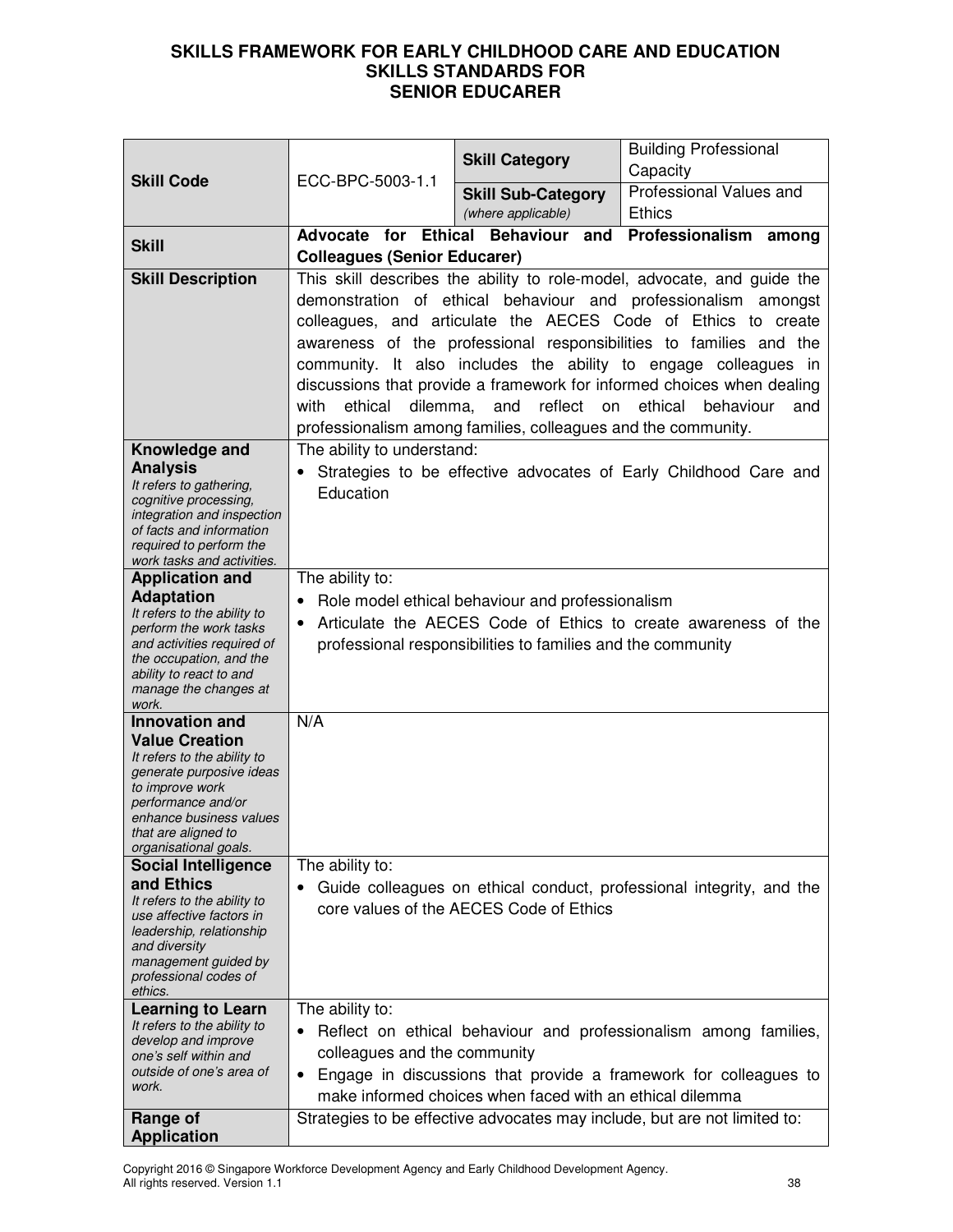| (where applicable)<br>It refers to the critical<br>circumstances and<br>contexts that the skill<br>may be demonstrated. | Strong communication skills (e.g. listening, compromise, body                               |
|-------------------------------------------------------------------------------------------------------------------------|---------------------------------------------------------------------------------------------|
|                                                                                                                         | language, negotiation, etc)<br>Self-awareness (e.g. support needs, responsibilities, etc)   |
|                                                                                                                         | Understanding of rights (e.g. personal rights, child's rights, available<br>resources, etc) |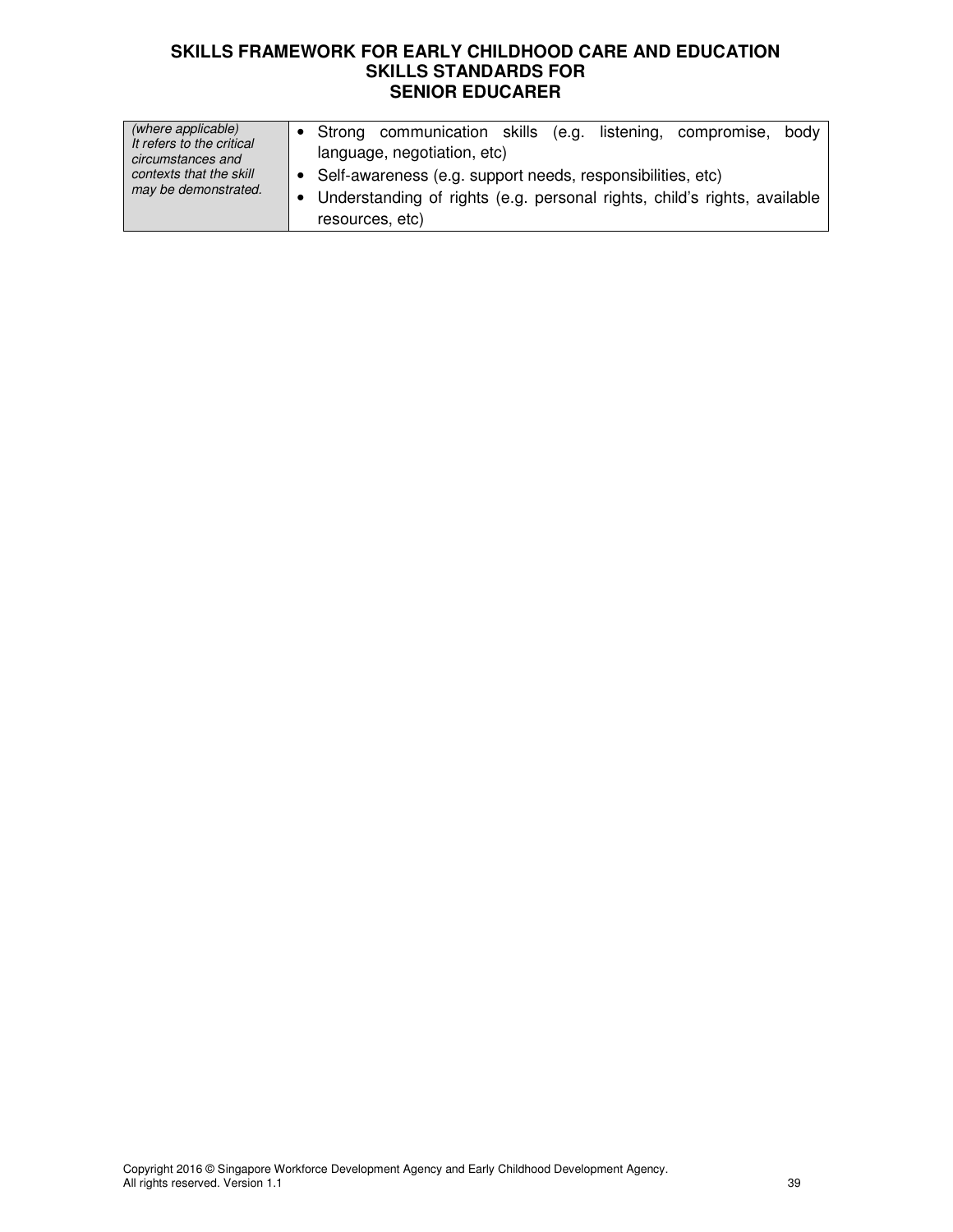| <b>Skill Code</b>                                       |                                                                         | <b>Skill Category</b>                                       | <b>Building Organisational</b><br>Capacity                                       |
|---------------------------------------------------------|-------------------------------------------------------------------------|-------------------------------------------------------------|----------------------------------------------------------------------------------|
|                                                         | ECC-BOC-5001-1.1                                                        | <b>Skill Sub-Category</b>                                   | Teamwork and                                                                     |
|                                                         |                                                                         | (where applicable)                                          | Collaboration                                                                    |
| <b>Skill</b>                                            | <b>Foster a Culture of Collaboration (Senior Educarer)</b>              |                                                             |                                                                                  |
| <b>Skill Description</b>                                |                                                                         |                                                             | This skill describes the ability to foster a culture of collaboration within the |
|                                                         | centre by contributing to the development of a collaborative framework, |                                                             |                                                                                  |
|                                                         |                                                                         |                                                             | communicating ideas and information using appropriate methods,                   |
|                                                         | welcoming diverse ideas from colleagues, and<br>respecting and          |                                                             |                                                                                  |
|                                                         | establishing and maintaining collaborative and productive workplace     |                                                             |                                                                                  |
| Knowledge and                                           | relationships.<br>The ability to understand:                            |                                                             |                                                                                  |
| <b>Analysis</b>                                         |                                                                         | Strategies to foster a culture of collaboration             |                                                                                  |
| It refers to gathering,                                 | Framework for collaboration<br>$\bullet$                                |                                                             |                                                                                  |
| cognitive processing,<br>integration and inspection     | $\bullet$                                                               |                                                             | Strategies to guide Educarers to contribute to fostering a culture of            |
| of facts and information                                | collaboration                                                           |                                                             |                                                                                  |
| required to perform the<br>work tasks and activities.   |                                                                         |                                                             |                                                                                  |
| <b>Application and</b>                                  | The ability to:                                                         |                                                             |                                                                                  |
| <b>Adaptation</b><br>It refers to the ability to        |                                                                         |                                                             | Contribute to the development of a framework to foster a culture of              |
| perform the work tasks                                  | collaboration                                                           |                                                             |                                                                                  |
| and activities required of<br>the occupation, and the   |                                                                         |                                                             |                                                                                  |
| ability to react to and                                 |                                                                         |                                                             |                                                                                  |
| manage the changes at<br>work.                          |                                                                         |                                                             |                                                                                  |
| <b>Innovation and</b>                                   | N/A                                                                     |                                                             |                                                                                  |
| <b>Value Creation</b>                                   |                                                                         |                                                             |                                                                                  |
| It refers to the ability to<br>generate purposive ideas |                                                                         |                                                             |                                                                                  |
| to improve work                                         |                                                                         |                                                             |                                                                                  |
| performance and/or<br>enhance business values           |                                                                         |                                                             |                                                                                  |
| that are aligned to<br>organisational goals.            |                                                                         |                                                             |                                                                                  |
| <b>Social Intelligence</b>                              | The ability to:                                                         |                                                             |                                                                                  |
| and Ethics                                              | $\bullet$                                                               | Communicate ideas and information using appropriate methods |                                                                                  |
| It refers to the ability to<br>use affective factors in | ٠                                                                       | Respect and welcome diverse input and ideas from colleagues |                                                                                  |
| leadership, relationship                                | $\bullet$                                                               |                                                             | Establish and maintain collaborative and productive workplace                    |
| and diversity<br>management guided by                   | relationships                                                           |                                                             |                                                                                  |
| professional codes of                                   |                                                                         |                                                             |                                                                                  |
| ethics.<br><b>Learning to Learn</b>                     | N/A                                                                     |                                                             |                                                                                  |
| It refers to the ability to                             |                                                                         |                                                             |                                                                                  |
| develop and improve<br>one's self within and            |                                                                         |                                                             |                                                                                  |
| outside of one's area of                                |                                                                         |                                                             |                                                                                  |
| work.<br>Range of                                       |                                                                         |                                                             | Strategies to foster a culture of collaboration may include, but are not         |
| <b>Application</b>                                      | limited to:                                                             |                                                             |                                                                                  |
| (where applicable)<br>It refers to the critical         | Understanding the existing culture<br>٠                                 |                                                             |                                                                                  |
| circumstances and                                       | ٠                                                                       |                                                             | Identifying the aspects of the underlying assumptions that serve the             |
| contexts that the skill<br>may be demonstrated.         |                                                                         | core mission of the centre and the needs of the children    |                                                                                  |

Copyright 2016 © Singapore Workforce Development Agency and Early Childhood Development Agency. All rights reserved. Version 1.1 40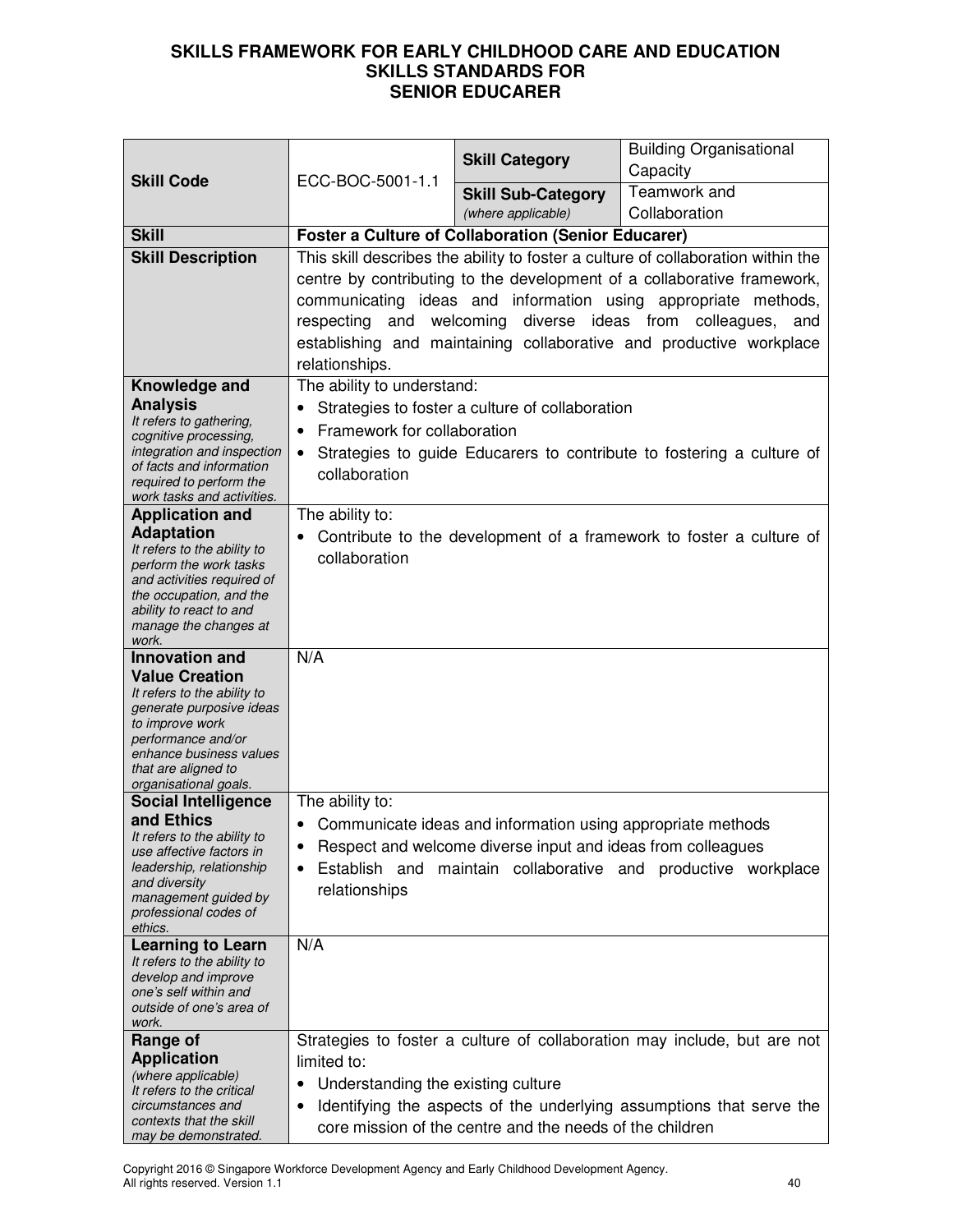| Reinforcing aspects that support development of collaborative culture<br>$\bullet$<br>Developing structures and relationships that support collaboration and<br>the development of a professional community                                                                    |
|--------------------------------------------------------------------------------------------------------------------------------------------------------------------------------------------------------------------------------------------------------------------------------|
| A framework for collaboration may include, but is not limited to:<br>Purpose of collaboration<br>Interaction of different factors in fostering a culture of collaboration<br>• Cultural elements including trust, sharing, goals, innovation,<br>environment and communication |
| Communicating ideas and information using appropriate methods may<br>include, but are not limited to:<br>Identifying relationship dynamics among colleagues<br>Using appropriate communication approaches with reference to social<br>and cultural differences                 |

Remarks:

This Skills Standard should be referenced together with:

- **ES-IP-302G-1** FacilitateEffective Work Teams.
- **ES-IP-301G-1** Facilitate Effective Communication and Engagement at the Workplace
- **ES-PMD-303G-1** Apply Emotional Competence to Manage Self and Team at the Workplace
- **ES-ACE-302G-1** Solve Problems and Make Decisions at Supervisory Level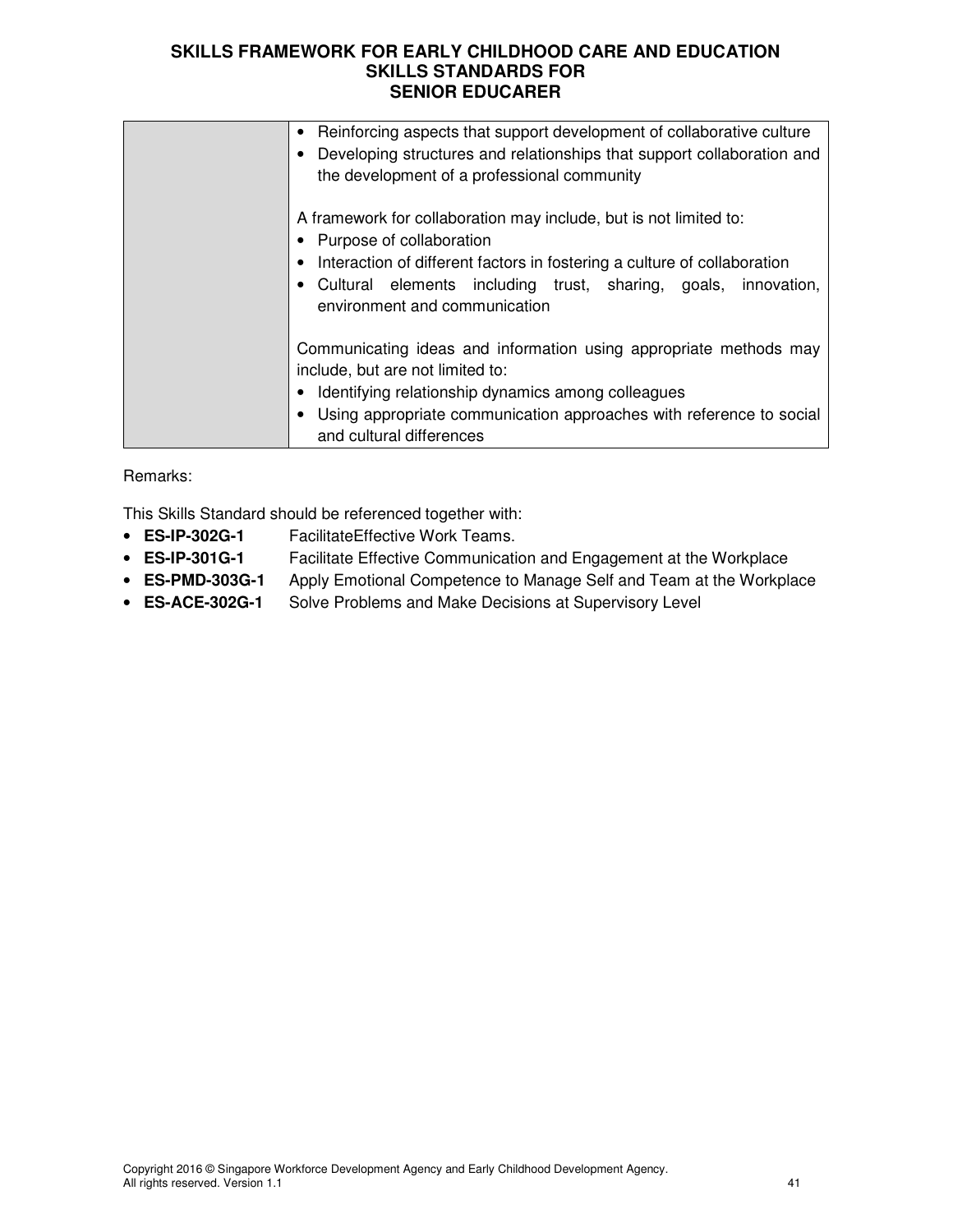| <b>Skill Code</b>                                                                                                                                                                                                             | ES-IP-302G-1                                                                                                                                                                                                                                                                                                                                                                                                                                                                                                                                                                                                                                                           | <b>Skill Category</b>                           | Relationship and People<br>Management |
|-------------------------------------------------------------------------------------------------------------------------------------------------------------------------------------------------------------------------------|------------------------------------------------------------------------------------------------------------------------------------------------------------------------------------------------------------------------------------------------------------------------------------------------------------------------------------------------------------------------------------------------------------------------------------------------------------------------------------------------------------------------------------------------------------------------------------------------------------------------------------------------------------------------|-------------------------------------------------|---------------------------------------|
|                                                                                                                                                                                                                               |                                                                                                                                                                                                                                                                                                                                                                                                                                                                                                                                                                                                                                                                        | <b>Sub-Skill Category</b><br>(where applicable) |                                       |
| <b>Skill</b>                                                                                                                                                                                                                  | <b>Facilitate Effective Work Teams</b>                                                                                                                                                                                                                                                                                                                                                                                                                                                                                                                                                                                                                                 |                                                 |                                       |
| <b>Skill Description</b>                                                                                                                                                                                                      | This skill describes the ability to facilitate work team activities and<br>improve a team's performance by promoting ownership and commitment<br>amongst team members. It also includes working on goals and targets<br>set, maintaining positive relationships and providing support and<br>opportunities for individual and team contributions.                                                                                                                                                                                                                                                                                                                      |                                                 |                                       |
| Knowledge and<br><b>Analysis</b><br>It refers to gathering,<br>cognitive processing,<br>integration and inspection<br>of facts and information<br>required to perform the<br>work tasks and activities.                       | The ability to understand:<br>Rationale for communicating thoughts and feelings to justify a<br>$\bullet$<br>position and responsibilities assigned to team members<br>Importance of the different roles in a team for achieving team goals<br>٠<br>and objectives<br>Principles for setting goals and targets for individual and team<br>٠<br>Characteristics of diversity and its impact on the relationship among<br>$\bullet$<br>team members<br>Importance of creating opportunities for team members to contribute<br>ideas and skills<br>Differences between constructive and destructive criticism<br>Communication techniques to facilitate a discussion<br>٠ |                                                 |                                       |
| <b>Application and</b><br><b>Adaptation</b><br>It refers to the ability to<br>perform the work tasks<br>and activities required of<br>the occupation, and the<br>ability to react to and<br>manage the changes at<br>work.    | The ability to:<br>Provide resources, assistance and support needed by team members<br>$\bullet$<br>to complete projects or work activities<br>Analyse project control reports and performance assessment results<br>$\bullet$<br>to ascertain team performance and provide feedback and criticism to<br>team members using appropriate communication techniques<br>Involve team members in the planning of work activities to promote<br>٠<br>ownership and commitment to work plan<br>Delegate duties and responsibilities taking into consideration the<br>competencies of individual team members                                                                  |                                                 |                                       |
| <b>Innovation and</b><br><b>Value Creation</b><br>It refers to the ability to<br>generate purposive ideas<br>to improve work<br>performance and/or<br>enhance business values<br>that are aligned to<br>organisational goals. | The ability to:<br>Provide opportunities for team members to contribute ideas and skills<br>$\bullet$<br>and maintain positive relationships amongst them                                                                                                                                                                                                                                                                                                                                                                                                                                                                                                              |                                                 |                                       |
| <b>Social Intelligence</b><br>and Ethics<br>It refers to the ability to<br>use affective factors in<br>leadership, relationship<br>and diversity<br>management guided by<br>professional codes of<br>ethics.                  | The ability to:<br>Provide and clarify with team members on work-related information<br>using appropriate communication techniques<br>Communicate thoughts and feelings to justify a position<br>and<br>٠<br>assigned to team members and persuade and<br>responsibilities<br>influence them<br>Communicate to team members the importance and interdependence<br>٠<br>of each role and promote the benefits of diversity within the team                                                                                                                                                                                                                              |                                                 |                                       |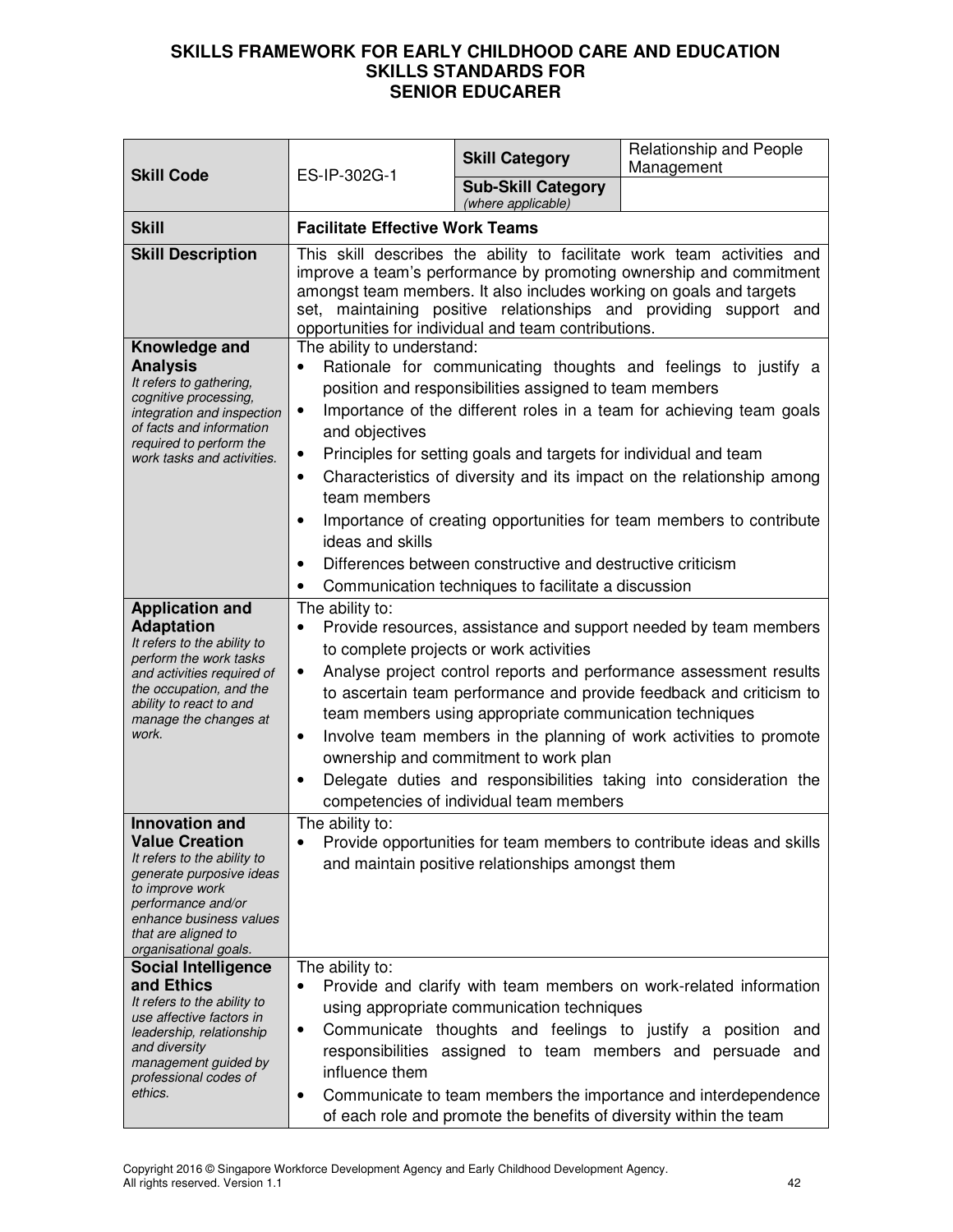|                                                                                                                                                           | Communicate and agree on individual and team goals and targets to<br>be achieved<br>Communicate team performance and related issues of concern to<br>management and provide recommendations to address them |
|-----------------------------------------------------------------------------------------------------------------------------------------------------------|-------------------------------------------------------------------------------------------------------------------------------------------------------------------------------------------------------------|
| <b>Learning to Learn</b><br>It refers to the ability to<br>develop and improve<br>one's self within and<br>outside of one's area of<br>work.              | The ability to:<br>Respond to criticism to provide possible resolutions and seek<br>improvement                                                                                                             |
| Range of<br><b>Application</b><br>(where applicable)<br>It refers to the critical<br>circumstances and<br>contexts that the skill<br>may be demonstrated. | N/A                                                                                                                                                                                                         |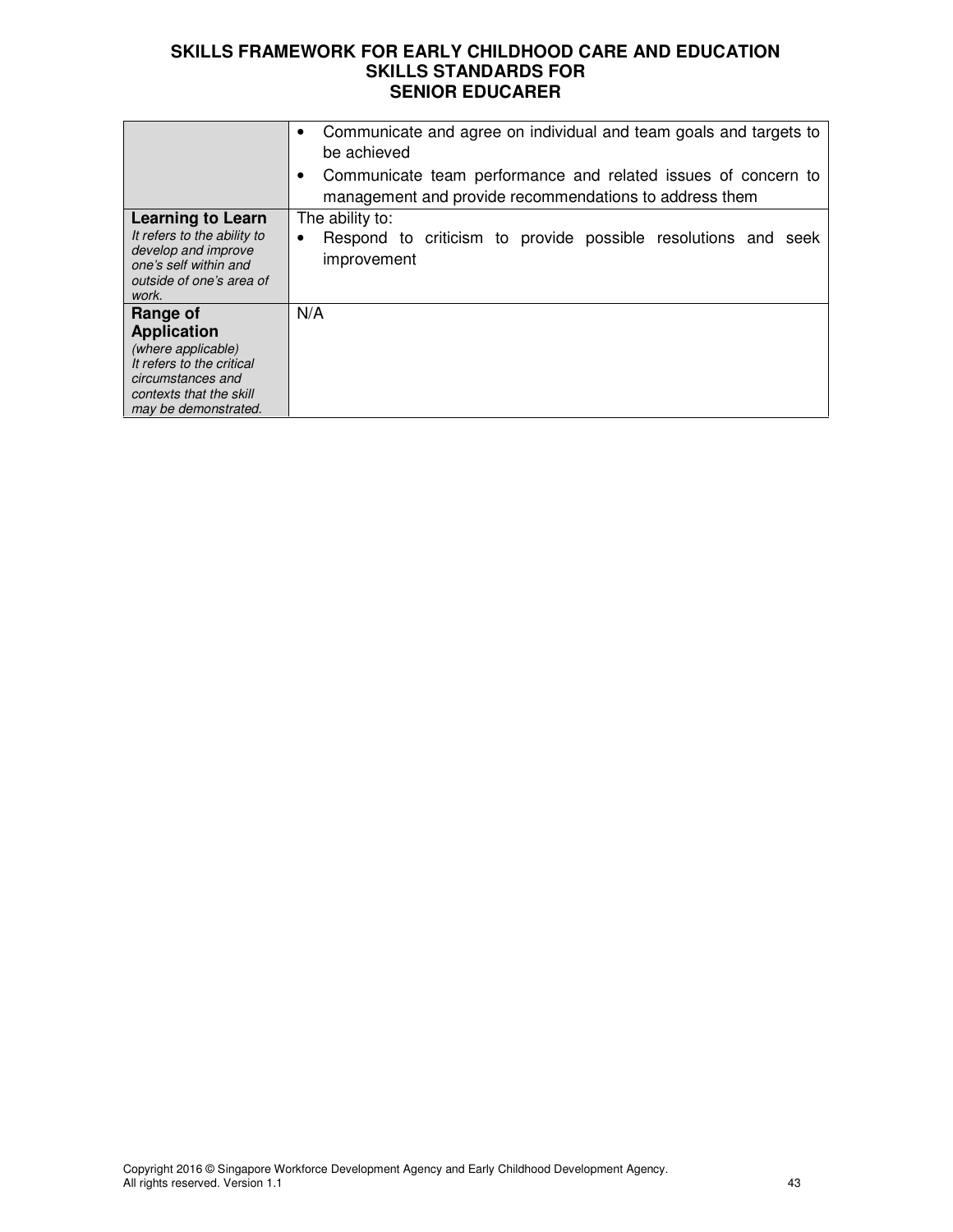| <b>Skill Code</b>                                                                                                                                                                                                          | ES-IP-301G-1                                                                                                                                                                                                                 | <b>Skill Category</b>                                                                                                                                                                                                                                                                                                                                                                             | Relationship and People<br>Management                                                                                                                                                                                                                                                                                                                                         |
|----------------------------------------------------------------------------------------------------------------------------------------------------------------------------------------------------------------------------|------------------------------------------------------------------------------------------------------------------------------------------------------------------------------------------------------------------------------|---------------------------------------------------------------------------------------------------------------------------------------------------------------------------------------------------------------------------------------------------------------------------------------------------------------------------------------------------------------------------------------------------|-------------------------------------------------------------------------------------------------------------------------------------------------------------------------------------------------------------------------------------------------------------------------------------------------------------------------------------------------------------------------------|
|                                                                                                                                                                                                                            |                                                                                                                                                                                                                              | <b>Sub-Skill Category</b><br>(where applicable)                                                                                                                                                                                                                                                                                                                                                   |                                                                                                                                                                                                                                                                                                                                                                               |
| <b>Skill</b>                                                                                                                                                                                                               | <b>Facilitate Effective</b><br>Workplace                                                                                                                                                                                     | Communication                                                                                                                                                                                                                                                                                                                                                                                     | and<br>Engagement<br>at<br>the                                                                                                                                                                                                                                                                                                                                                |
| <b>Skill Description</b>                                                                                                                                                                                                   | and customers.                                                                                                                                                                                                               |                                                                                                                                                                                                                                                                                                                                                                                                   | This skill describes the ability to promote the use of effective<br>communication within a team. It also includes conflict resolution and<br>negotiation as well as building a rapport with colleagues, stakeholders                                                                                                                                                          |
| Knowledge and<br><b>Analysis</b><br>It refers to gathering,<br>cognitive processing,<br>integration and inspection<br>of facts and information<br>required to perform the<br>work tasks and activities.                    | The ability to understand:<br>Barriers to effective communication<br>$\bullet$<br>$\bullet$<br>٠<br>Ways<br>$\bullet$<br>$\bullet$<br>$\bullet$<br>$\bullet$<br>$\bullet$<br>negotiation and their characteristics<br>action | that various types of diversity issues<br>communication and negotiation with others in the workplace<br>Ways to validate information and history of conflict<br>Possible causes, sources and benefits of conflict<br>assist in conflict issues and assessment of a conflict situation<br>Conflict resolution approaches and their characteristics<br>Negotiation styles and their characteristics | Methods to coach staff in using effective communication techniques<br>Organisational and professional standards relating to communication<br>affect<br>one's<br>Sources of additional information, expert advice and mediation to<br>Appropriate communication techniques for conflict resolution and<br>Ways to confirm resolution of conflict and types of agreed follow up |
| <b>Application and</b><br><b>Adaptation</b><br>It refers to the ability to<br>perform the work tasks<br>and activities required of<br>the occupation, and the<br>ability to react to and<br>manage the changes at<br>work. | The ability to:<br>$\bullet$<br>diversity issues<br>$\bullet$                                                                                                                                                                | relevant work-related information<br>communication policies and procedures                                                                                                                                                                                                                                                                                                                        | Maintain channels of communication to update staff on latest and<br>according to<br>organisational<br>Promote effective communication among staff taking into account<br>Assess conflict situation and develop appropriate conflict resolution<br>strategies to negotiate issues towards a mutually acceptable outcome                                                        |
| Innovation and<br><b>Value Creation</b><br>It refers to the ability to<br>generate purposive ideas<br>to improve work<br>performance and/or<br>enhance business values<br>that are aligned to<br>organisational goals.     | The ability to:                                                                                                                                                                                                              | thinking as well as additional management options                                                                                                                                                                                                                                                                                                                                                 | Seek opportunities for growth and innovation and new ways of                                                                                                                                                                                                                                                                                                                  |
| <b>Social Intelligence</b><br>and Ethics<br>It refers to the ability to<br>use affective factors in<br>leadership, relationship<br>and diversity<br>management guided by<br>professional codes of<br>ethics.               | The ability to:<br>to staff and monitor their compliance<br>٠                                                                                                                                                                | communication styles of people in formal and informal settings                                                                                                                                                                                                                                                                                                                                    | Communicate organisational communication policies and procedures<br>Use appropriate communication techniques and tools to suit different                                                                                                                                                                                                                                      |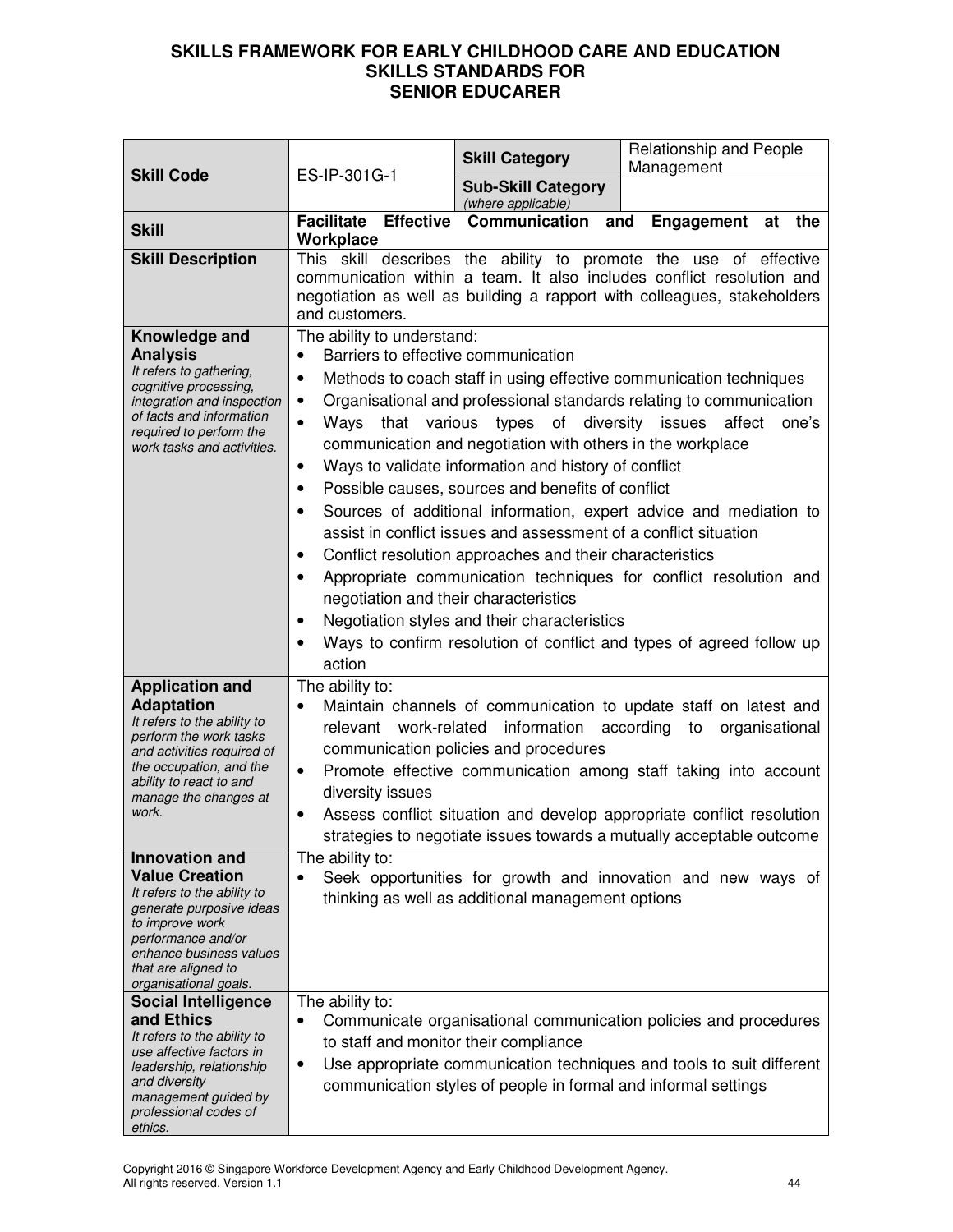| <b>Learning to Learn</b><br>It refers to the ability to<br>develop and improve<br>one's self within and<br>outside of one's area of<br>work.              | The ability to:<br>Resolve conflict using appropriate conflict resolution strategies,<br>$\bullet$<br>approaches and techniques |
|-----------------------------------------------------------------------------------------------------------------------------------------------------------|---------------------------------------------------------------------------------------------------------------------------------|
| Range of<br><b>Application</b><br>(where applicable)<br>It refers to the critical<br>circumstances and<br>contexts that the skill<br>may be demonstrated. | N/A                                                                                                                             |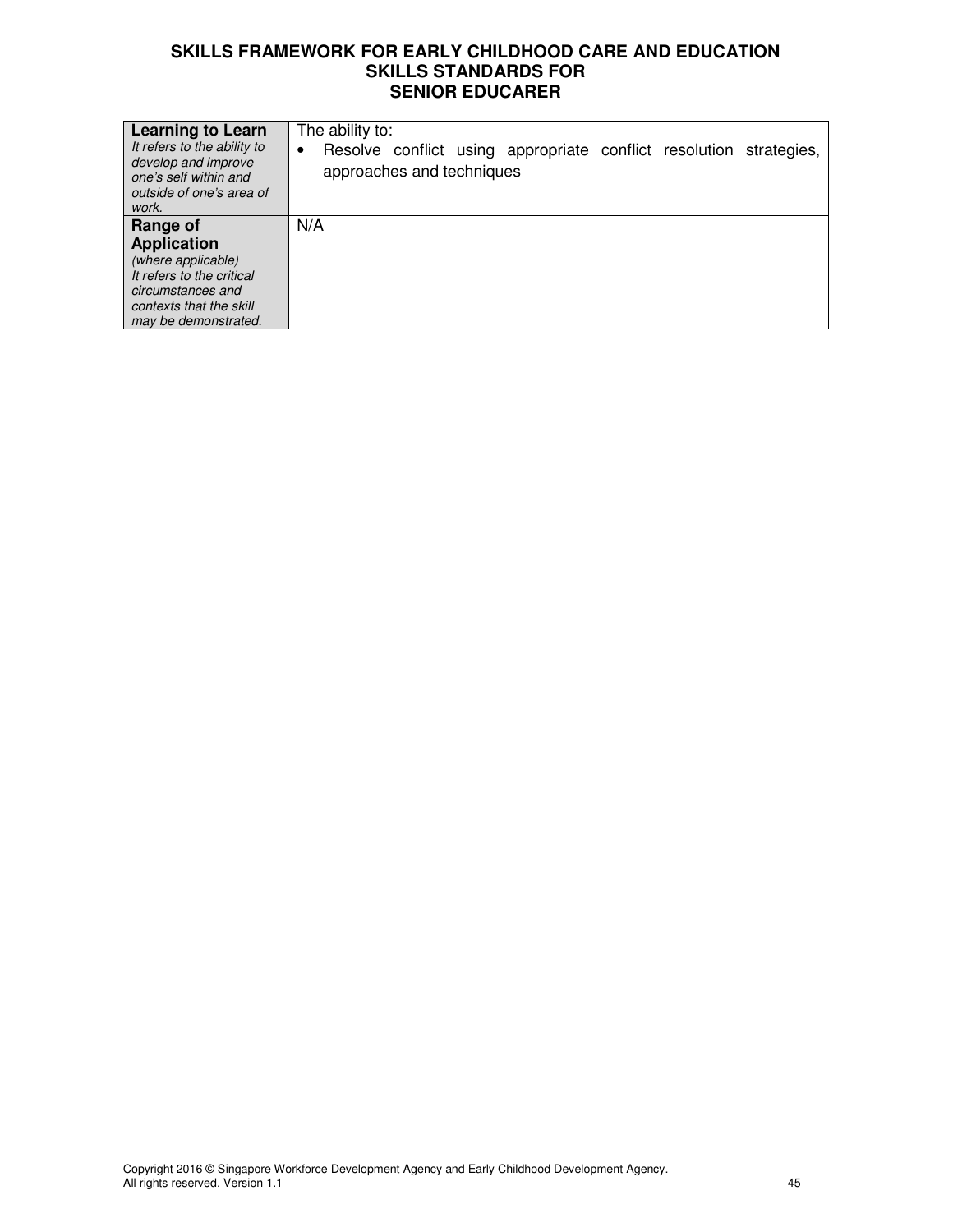|                                                                                                                                                                                                                                          | ES-PMD-303G-1                                                                                                                                                                                                                                                                                                                                                                                                                                                                                                                                                                                                                         | <b>Skill Category</b>                                                                                                                                                   | Personal Management<br>and Development                                                                                                                                                                                                                                                       |
|------------------------------------------------------------------------------------------------------------------------------------------------------------------------------------------------------------------------------------------|---------------------------------------------------------------------------------------------------------------------------------------------------------------------------------------------------------------------------------------------------------------------------------------------------------------------------------------------------------------------------------------------------------------------------------------------------------------------------------------------------------------------------------------------------------------------------------------------------------------------------------------|-------------------------------------------------------------------------------------------------------------------------------------------------------------------------|----------------------------------------------------------------------------------------------------------------------------------------------------------------------------------------------------------------------------------------------------------------------------------------------|
| <b>Skill Code</b>                                                                                                                                                                                                                        |                                                                                                                                                                                                                                                                                                                                                                                                                                                                                                                                                                                                                                       | <b>Sub-Skill Category</b><br>(where applicable)                                                                                                                         |                                                                                                                                                                                                                                                                                              |
| <b>Skill</b>                                                                                                                                                                                                                             | Apply Emotional Competence to Manage Self and Team at the<br>Workplace                                                                                                                                                                                                                                                                                                                                                                                                                                                                                                                                                                |                                                                                                                                                                         |                                                                                                                                                                                                                                                                                              |
| <b>Skill Description</b>                                                                                                                                                                                                                 | This skill describes the ability to apply self-awareness techniques and<br>model Emotional Intelligence principles to facilitate an understanding and<br>management of oneself and others in a team. It also includes cultivating<br>a positive emotional culture in the workplace.                                                                                                                                                                                                                                                                                                                                                   |                                                                                                                                                                         |                                                                                                                                                                                                                                                                                              |
| Knowledge and<br><b>Analysis</b><br>It refers to gathering,<br>cognitive processing,<br>integration and inspection<br>of facts and information<br>required to perform the<br>work tasks and activities.                                  | The ability to understand:<br>Aspects of Emotional Intelligence<br>٠<br>$\bullet$<br>٠<br>team members<br>$\bullet$<br>relationships<br>$\bullet$                                                                                                                                                                                                                                                                                                                                                                                                                                                                                     | Importance of Emotional Intelligence to a supervisor<br>Benefits of applying Emotional Intelligence at work<br>Domains of Emotional Intelligence and their applications | Differences between cognitive intelligence and Emotional Intelligence<br>Different platforms to facilitate expression of thoughts and feelings by<br>Importance of developing Emotional Intelligence to build positive<br>Methods for development of Emotional Intelligence and its features |
| <b>Application and</b><br><b>Adaptation</b><br>It refers to the ability to<br>perform the work tasks<br>and activities required of<br>the occupation, and the<br>ability to react to and<br>manage the changes at<br>work.               | The ability to:<br>Assess emotional states of team members and respond appropriately<br>to emotional cues, taking into consideration the different cultures and<br>background of team members                                                                                                                                                                                                                                                                                                                                                                                                                                         |                                                                                                                                                                         |                                                                                                                                                                                                                                                                                              |
| <b>Innovation and</b><br><b>Value Creation</b><br>It refers to the ability to<br>generate purposive ideas<br>to improve work<br>performance and/or<br>enhance business values<br>that are aligned to<br>organisational goals.            | The ability to:<br>Promote a positive emotional climate at the workplace<br>$\bullet$                                                                                                                                                                                                                                                                                                                                                                                                                                                                                                                                                 |                                                                                                                                                                         |                                                                                                                                                                                                                                                                                              |
| <b>Social Intelligence</b><br>and Ethics<br>It refers to the ability to<br>use affective factors in<br>leadership, relationship<br>and diversity<br>management guided by<br>professional codes of<br>ethics.<br><b>Learning to Learn</b> | The ability to:<br>Model behaviours that demonstrate application of Emotional<br>Intelligence<br>Demonstrate flexibility and adaptability in dealing with team members<br>$\bullet$<br>and making decisions, taking their emotions into account<br>Provide opportunities for team members to express their thoughts<br>٠<br>and feelings and assist them in understanding the effects of their<br>behaviour and emotions on others at the workplace<br>Emotional<br>Encourage team members to develop their<br>own<br>٠<br>Intelligence to build positive relationships among one another to<br>achieve team goals<br>The ability to: |                                                                                                                                                                         |                                                                                                                                                                                                                                                                                              |
| It refers to the ability to<br>develop and improve                                                                                                                                                                                       | $\bullet$                                                                                                                                                                                                                                                                                                                                                                                                                                                                                                                                                                                                                             |                                                                                                                                                                         | Recognise own emotional states, the causes of those emotional                                                                                                                                                                                                                                |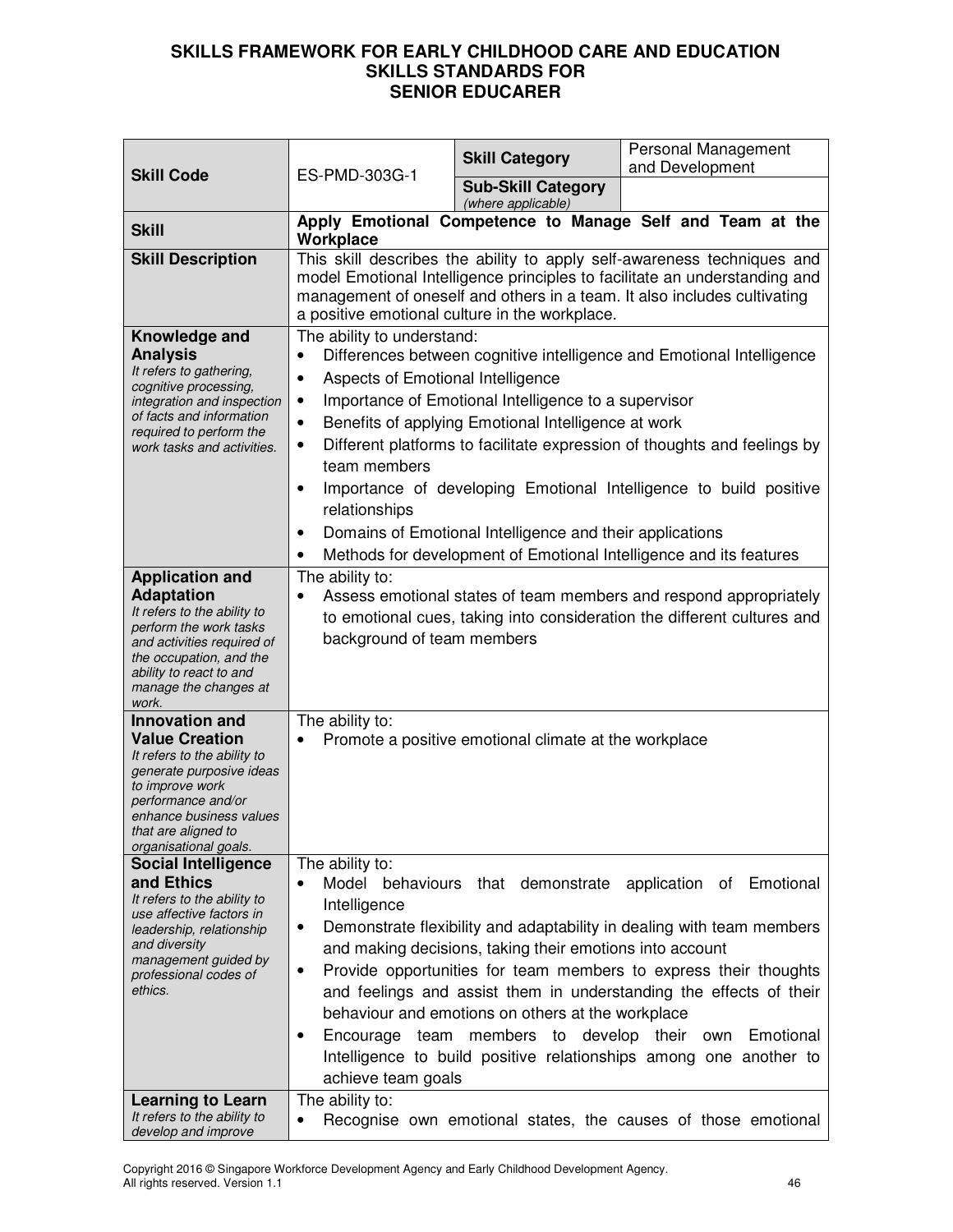| one's self within and<br>outside of one's area of<br>work.                                                                                                | states and its effects on own and team's performance and<br>interpersonal relationships at the workplace<br>Conduct self-reflection and gather feedback from team members to<br>identify personal strengths and weaknesses for development of own<br><b>Emotional Intelligence</b> |
|-----------------------------------------------------------------------------------------------------------------------------------------------------------|------------------------------------------------------------------------------------------------------------------------------------------------------------------------------------------------------------------------------------------------------------------------------------|
| Range of<br><b>Application</b><br>(where applicable)<br>It refers to the critical<br>circumstances and<br>contexts that the skill<br>may be demonstrated. | N/A                                                                                                                                                                                                                                                                                |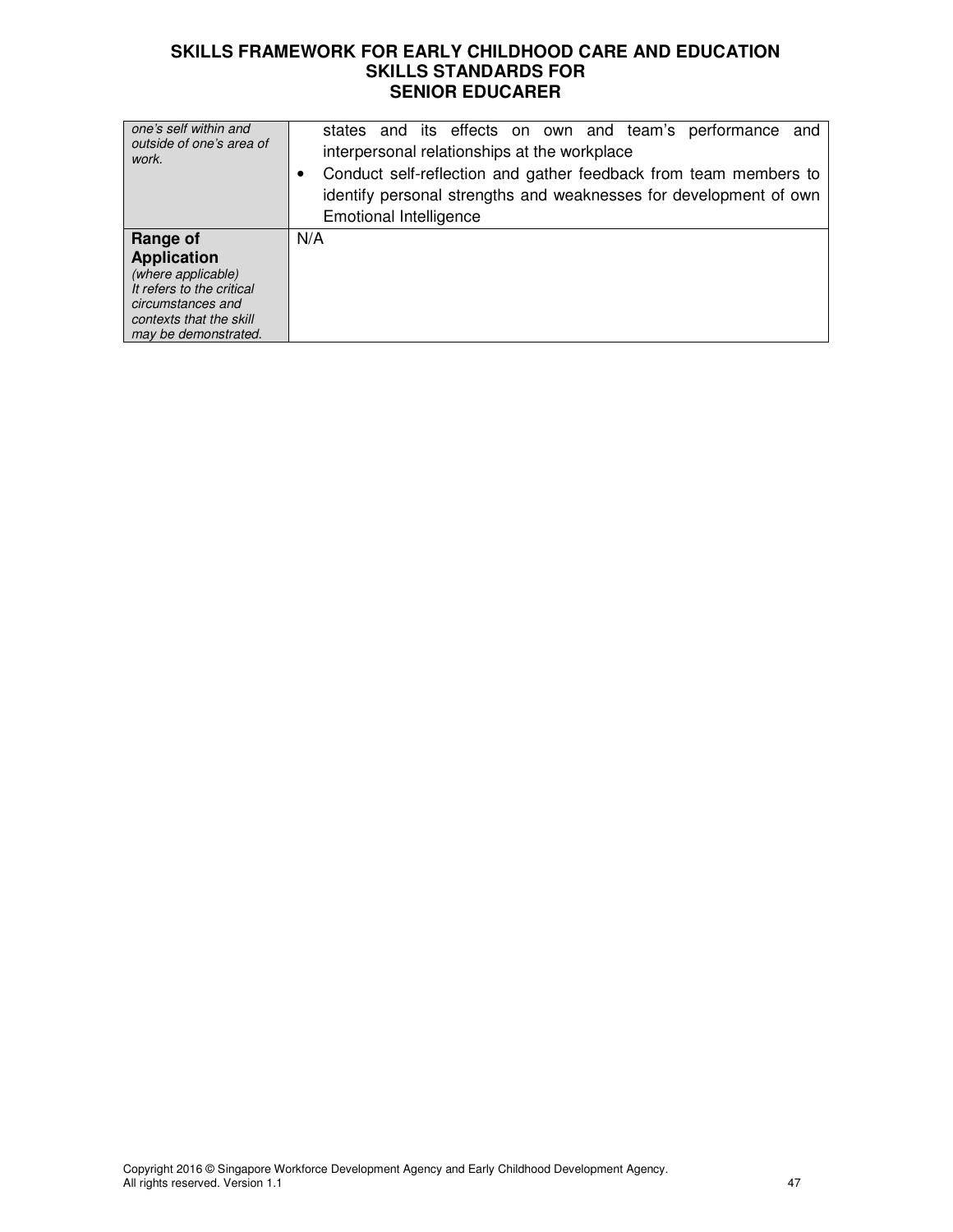| <b>Skill Code</b>                                                                                                                                                                                                             | ES-ACE-302G-1                                                                                                                                                                                                                                                                                                                                                                                                                                                                                                                                                                                                                                                                                                                                                                                                                                                                                                            | <b>Skill Category</b>                           | Analytical, Conceptual and<br><b>Evaluative Skills</b>                |
|-------------------------------------------------------------------------------------------------------------------------------------------------------------------------------------------------------------------------------|--------------------------------------------------------------------------------------------------------------------------------------------------------------------------------------------------------------------------------------------------------------------------------------------------------------------------------------------------------------------------------------------------------------------------------------------------------------------------------------------------------------------------------------------------------------------------------------------------------------------------------------------------------------------------------------------------------------------------------------------------------------------------------------------------------------------------------------------------------------------------------------------------------------------------|-------------------------------------------------|-----------------------------------------------------------------------|
|                                                                                                                                                                                                                               |                                                                                                                                                                                                                                                                                                                                                                                                                                                                                                                                                                                                                                                                                                                                                                                                                                                                                                                          | <b>Sub-Skill Category</b><br>(where applicable) |                                                                       |
| <b>Skill</b>                                                                                                                                                                                                                  | Solve Problems and Make Decisions at Supervisory Level                                                                                                                                                                                                                                                                                                                                                                                                                                                                                                                                                                                                                                                                                                                                                                                                                                                                   |                                                 |                                                                       |
| <b>Skill Description</b>                                                                                                                                                                                                      | This skill describes the ability to acquire the skills to work with a team of<br>subordinates in practising problem-solving and decision-making. It also<br>includes anticipating and identifying potential problems, facilitating team's<br>effort to resolve the problem, making appropriate decisions and seeing<br>implementation plans through.                                                                                                                                                                                                                                                                                                                                                                                                                                                                                                                                                                     |                                                 |                                                                       |
| Knowledge and<br><b>Analysis</b><br>It refers to gathering,<br>cognitive processing,<br>integration and inspection<br>of facts and information<br>required to perform the<br>work tasks and activities.                       | The ability to understand:<br>Types of information to be gathered and analysed to identify and<br>confirm a problem<br>Characteristics of appropriate problem-solving tools and techniques<br>٠<br>Idea generation techniques and their characteristics<br>$\bullet$<br>Types of value and impact to be evaluated for selection of ideas<br>$\bullet$<br>Techniques to manage team conflict in decision-making process<br>$\bullet$<br>Factors affecting the effectiveness of an implementation plan<br>Advantages and disadvantages of the various methods for gathering<br>feedback from relevant sources<br>Methods used to identify deficiency in the implemented solution and<br>٠<br>implementation plan and their characteristics                                                                                                                                                                                 |                                                 |                                                                       |
| <b>Application and</b><br><b>Adaptation</b><br>It refers to the ability to<br>perform the work tasks<br>and activities required of<br>the occupation, and the<br>ability to react to and<br>manage the changes at<br>work.    | The ability to:<br>Identify symptom(s) that could lead to potential problem(s) at the<br>workplace using appropriate tools and techniques<br>Apply logical deduction to anticipate and detect problem(s) at the<br>٠<br>workplace based on symptom(s) and relevant information gathered<br>Analyse relevant information surrounding the perceived problem(s)<br>٠<br>and identify the exact problem using elimination process, objective<br>reasoning or process questioning<br>Analyse the root cause(s) of the problem(s) at the workplace using<br>appropriate problem-solving tools and techniques<br>Develop an implementation plan that addresses the root cause(s) of<br>the problem(s) and consider the impact to self and team at the<br>workplace<br>Evaluate the effectiveness of the implemented<br>solution and<br>$\bullet$<br>implementation plan by analysing feedback gathered from relevant<br>sources |                                                 |                                                                       |
| <b>Innovation and</b><br><b>Value Creation</b><br>It refers to the ability to<br>generate purposive ideas<br>to improve work<br>performance and/or<br>enhance business values<br>that are aligned to<br>organisational goals. | The ability to:<br>Select a solution among the shortlisted ones collectively with team<br>members using appropriate evaluative technique(s) and criteria<br>Formulate and execute modifications to restore and/or enhance<br>$\bullet$<br>effectiveness of implemented solution and implementation plan                                                                                                                                                                                                                                                                                                                                                                                                                                                                                                                                                                                                                  |                                                 |                                                                       |
| <b>Social Intelligence</b><br>and Ethics<br>It refers to the ability to                                                                                                                                                       | The ability to:<br>٠                                                                                                                                                                                                                                                                                                                                                                                                                                                                                                                                                                                                                                                                                                                                                                                                                                                                                                     |                                                 | Facilitate generation of solutions to solve problem(s) by encouraging |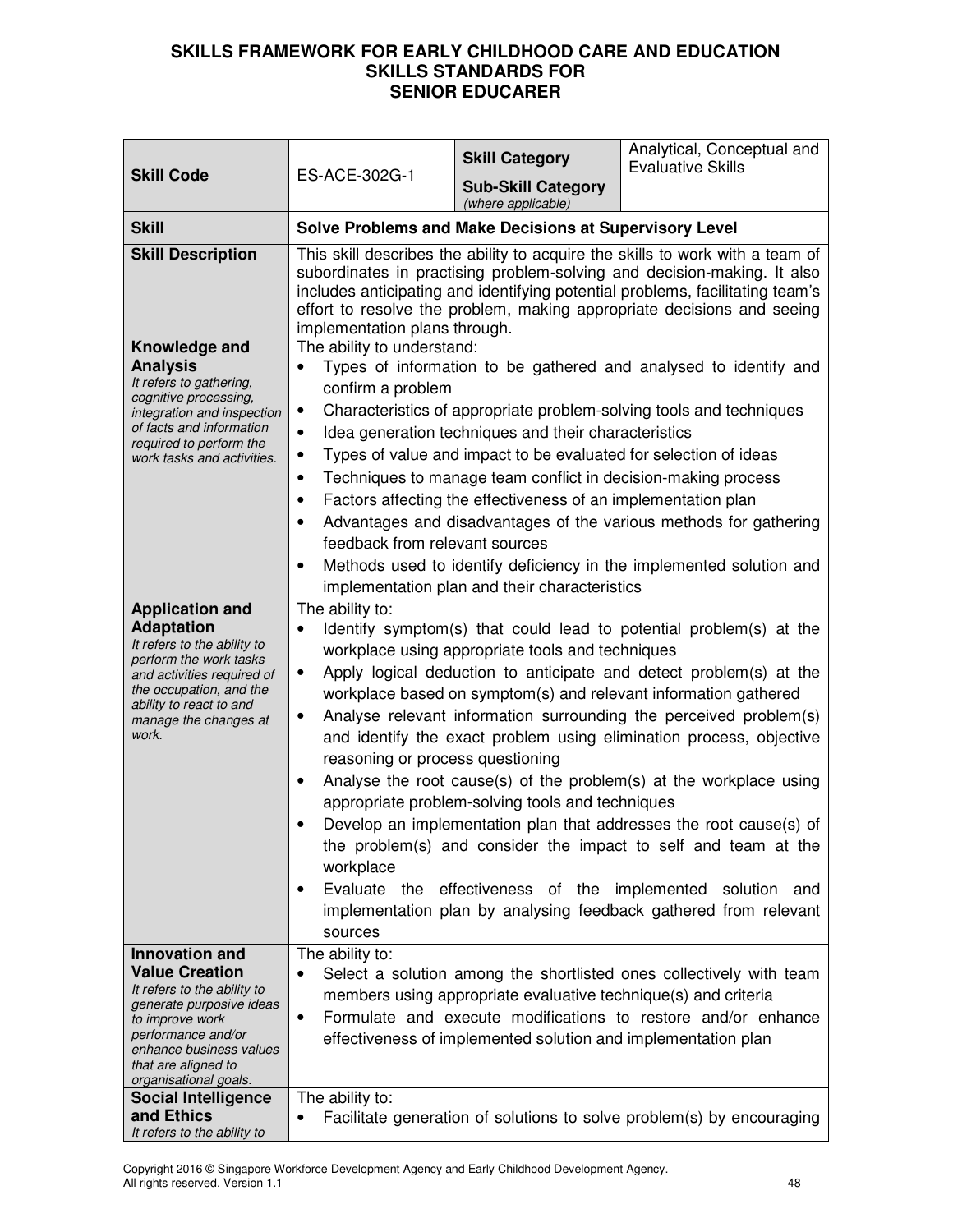| use affective factors in<br>leadership, relationship<br>and diversity<br>management quided by<br>professional codes of<br>ethics.                         | creativity among team members                                                                                                                                  |
|-----------------------------------------------------------------------------------------------------------------------------------------------------------|----------------------------------------------------------------------------------------------------------------------------------------------------------------|
| <b>Learning to Learn</b><br>It refers to the ability to<br>develop and improve<br>one's self within and<br>outside of one's area of<br>work.              | The ability to:<br>Review the effectiveness of modifications made and analyse learning<br>٠<br>points and best practices that can be used for future reference |
| Range of<br><b>Application</b><br>(where applicable)<br>It refers to the critical<br>circumstances and<br>contexts that the skill<br>may be demonstrated. | N/A                                                                                                                                                            |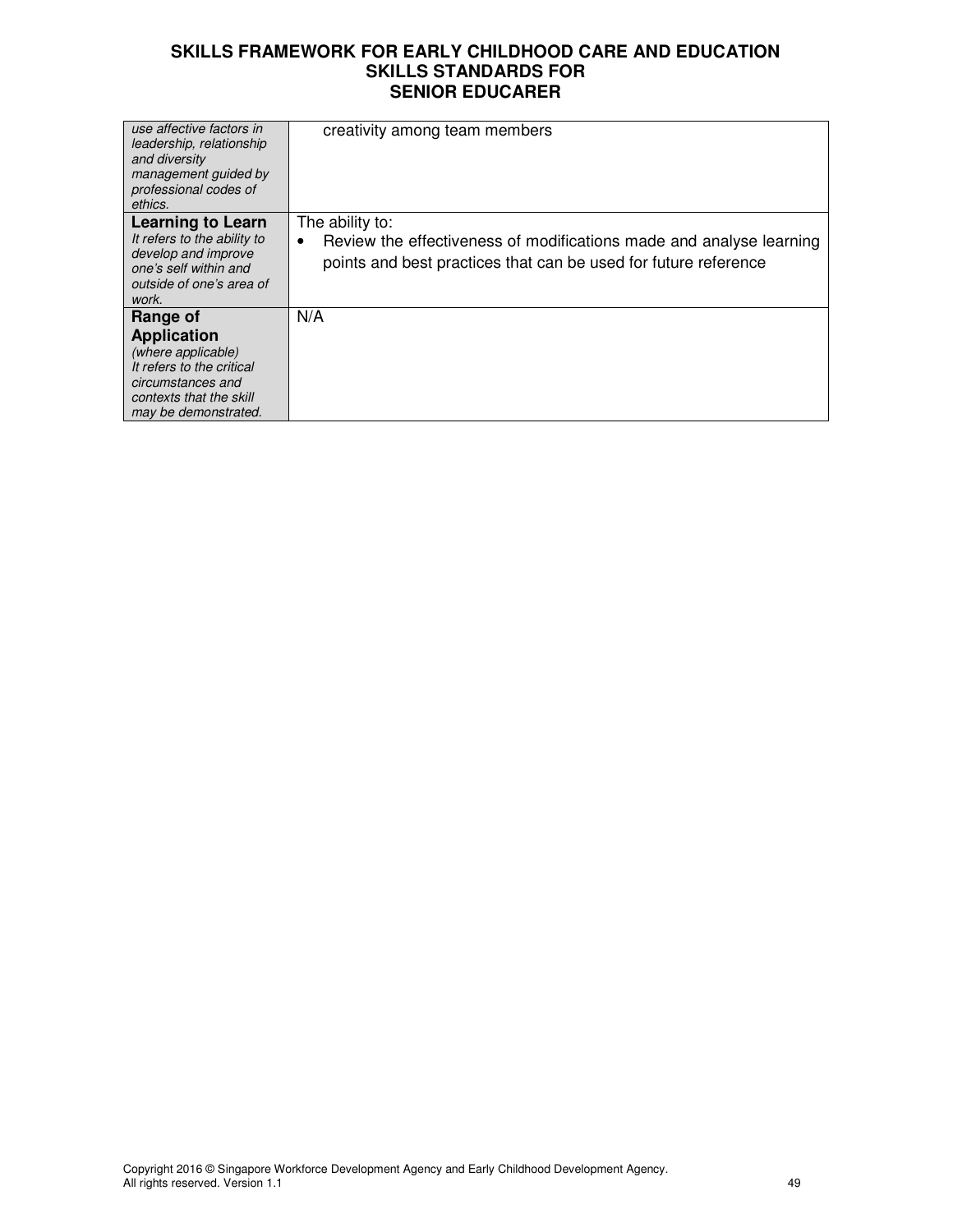| <b>Skill Code</b>                                                                                                                                                                                                                                                                                                                                                                                                                      | ECC-BOC-5002-1.1                                                                                                                                                                                                                                                                                                                                                                                                                                                                                                                                                                                                                            | <b>Skill Category</b>                           | <b>Building Organisational</b><br>Capacity                      |
|----------------------------------------------------------------------------------------------------------------------------------------------------------------------------------------------------------------------------------------------------------------------------------------------------------------------------------------------------------------------------------------------------------------------------------------|---------------------------------------------------------------------------------------------------------------------------------------------------------------------------------------------------------------------------------------------------------------------------------------------------------------------------------------------------------------------------------------------------------------------------------------------------------------------------------------------------------------------------------------------------------------------------------------------------------------------------------------------|-------------------------------------------------|-----------------------------------------------------------------|
|                                                                                                                                                                                                                                                                                                                                                                                                                                        |                                                                                                                                                                                                                                                                                                                                                                                                                                                                                                                                                                                                                                             | <b>Skill Sub-Category</b><br>(where applicable) | Visioning and Planning                                          |
| <b>Skill</b>                                                                                                                                                                                                                                                                                                                                                                                                                           | Collaborate with the Centre Leader, Lead Teacher and Centre Staff<br>to Align Short-term and Long-term Goals to the Vision, Mission and<br>Values of the centre (Senior Educarer)                                                                                                                                                                                                                                                                                                                                                                                                                                                           |                                                 |                                                                 |
| <b>Skill Description</b>                                                                                                                                                                                                                                                                                                                                                                                                               | This skill describes the ability to collaborate with various staff members to<br>align and articulate the centre's programmes and goals to the centre's<br>vision, mission, and values. It involves fostering a shared vision and<br>mission among staff, guiding Educarers to ensure the alignment of their<br>daily work to the centre's long term objectives, and co-facilitating<br>discussions when reviewing to ensure the relevance of centre's goals.                                                                                                                                                                               |                                                 |                                                                 |
| Knowledge and<br><b>Analysis</b><br>It refers to gathering,<br>cognitive processing,<br>integration and inspection<br>of facts and information<br>required to perform the<br>work tasks and activities.                                                                                                                                                                                                                                | The ability to understand:<br>The importance of leadership in establishing the vision, mission and<br>values of the centre<br>The importance of gathering feedback to ensure the relevance of the<br>centre's vision, mission and values<br>How to support strategies to translate the vision, mission and values<br>into specific goals and strategic planning                                                                                                                                                                                                                                                                             |                                                 |                                                                 |
| <b>Application and</b><br><b>Adaptation</b><br>It refers to the ability to<br>perform the work tasks<br>and activities required of<br>the occupation, and the<br>ability to react to and<br>manage the changes at<br>work.                                                                                                                                                                                                             | The ability to:<br>Ensure that the centre's programmes and goals are in alignment with<br>the centre's vision, mission and values to provide feedback to centre<br>leader<br>Articulate the link between programmes and the vision, mission and<br>$\bullet$<br>values of the centre<br>Support the implementation of strategies to achieve long-term goals<br>$\bullet$<br>Co-facilitate discussions during periodic review to ensure that the<br>centre's vision, mission and values are still relevant for current<br>challenges and environment<br>Guide Educarers on aligning their daily work to the centre's long term<br>objectives |                                                 |                                                                 |
| Innovation and<br><b>Value Creation</b><br>It refers to the ability to<br>generate purposive ideas<br>to improve work<br>performance and/or<br>enhance business values<br>that are aligned to<br>organisational goals.<br><b>Social Intelligence</b><br>and Ethics<br>It refers to the ability to<br>use affective factors in<br>leadership, relationship<br>and diversity<br>management guided by<br>professional codes of<br>ethics. | N/A<br>The ability to:<br>informal contact with them                                                                                                                                                                                                                                                                                                                                                                                                                                                                                                                                                                                        |                                                 | Foster shared vision and mission among staff through formal and |
| <b>Learning to Learn</b>                                                                                                                                                                                                                                                                                                                                                                                                               | N/A                                                                                                                                                                                                                                                                                                                                                                                                                                                                                                                                                                                                                                         |                                                 |                                                                 |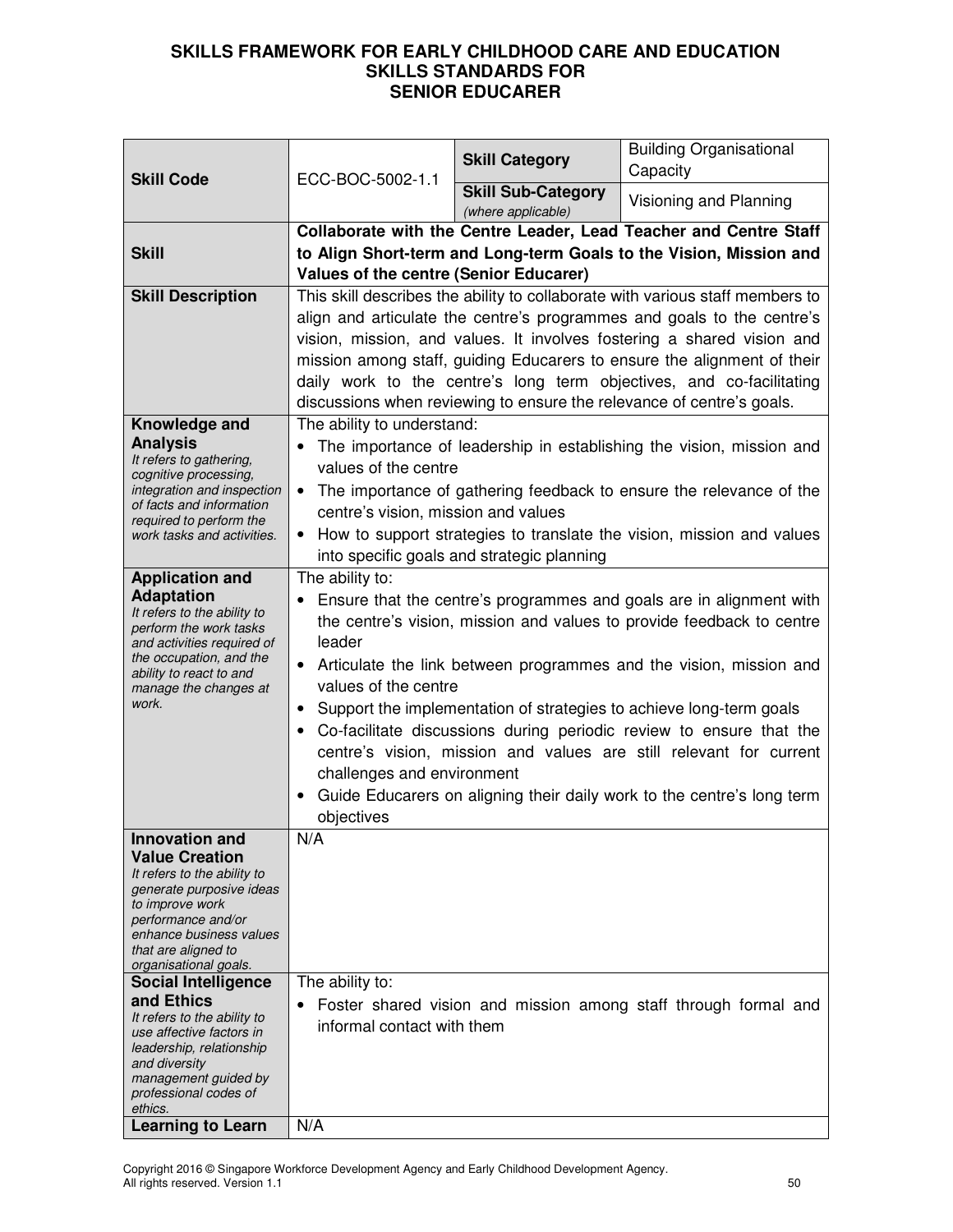| It refers to the ability to<br>develop and improve<br>one's self within and<br>outside of one's area of<br>work.                                          |                                                                                                                                                                                                                                                                                                                                                                                        |
|-----------------------------------------------------------------------------------------------------------------------------------------------------------|----------------------------------------------------------------------------------------------------------------------------------------------------------------------------------------------------------------------------------------------------------------------------------------------------------------------------------------------------------------------------------------|
| Range of<br><b>Application</b><br>(where applicable)<br>It refers to the critical<br>circumstances and<br>contexts that the skill<br>may be demonstrated. | Strategies to establish a shared vision, mission and values may include,<br>but are not limited to:<br>Determine strategic position $-$ how the centre can best serve families<br>and community partners<br>Review and analyse centre's service<br>٠<br>Review centre's vision, mission and values<br>Present vision, mission and values in an appropriate manner to garner<br>support |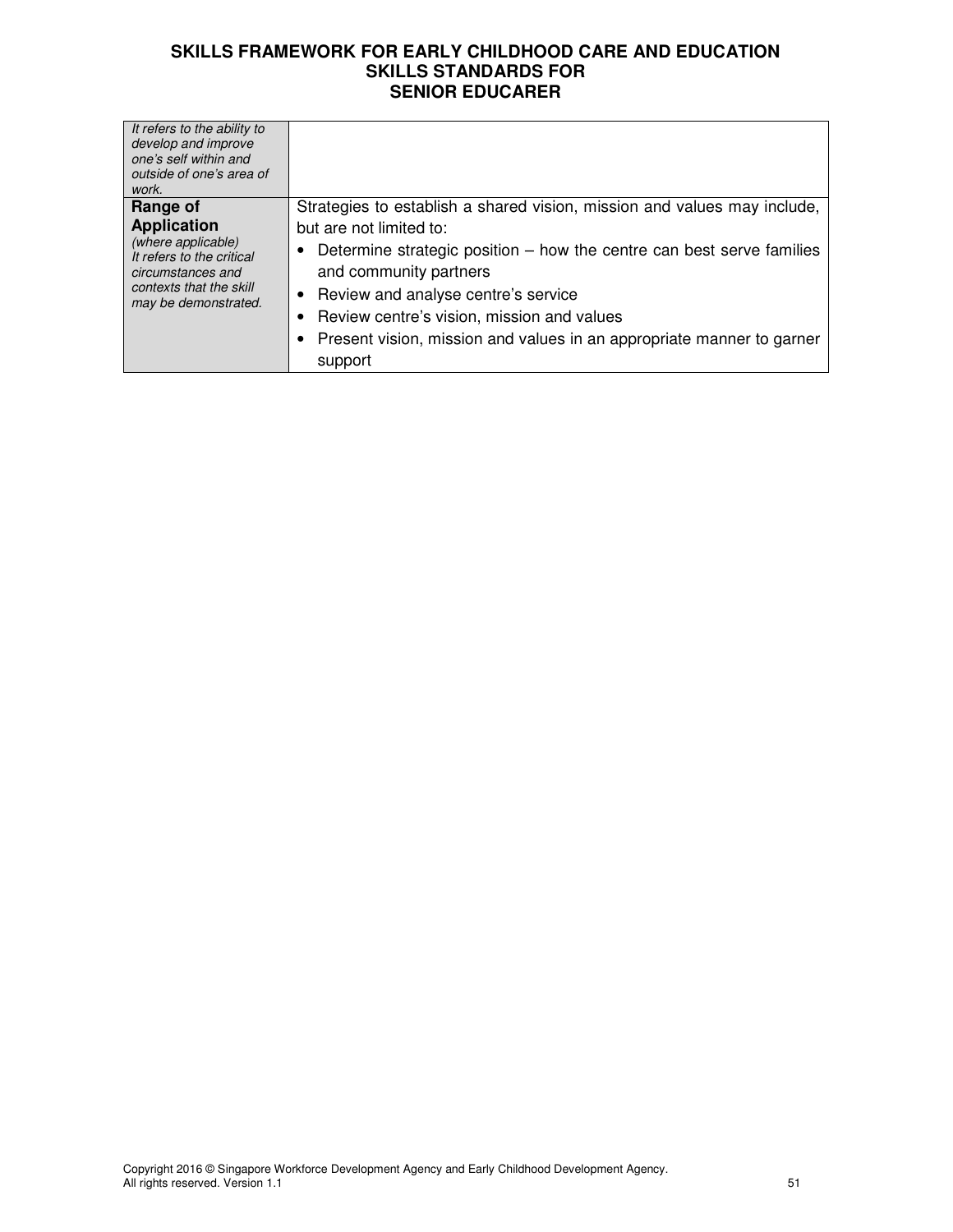# **Version Control**

| <b>Version</b> | <b>Date</b> | <b>Changes Made</b> | <b>Edited by</b> |
|----------------|-------------|---------------------|------------------|
|                | 1 Oct 2016  | Initial Version     | ECDA/WDA         |
|                |             |                     |                  |
|                |             |                     |                  |